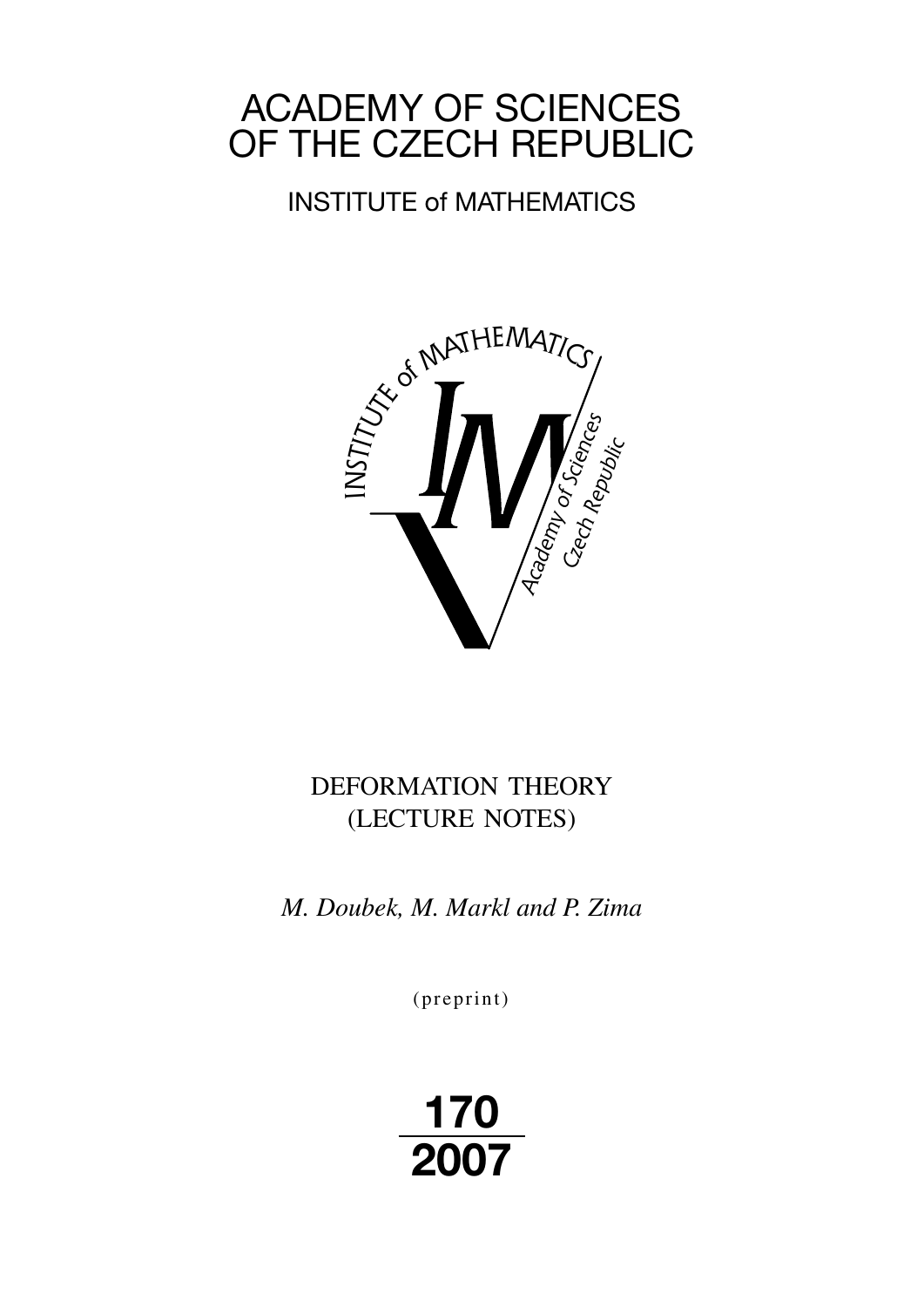### DEFORMATION THEORY (LECTURE NOTES)

#### M. DOUBEK, M. MARKL AND P. ZIMA

Notes, taken by Martin Doubek and Petr Zima, from a course given by Martin Markl at the Charles University, Prague, in the Summer semester 2006.

Abstract. First three sections of this overview paper cover classical topics of deformation theory of associative algebras and necessary background material. We then analyze algebraic structures of the Hochschild cohomology and describe the relation between deformations and solutions of the corresponding Maurer-Cartan equation. In Section 6 we generalize the Maurer-Cartan equation to strongly homotopy Lie algebras and prove the homotopy invariance of the moduli space of solutions of this equation. In the last section we indicate the main ideas of Kontsevich's proof of the existence of deformation quantization of Poisson manifolds.

Table of content: 1. Algebras and modules – p. 2

- 2. Cohomology p.  $8$
- 3. Classical deformation theory p. 9
- 4. Structures of (co)associative (co)algebras p. 16
- 5. dg-Lie algebras and the Maurer-Cartan equation p. 22
- 6.  $L_{\infty}$ -algebras and the Maurer-Cartan equation p. 28
- 7. Homotopy invariance of the Maurer-Cartan equation p. 34
- 8. Deformation quantization of Poisson manifolds p. 37

Conventions. All algebraic objects will be considered over a fixed field k of characteristic zero. The symbol  $\otimes$  will denote the tensor product over k. We will sometimes use the same symbol for both an algebra and its underlying space.

Acknowledgement. We would like to thank Dietrich Burde for useful comments on a preliminary version of this paper. We are also indebted to Ezra Getzler for turning our attention to a remarkable paper [7]. Also suggestions of M. Goze and E. Remm were very helpful.

Key words and phrases. Deformation, Maurer-Cartan equation, strongly homotopy Lie algebra, deformation quantization.

The second author was supported by the grant GA  $\rm \check{C}R$  201/05/2117 and by the Academy of Sciences of the Czech Republic, Institutional Research Plan No. AV0Z10190503.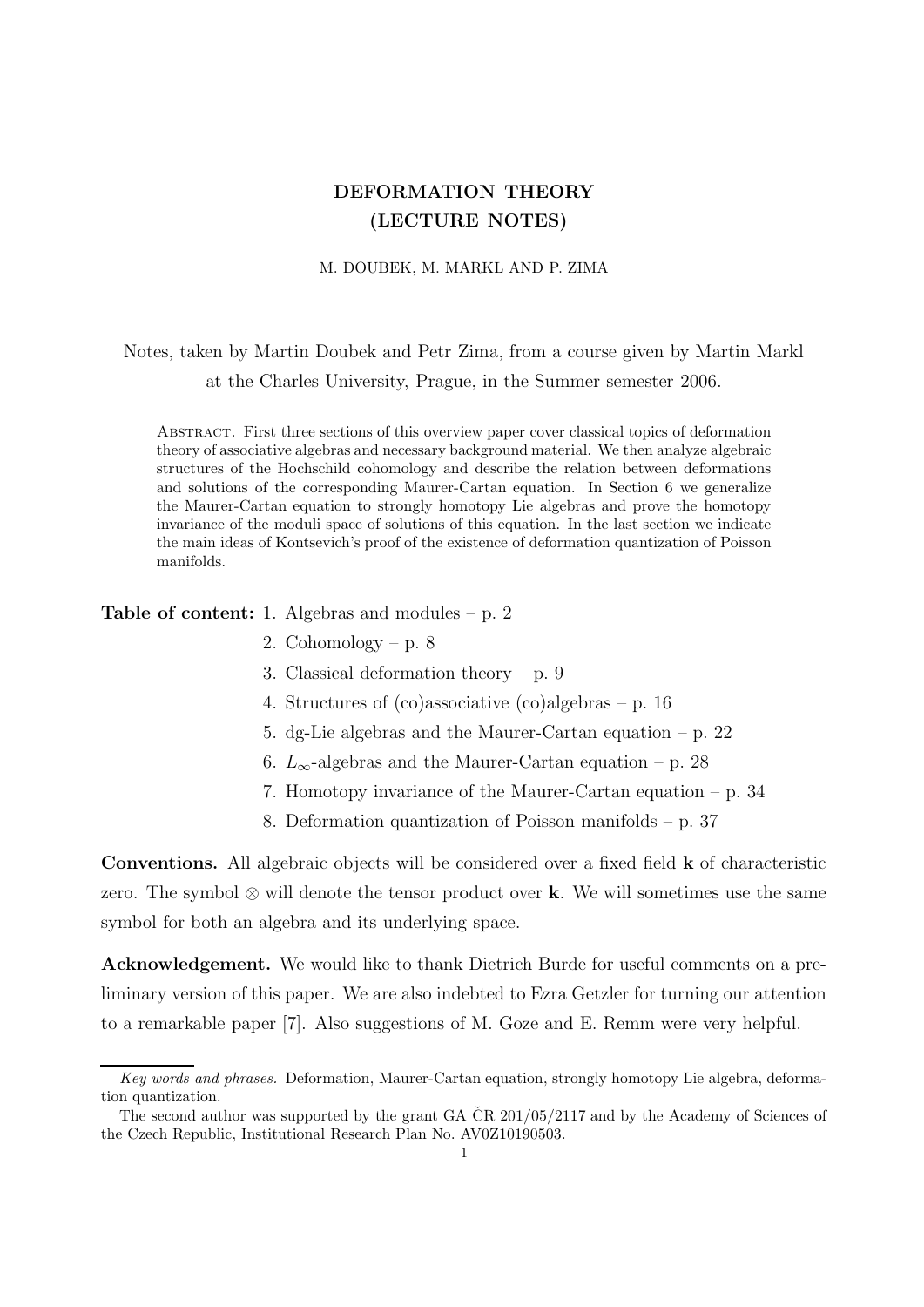#### 2 DOUBEK, MARKL, ZIMA

#### 1. Algebras and modules

In this section we investigate modules (where module means rather a bimodule than a onesided module) over various types of algebras.

#### 1.1. Example. – The category Ass of associative algebras.

An associative algebra is a k-vector space A with a bilinear multiplication  $A \otimes A \rightarrow A$ satisfying

$$
a(bc) = (ab)c, \qquad \text{for all } a, b, c \in A.
$$

Observe that at this moment we do not assume the existence of a unit  $1 \in A$ .

What we understand by a module over an associative algebra is in fact a bimodule, i.e. a vector space M equipped with multiplications ("actions") by elements of A from both sides, subject to the axioms

$$
a(bm) = (ab)m,
$$
  
\n
$$
a(mb) = (am)b,
$$
  
\n
$$
m(ab) = (ma)b, \quad \text{for all } m \in M, a, b \in A.
$$

1.2. Example. – The category Com of commutative associative algebras.

In this case left modules, right modules and bimodules coincide. In addition to the axioms in Ass we require the commutativity

$$
ab = ba, \qquad \text{for all } a, b \in A,
$$

and for a module

$$
ma = am
$$
, for all  $m \in M$ ,  $a \in A$ .

1.3. Example. – The category Lie of Lie algebras.

The bilinear bracket  $[-,-]: L \otimes L \to L$  of a Lie algebra L is anticommutative and satisfies the Jacobi identity, that is

$$
[a, b] = -[b, a]
$$
, and  
 $[a, [b, c]] + [b, [c, a]] + [c, [a, b]] = 0$ , for all  $a, b, c \in L$ .

A left module (also called a representation) M of L satisfies the standard axiom

$$
a(bm) - b(am) = [a, b]m, \quad \text{for all } m \in M, a, b \in L.
$$

Given a left module M as above, one can canonically turn it into a right module by setting  $ma := -am$ . Denoting these actions of L by the bracket, one can rewrite the axioms as

$$
[a, m] = -[m, a], \text{ and}
$$
  

$$
[a, [b, m]] + [b, [m, a]] + [m, [a, b]] = 0, \text{ for all } m \in M, a, b \in L.
$$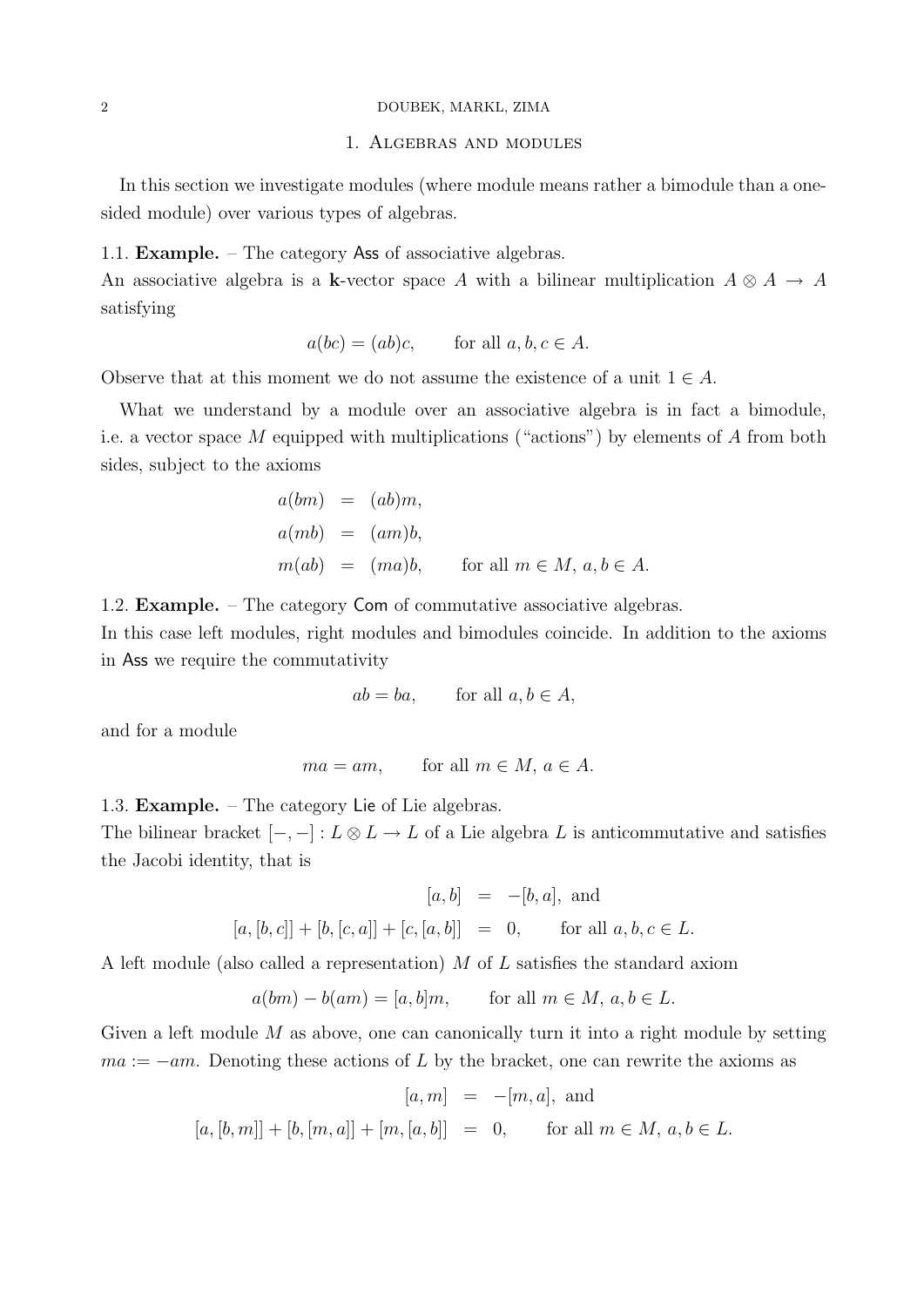#### DEFORMATION THEORY 3

Examples 1.1–1.3 indicate how axioms of algebras induce, by replacing one instance of an algebra variable by a module variable, axioms for the corresponding modules. In the rest of this section we formalize, following [41], this recipe. The standard definitions below can be found for example in [32].

1.4. Definition. The *product* in a category  $C$  is the limit of a discrete diagram. The *terminal* object of  $\mathsf C$  is the limit of an empty diagram, or equivalently, an object T such that for every  $X \in \mathsf{C}$  there exists a unique morphism  $X \to T$ .

1.5. **Remark.** The product of any object X with the terminal object  $T$  is naturally isomorphic to  $X$ ,

$$
X \times T \cong X \cong T \times X.
$$

1.6. Remark. It follows from the universal property of the product that there exists the swapping morphism  $X \times X \stackrel{s}{\to} X \times X$  making the diagram



in which  $p_1$  (resp.  $p_2$ ) is the projection onto the first (resp. second) factor, commutative.

1.7. **Example.** In the category of A-bimodules, the product  $M_1 \times M_2$  is the ordinary direct sum  $M_1 \oplus M_2$ . The terminal object is the trivial module 0.

1.8. Definition. A category C has *finite products*, if every *finite* discrete diagram has a limit in C.

By [32, Proposition 5.1], C has finite limits if and only if it has a terminal object and products of pairs of objects.

1.9. **Definition.** Let C be a category,  $A \in \mathbb{C}$ . The *comma category* (also called the *slice* category)  $C/A$  is the category whose

- objects  $(X, \pi)$  are C-morphisms  $X \stackrel{\pi}{\rightarrow} A$ ,  $X \in \mathsf{C}$ , and
- morphisms  $(X', \pi') \stackrel{f}{\rightarrow} (X'', \pi'')$  are commutative diagrams of C-morphisms:

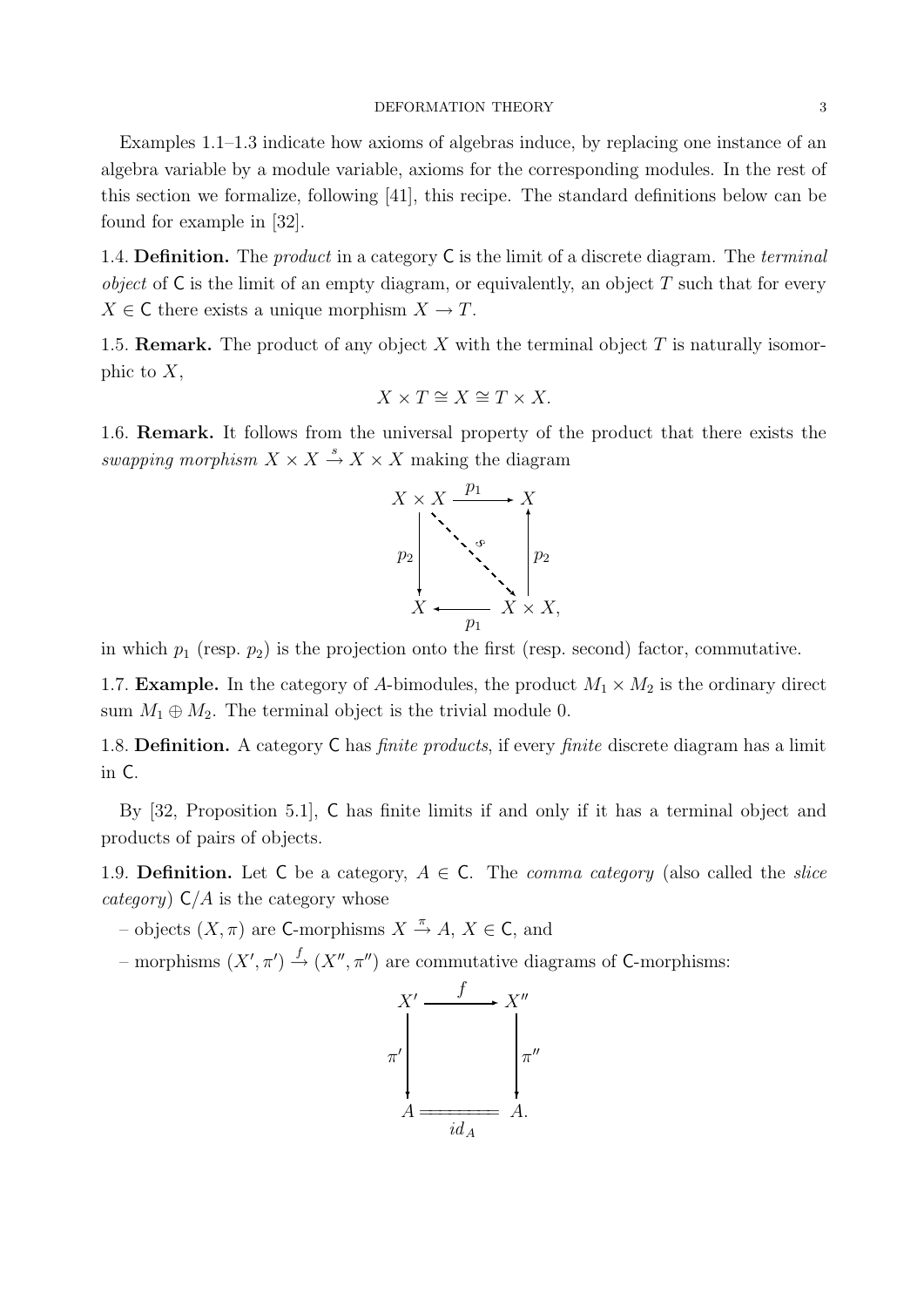#### 4 DOUBEK, MARKL, ZIMA

1.10. **Definition.** The *fibered product* (or *pullback*) of morphisms  $X_1 \stackrel{f_1}{\rightarrow} A$  and  $X_2 \stackrel{f_2}{\rightarrow} A$  in C is the limit D (together with morphisms  $D \stackrel{p_1}{\rightarrow} X_1$ ,  $D \stackrel{p_2}{\rightarrow} X_2$ ) of the lower right corner of the digram:



In the above situation one sometimes writes  $D = X_1 \times_A X_2$ .

1.11. Proposition. If  $\mathsf C$  has fibered products then  $\mathsf C/A$  has finite products.

*Proof.* A straightforward verification. The identity morphism  $(A, id_A)$  is clearly the terminal object of  $C/A$ .

Let  $(X_1, \pi_1)$  and  $(X_2, \pi_2)$  be objects of  $C/A$ . By assumption, there exists the fibered product



in C. In the above diagram, of course,  $\delta := \pi_1 p_1 = \pi_2 p_2$ . The maps  $p_1 : D \to X_1$  and  $p_2 :$  $D \to X_2$  of the above diagram define morphisms (denoted by the same symbols)  $p_1 : (D, \delta) \to$  $(X_1, \pi_1)$  and  $p_2 : (D, \delta) \to (X_2, \pi_2)$  in  $\mathsf{C}/A$ . The universal property of the pullback  $(1)$  implies that the object  $(D, \delta)$  with the projections  $(p_1, p_2)$  is the product of  $(X_1, \pi_1) \times (X_2, \pi_2)$ in  $C/A$ .

One may express the conclusion of the above proof by

(2) 
$$
(X_1, \pi_1) \times (X_2, \pi_2) = X_1 \times_A X_2,
$$

but one must be aware that the left side lives in  $C/A$  while the right one in C, therefore (2) has only a symbolical meaning.

1.12. **Example.** In Ass, the fibered product of morphisms  $B_1 \stackrel{f_1}{\rightarrow} A$ ,  $B_2 \stackrel{f_2}{\rightarrow} A$  is the subalgebra

(3) 
$$
B_1 \times_A B_2 = \{(b_1, b_2) | f_1(b_1) = f_2(b_2) \} \subseteq B_1 \oplus B_2
$$

together with the restricted projections. Hence for any algebra  $A \in \mathsf{Ass}$ , the comma category Ass  $/A$  has finite products.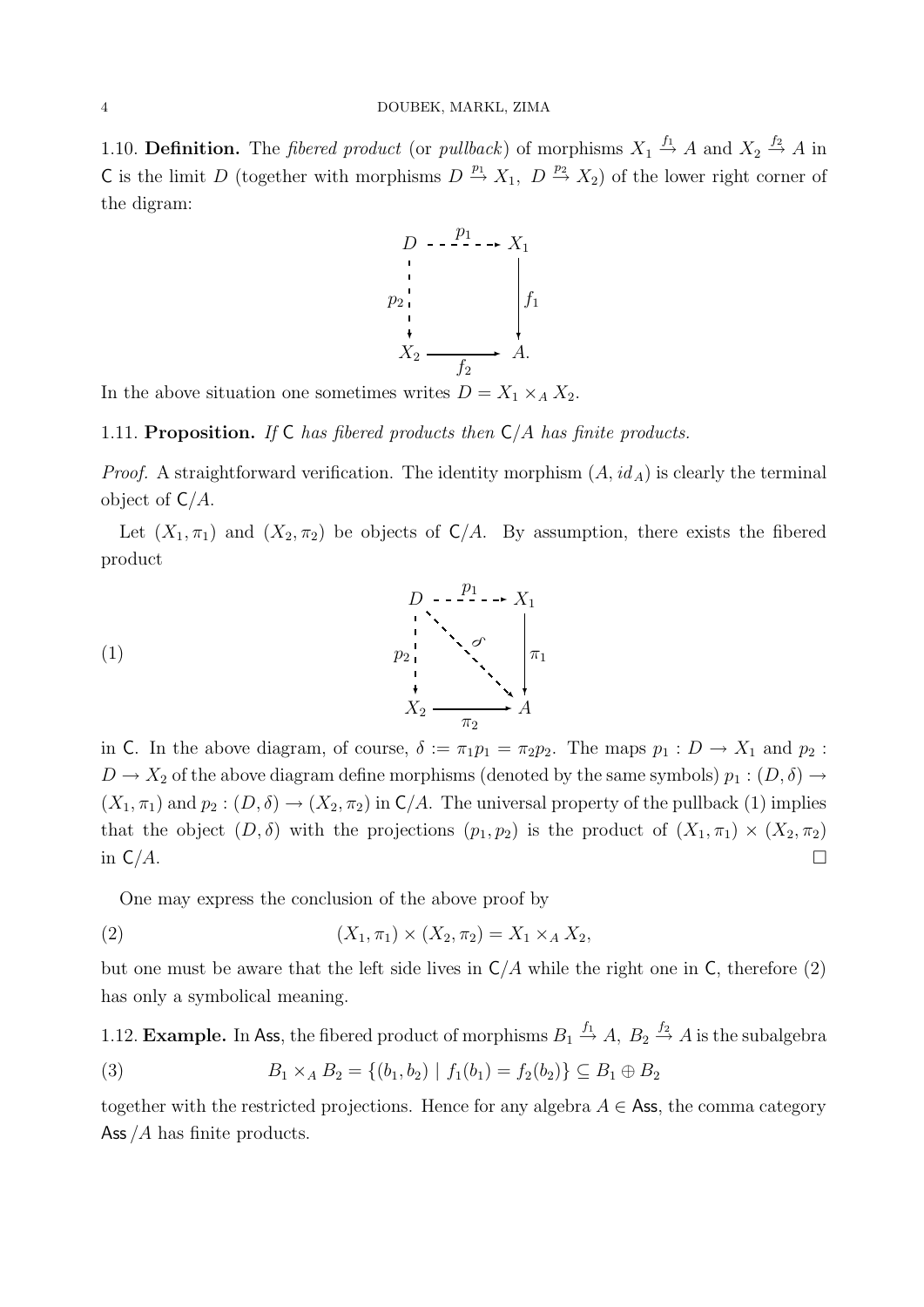1.13. Definition. Let  $C$  be a category with finite products and  $T$  its terminal object. An abelian group object in C is a quadruple  $(G, G \times G \stackrel{\mu}{\to} G, G \stackrel{\eta}{\to} G, T \stackrel{e}{\to} G)$  of objects and morphisms of C such that following diagrams commute:

– the *associativity*  $\mu$ :



– the *commutativity* of  $\mu$  (with s the swapping morphism of Remark 1.6):



– the neutrality of e:



– the diagram saying that  $\eta$  is a two-sided *inverse* for the multiplication  $\mu$ :



in which the diagonal map is the composition  $G \to T \xrightarrow{e} G$ .

Maps  $\mu$ ,  $\eta$  and e above are called the *multiplication*, the *inverse* and the *unit* of the abelian group structure, respectively.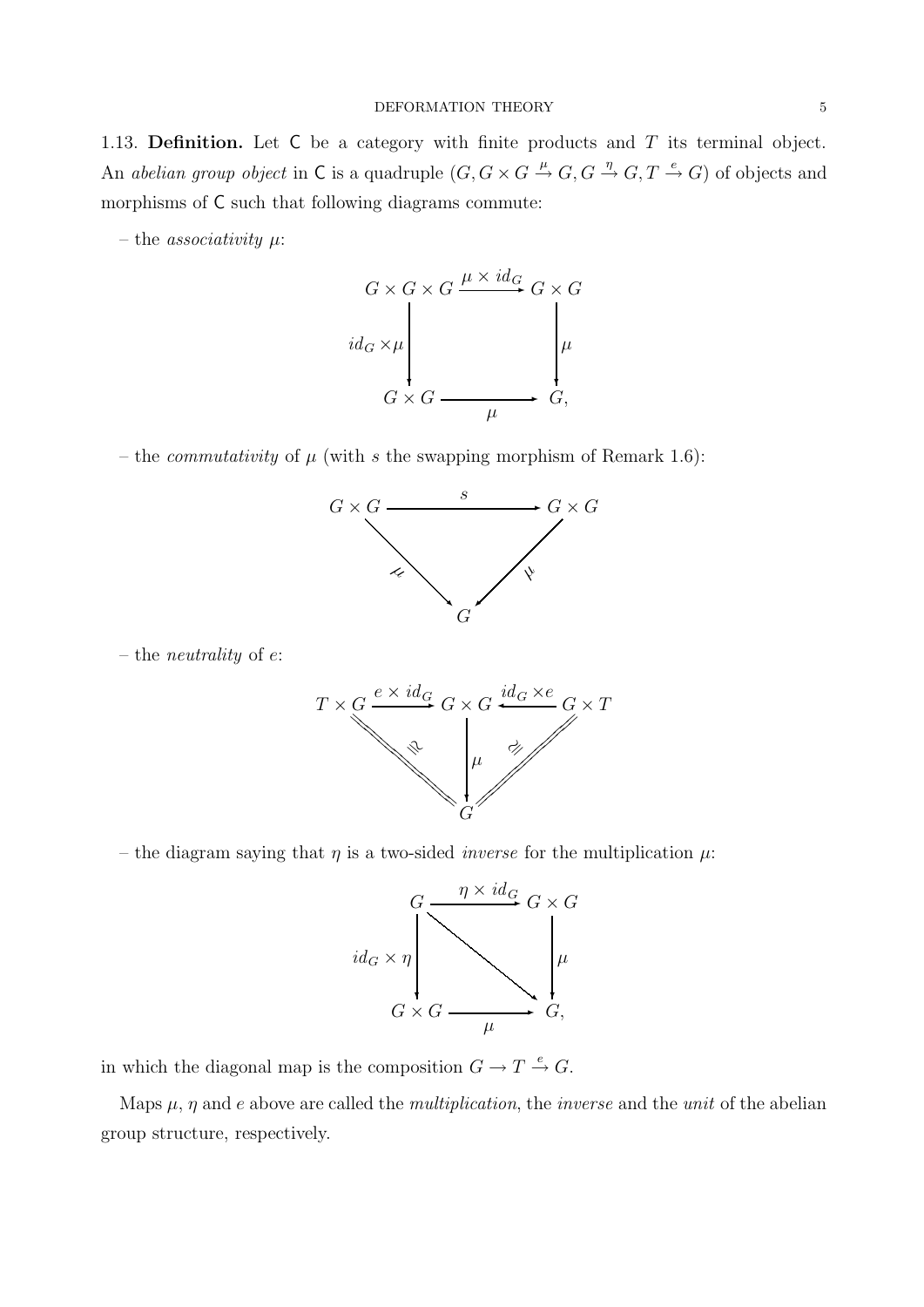Morphisms of abelian group objects  $(G', \mu', \eta', e') \stackrel{f}{\to} (G'', \mu'', \eta'', e'')$  are morphisms  $G' \stackrel{f}{\to}$  $G''$  in  $\mathsf C$  which preserve all structure operations. In terms of diagrams this means that



commute. The category of abelian group objects of  $\mathsf{C}$  will be denoted  $\mathsf{C}_{ab}$ .

Let Alg be any of the examples of categories of algebras considered above and  $A \in$ Alg. It turns out that the category  $(\text{Alg}/A)_{ab}$  is precisely the corresponding category of A-modules. To verify this for associative algebras, we identify, in Proposition 1.15 below, objects of  $(Ass / A)_{ab}$  with trivial extensions in the sense of:

1.14. **Definition.** Let A be an associative algebra and M an A-module. The *trivial extension* of A by M is the associative algebra  $A \oplus M$  with the multiplication given by

$$
(a,m)(b,n) = (ab, an+mb), a, b \in A \text{ and } m, n \in M.
$$

1.15. Proposition. The category  $(Ass / A)_{ab}$  is isomorphic to the category of trivial extensions of A.

*Proof.* Let M be an A-module and  $A \oplus M$  the corresponding trivial extension. Then  $A \oplus M$ with the projection  $A \oplus M \stackrel{\pi_A}{\rightarrow} A$  determines an object G of Ass /A and, by (2) and (3),  $G \times G = (A \oplus M \oplus M \stackrel{\pi_A}{\rightarrow} A)$ . It is clear that  $\mu : G \times G \rightarrow G$  given by  $\mu(a, m_1, m_2) :=$  $(a, m_1 + m_2)$ , e the inclusion  $A \hookrightarrow A \oplus M$  and  $\eta : G \to G$  defined by  $\eta(a, m) := (a, -m)$ make G an abelian group object in  $(Ass / A)_{ab}$ .

On the other hand, let  $((B, \pi), \mu, \eta, e)$  be an abelian group object in Ass /A. The diagram



for the neutral element says that  $\pi$  is a retraction. Therefore one may identify the algebra A with its image  $e(A)$ , which is a subalgebra of B. Define  $M := \text{Ker } \pi$  so that there is a vector spaces isomorphism  $B = A \oplus M$  determined by the inclusion  $e : A \hookrightarrow B$  and its retraction  $\pi$ . Since M is an ideal in B, the algebra A acts on M from both sides. Obviously, M with these actions is an A-bimodule, the bimodule axioms following from the associativity of B as in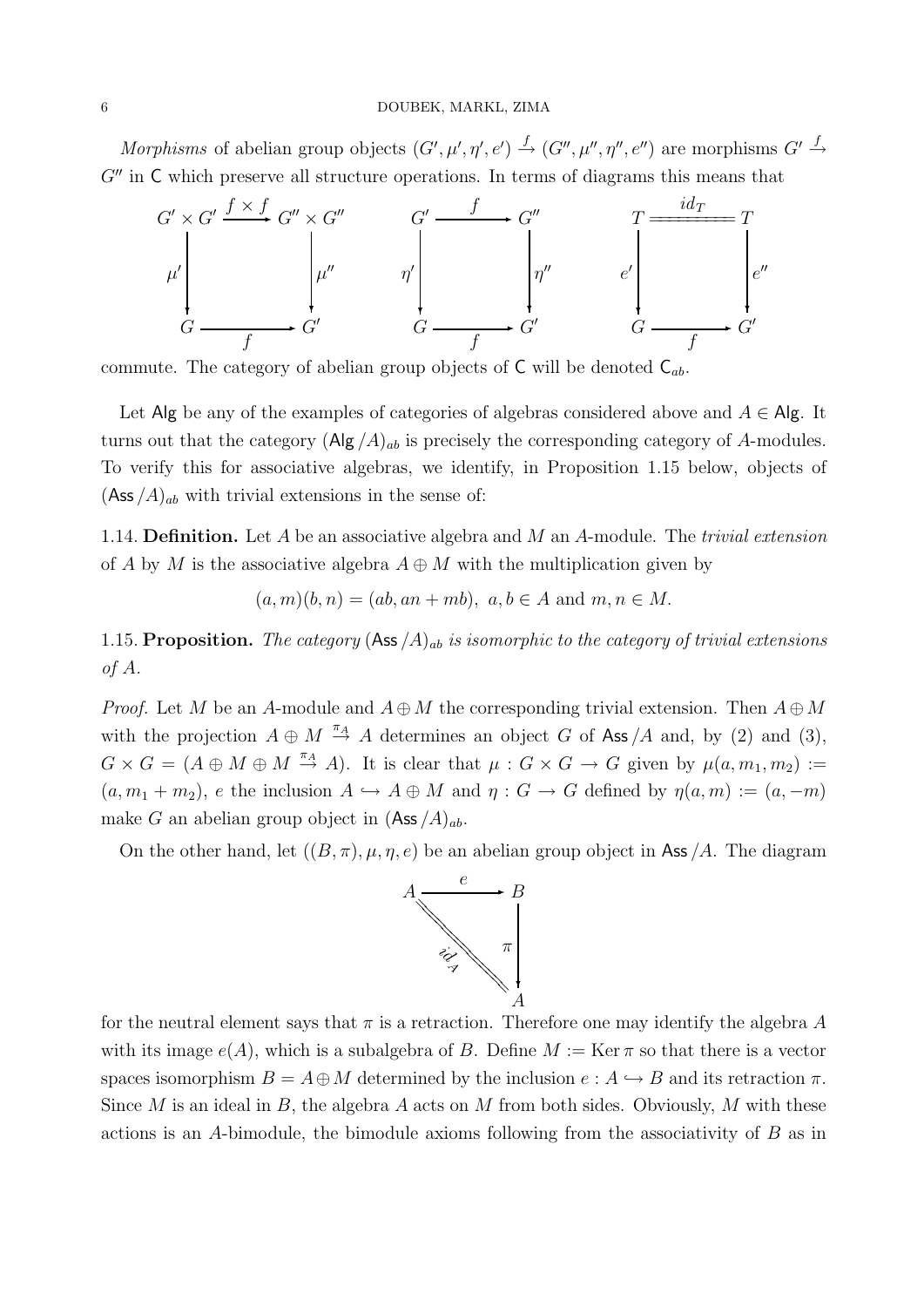#### DEFORMATION THEORY 7

Example 1.1. It remains to show that  $m'm'' = 0$  for all  $m', m'' \in M$  which would imply that B is a trivial extension of A. Let us introduce the following notation.

For a morphism  $f : (B', \pi') \to (B'', \pi'')$  of **k**-splitting objects of Ass /A (i.e. objects with specific k-vector space isomorphisms  $B' \cong A \oplus M'$  and  $B'' \cong A \oplus M''$  such that  $\pi'$  and  $\pi''$  are the projections on the first summand) we denote by  $\tilde{f}: M' \to M''$  the restriction  $f|_{M'}$  followed by the projection  $B'' \stackrel{\pi'}{\rightarrow} M''$ . We call  $\tilde{f}$  the *reduction* of f. Clearly, for every diagram of splitting objects in Ass  $/A$  there is the corresponding diagram of reductions in Ass.

The fibered product  $(A \oplus M, \pi) \times (A \oplus M, \pi)$  in Ass /A is isomorphic to  $A \oplus M \oplus M$  with the multiplication

$$
(a',m'_1,m'_2)(a'',m''_1,m''_2)=(a'a'',a'm''_1+m'_1a''+m'_1m''_1,a'm''_2+m'_2a''+m'_2m''_2).
$$

The neutrality of e implies the following diagram of reductions



which in turn implies

$$
\tilde{\mu}(0,m) = \tilde{\mu}(m,0) = m, \quad \text{for all } m \in M.
$$

Since  $\mu$  is a morphism in Ass, it preserves the multiplication and so does its reduction  $\tilde{\mu}$ . We finally obtain

$$
m' \cdot m'' = \tilde{\mu}(m', 0) \cdot \tilde{\mu}(0, m'') = \tilde{\mu}((m', 0) \cdot (0, m'')) = \tilde{\mu}(m' \cdot 0, 0 \cdot m'') = 0.
$$

This finishes the proof.  $\Box$ 

We have shown that objects of  $(Ass / A)_{ab}$  are precisely trivial extensions of A. Since there is an obvious equivalence between modules and trivial extensions, we obtain:

1.16. **Theorem.** The category  $(Ass / A)_{ab}$  is isomorphic to the category of A-modules.

1.17. Exercise. Prove analogous statements also for  $(\text{Com }/A)_{ab}$  and  $(\text{Lie }/L)_{ab}$ .

1.18. Exercise. The only property of abelian group objects used in our proof of Proposition 1.15 was the existence of a neutral element for the multiplication. In fact, by analyzing our arguments we conclude that in Ass  $/A$ , every object with a multiplication and a neutral element (i.e. a *monoid* in Ass  $(A)$  is an abelian group object. Is this statement true in any comma category? If not, what special property of Ass  $/A$  makes it hold in this particular category?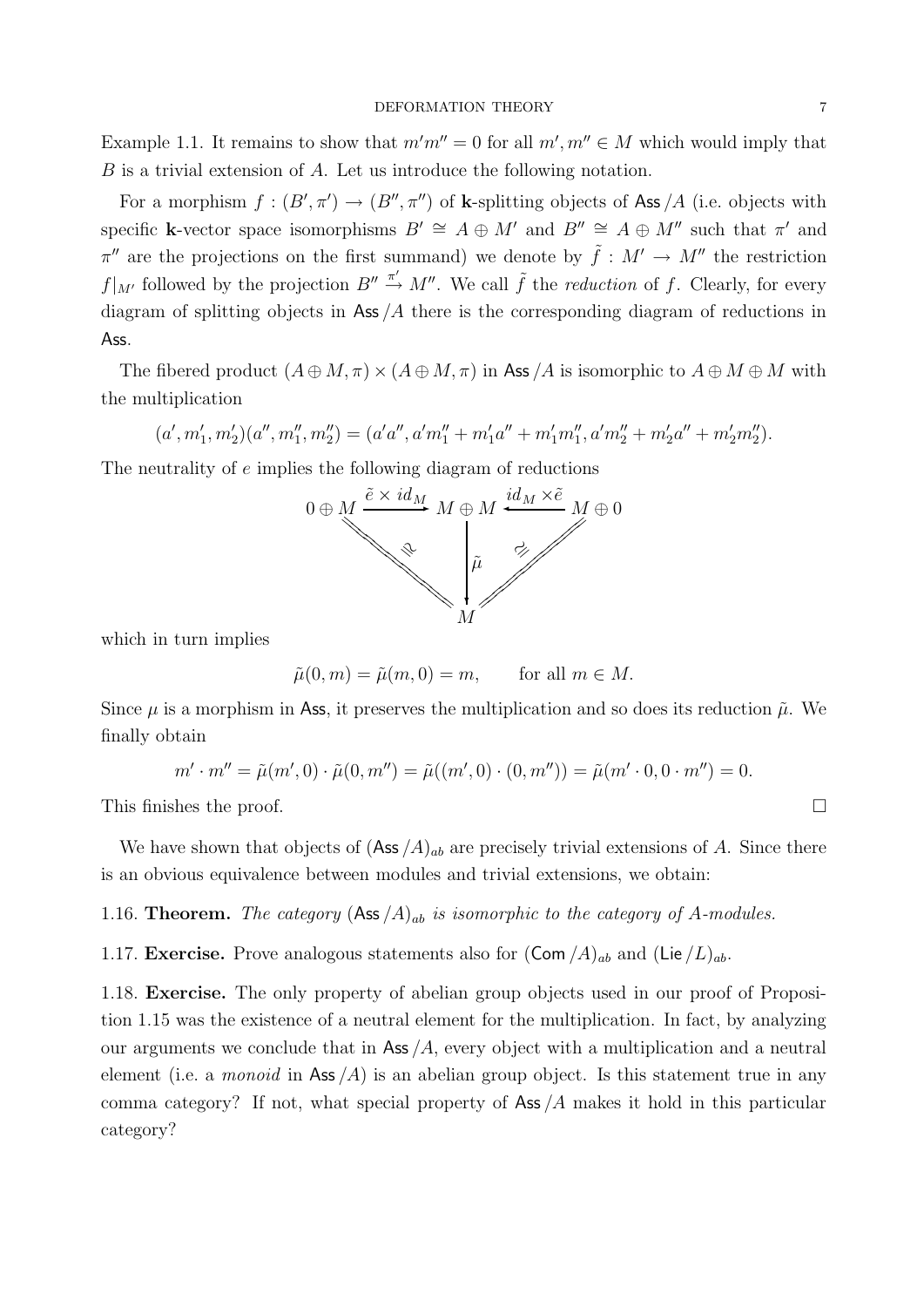#### 8 DOUBEK, MARKL, ZIMA

#### 2. Cohomology

Let  $A$  be an algebra,  $M$  an  $A$ -module. There are the following approaches to the "cohomology of  $A$  with coefficients in  $M$ ."

- (1) Abelian cohomology defined as  $H^*(Lin(R_*,M))$ , where  $R_*$  is a resolution of A in the category of A-modules.
- (2) Non-abelian cohomology defined as  $H^*(Der(\mathcal{F}_*, M))$ , where  $\mathcal{F}_*$  is a resolution of A in the category of algebras and  $Der(-, M)$  denotes the space of derivations with coefficients in M.
- (3) Deformation cohomology which is the subject of this note.

The adjective *(non)-abelian* reminds us that (1) is a derived functor in the abelian category of modules while cohomology (2) is a derived functor in the non-abelian category of algebras. Construction (1) belongs entirely into classical homological algebra [30], but (2) requires Quillen's theory of closed model categories [40]. Recall that in this note we work over a field of characteristics 0, over the integers one should take in (2) a suitable simplicial resolution [1]. Let us indicate the meaning of deformation cohomology in the case of associative algebras.

Let  $V = \text{Span}\{e_1, \ldots, e_d\}$  be a d-dimensional k-vector space. Denote  $Ass(V)$  the set of all associative algebra structures on  $V$ . Such a structure is determined by a bilinear map  $\mu: V \otimes V \to V$ . Relying on Einstein's convention, we write  $\mu(e_i, e_j) = \Gamma_{ij}^l e_l$  for some scalars  $\Gamma_{ij}^l \in \mathbf{k}$ . The associativity  $\mu(e_i, \mu(e_j, e_k)) = \mu(\mu(e_i, e_j), e_k)$  of  $\mu$  can then be expressed as

$$
\Gamma_{il}^r \Gamma_{jk}^l = \Gamma_{ij}^l \Gamma_{lk}^r, \qquad i, j, k, r = 1, \dots, d.
$$

These  $d<sup>4</sup>$  polynomial equations define an affine algebraic variety, which is just another way to view  $Ass(V)$ , since every point of this variety corresponds to an associative algebra structure on V. We call  $Ass(V)$  the variety of structure constants of associative algebras.

The next step is to consider the quotient  $Ass(V)/GL(V)$  of  $Ass(V)$  modulo the action of the general linear group  $GL(V)$  recalled in formula (10) below. However,  $Ass(V)/GL(V)$ is no longer an affine variety, but only a (possibly singular) algebraic stack (in the sense of Grothendieck). One can remove singularities by replacing  $Ass(V)$  by a smooth dg-scheme M. Deformation cohomology is then the cohomology of the tangent space of this smooth dgscheme [6, 8].

Still more general approach to deformation cohomology is based on considering a given category of algebras as the category of algebras over a certain PROP P and defining the deformation cohomology using a resolution of P in the category of PROPs [27, 34, 36]. When P is a Koszul quadratic operad, we get the operadic cohomology whose relation to deformations was studied in [3]. There is also an approach to deformations based on *triples* [11].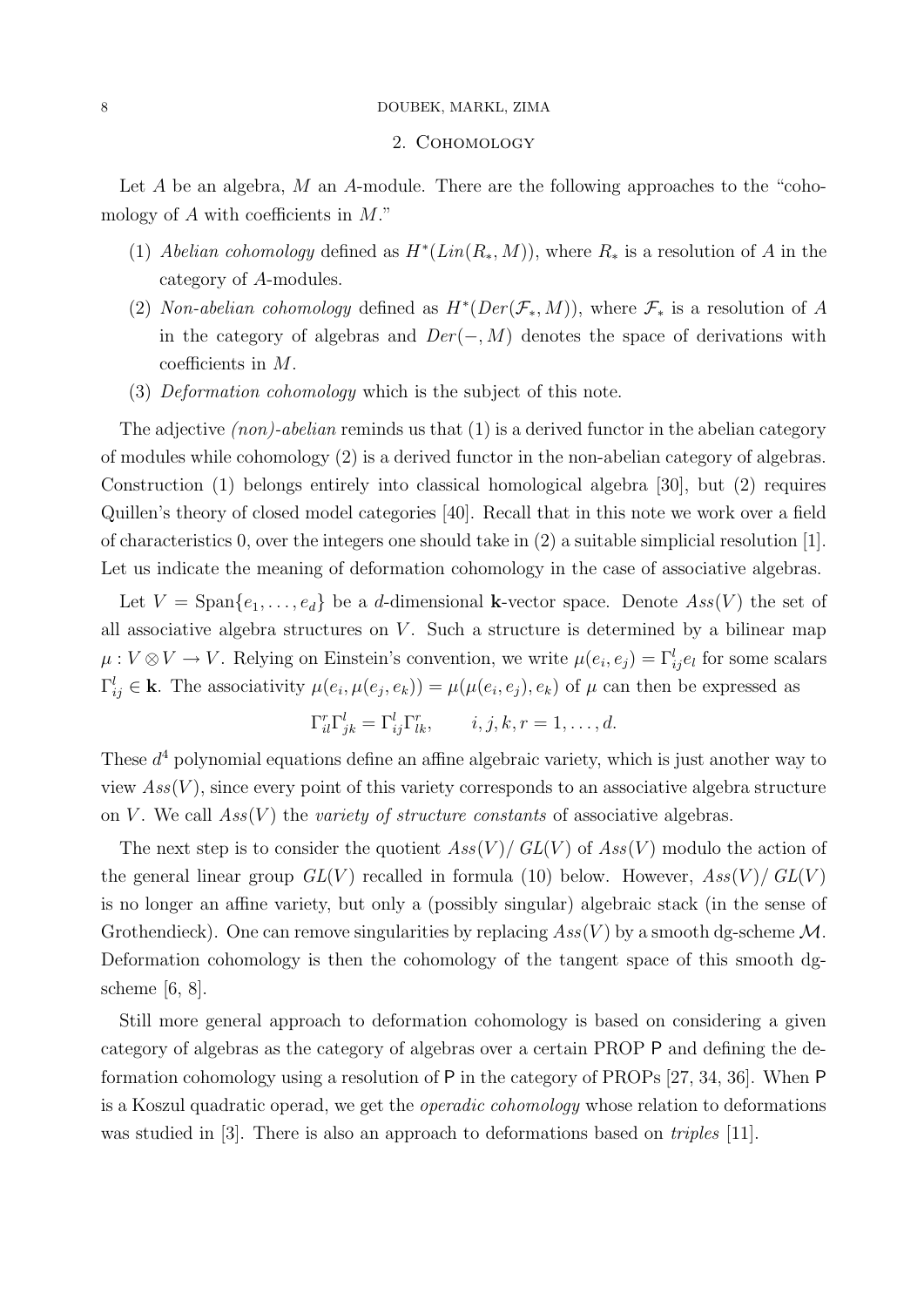For associative algebras all the above approaches give the classical Hochschild cohomology (formula 3.2 of [30, §X.3]):

2.1. **Definition.** The *Hochschild cohomology* of an associative algebra A with coefficients in an  $A$ -module  $M$  is the cohomology of the complex:

$$
0 \longrightarrow M \stackrel{\delta_{\mathrm{Hoch}}}{\longrightarrow} C^1_{\mathrm{Hoch}}(A, M) \stackrel{\delta_{\mathrm{Hoch}}}{\longrightarrow} \cdots \stackrel{\delta_{\mathrm{Hoch}}}{\longrightarrow} C^n_{\mathrm{Hoch}}(A, M) \stackrel{\delta_{\mathrm{Hoch}}}{\longrightarrow} \cdots
$$

in which  $C^n_{\text{Hoch}}(A, M) := \text{Lin}(A^{\otimes n}, M)$ , the space of *n*-multilinear maps from A to M. The coboundary  $\delta = \delta_{\text{Hoch}} : C^n_{\text{Hoch}}(A, M) \to C^{n+1}_{\text{Hoch}}$  $H^{m+1}_{\text{Hoch}}(A, M)$  is defined by

$$
\delta_{\text{Hoch}} f(a_0 \otimes \ldots \otimes a_n) := (-1)^{n+1} a_0 f(a_1 \otimes \ldots \otimes a_n) + f(a_0 \otimes \ldots \otimes a_{n-1}) a_n + \sum_{i=0}^{n-1} (-1)^{i+n} f(a_0 \otimes \ldots \otimes a_i a_{i+1} \otimes \ldots \otimes a_n),
$$

for  $a_i \in A$ . Denote  $H^n_{\text{Hoch}}(A, M) := H^n(C_{\text{Hoch}}^*(A, M), \delta)$ .

2.2. **Exercise.** Prove that  $\delta^2_{\text{Hoch}} = 0$ .

#### 2.3. Example. A simple computation shows that

 $-H_{Hoch}^0(A, M) = \{m \in M \mid am - ma = 0 \text{ for all } a \in A\},\$ 

 $-H_{\text{Hoch}}^1(A, M) = Der(A, M)/\text{Der}(A, M)$ , where  $\text{IDer}(A, M)$  denotes the subspace of internal derivations, i.e. derivations of the form  $\vartheta_m(a) = am - ma$  for  $a \in A$  and some fixed  $m \in M$ . Slightly more difficult is to prove that

 $-H_{Hoch}^2(A, M)$  is the space of isomorphism classes of singular extensions of A by M [30, Theorem X.3.1].

#### 3. Classical deformation theory

As everywhere in this note, we work over a field **k** of characteristics zero and  $\otimes$  denotes the tensor product over k. By a *ring* we will mean a commutative associative k-algebra. Let us start with necessary preliminary notions.

3.1. Definition. Let R be a ring with unit e and  $\omega : \mathbf{k} \to \mathbf{R}$  the homomorphism given by  $\omega(1) := e$ . A homomorphism  $\epsilon : R \to \mathbf{k}$  is an *augmentation* of R if  $\epsilon \omega = id_{\mathbf{k}}$  or, diagrammatically,



The subspace  $\overline{R} := \text{Ker } \epsilon$  is called the *augmentation ideal* of R. The *indecomposables* of the augmented ring R are defined as the quotient  $Q(R) := \overline{R}/\overline{R}^2$ .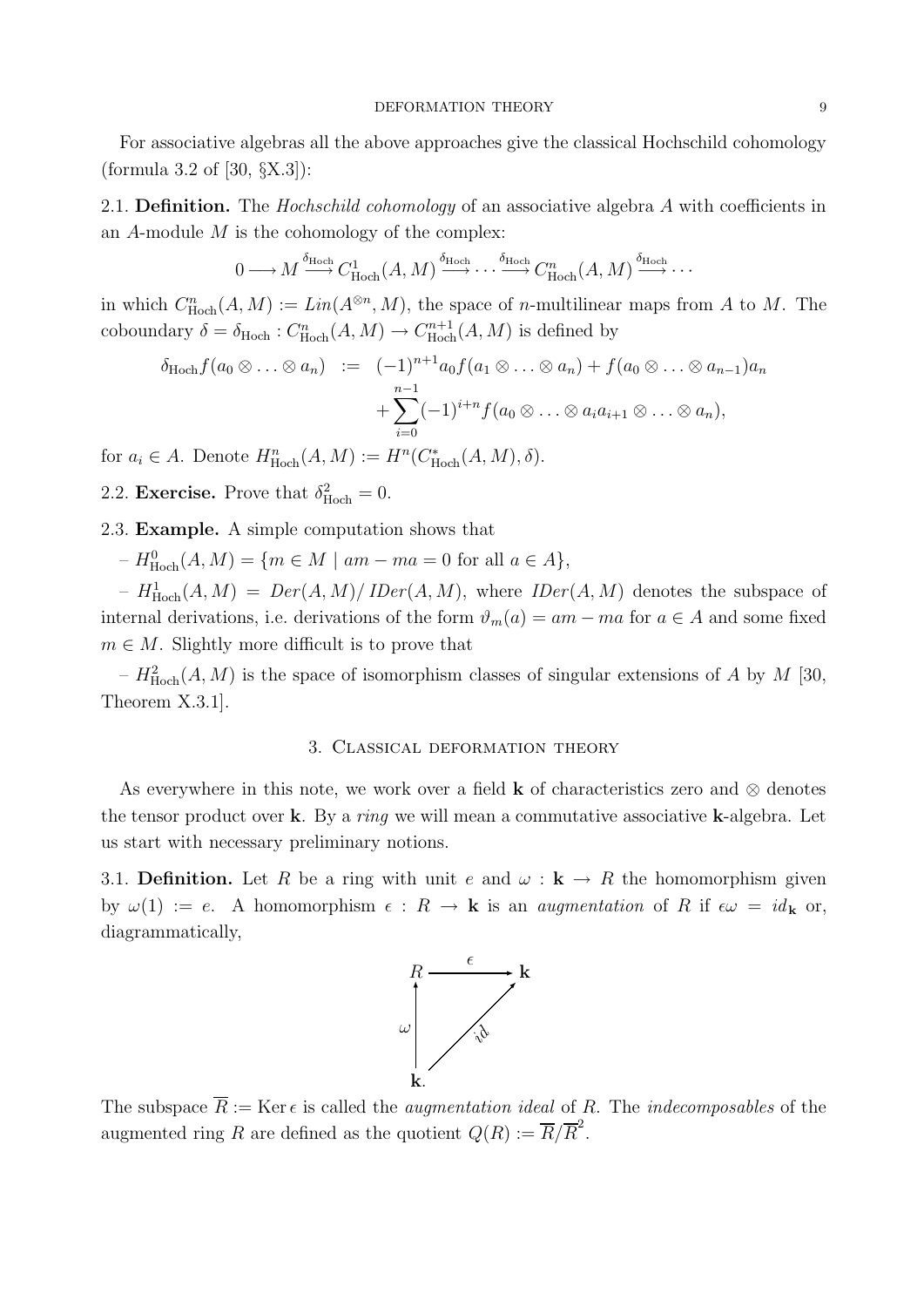#### 10 DOUBEK, MARKL, ZIMA

3.2. **Example.** The unital ring  $\mathbf{k}[[t]]$  of formal power series with coefficients in **k** is augmented, with augmentation  $\epsilon$ :  $\mathbf{k}[[t]] \to \mathbf{k}$  given by  $\epsilon(\sum_{i \in \mathbb{N}_0} a_i t^i) := a_0$ . The unital ring **k**[t] of polynomials with coefficients in **k** is augmented by  $\epsilon(f) := f(0)$ , for  $f \in \mathbf{k}[t]$ . The truncated polynomial rings  $\mathbf{k}[t]/(t^n)$ ,  $n \geq 1$ , are also augmented, with the augmentation induced by the augmentation of  $\mathbf{k}[t]$ .

3.3. **Example.** Recall that the group ring  $\mathbf{k}[G]$  of a finite group G with unit e is the space of all formal linear combinations  $\sum_{g \in G} a_g g$ ,  $a_g \in \mathbf{k}$ , with the multiplication

$$
(\textstyle\sum_{g\in G}a'_gg)(\textstyle\sum_{g\in G}a''_gg):=\textstyle\sum_{g\in G}\textstyle\sum_{uv=g}a'_ua''_vg
$$

and unit 1e. The ring  $\mathbf{k}[G]$  is augmented by  $\epsilon : \mathbf{k}[G] \to \mathbf{k}$  given as

$$
\epsilon(\sum\nolimits_{g\in G}a_{g}g):=\sum\nolimits_{g\in G}a_{g}.
$$

3.4. Example. A rather trivial example of a ring that does not admit an augmentation is provided by any proper extension  $K \supseteq \mathbf{k}$  of **k**. If an augmentation  $\epsilon : K \to \mathbf{k}$  exists, then Ker  $\epsilon$  is, as an ideal in a field, trivial, which implies that  $\epsilon$  is injective, which would imply that  $K = \mathbf{k}$  contradicting the assumption  $K \neq \mathbf{k}$ .

3.5. Exercise. If  $\sqrt{-1} \notin \mathbf{k}$ , then  $\mathbf{k}[x]/(x^2+1)$  admits no augmentation.

In the rest of this section, R will be an augmented unital ring with an augmentation  $\epsilon: R \to \mathbf{k}$  and the unit map  $\omega: \mathbf{k} \to R$ . By a module we will understand a *left* module.

3.6. **Remark.** A unital augmented ring R is a k-bimodule, with the bimodule structure induced by the unit map  $\omega$  in the obvious manner. Likewise, **k** is an R bimodule, with the structure induced by  $\epsilon$ . If V is a k-module, then  $R \otimes V$  is an R-module, with the action  $r'(r'' \otimes v) := r'r'' \otimes v$ , for  $r', r'' \in R$  and  $v \in V$ .

3.7. Definition. Let V be a k-vector space and R a unital k-ring. The free R-module generated by V is an R-module  $R\langle V \rangle$  together with a k-linear map  $\iota : V \to R\langle V \rangle$  with the property that for every R-module W and a k-linear map  $V \stackrel{\varphi}{\rightarrow} W$ , there exists a unique R-linear map  $\Phi : R\langle V \rangle \to W$  such that the following diagram commutes:



This universal property determines the free module  $R\langle V \rangle$  uniquely up to isomorphism. A concrete model is provided by the R-module  $R \otimes V$  recalled in Remark 3.6.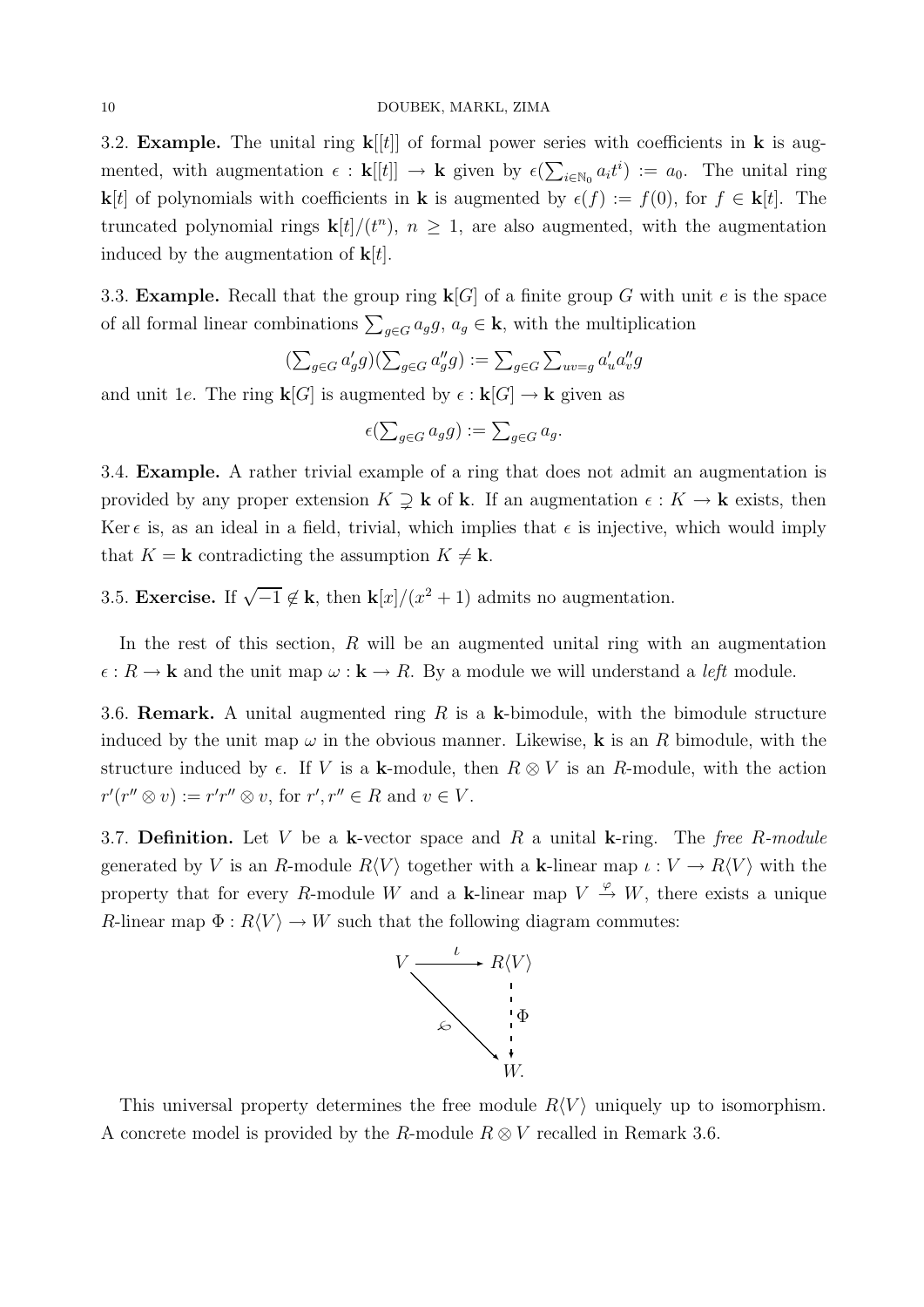3.8. Definition. Let W be an R-module. The reduction of W is the k-module  $\overline{W} := \mathbf{k} \otimes_R W$ , with the **k**-action given by  $k'(k'' \otimes_R w) := k'k'' \otimes_R w$ , for  $k', k'' \in \mathbf{k}$  and  $w \in W$ .

One clearly has k-module isomorphisms  $\overline{W} \cong W/\overline{R}W$  and  $\overline{R}\langle V\rangle \cong V$ . The reduction clearly defines a functor from the category of  $R$ -modules to the category of  $k$ -modules.

3.9. Proposition. If B is an associative R-algebra, then the reduction  $\overline{B}$  is a k-algebra, with the structure induced by the algebra structure of B.

*Proof.* Since  $\overline{B} \simeq B/\overline{R}B$ , it suffices to verify that  $\overline{R}B$  is a two-sided ideal in B. But this is simple. For  $r \in \overline{R}$ ,  $b', b'' \in B$  one sees that  $\mu(rb', b'') = r\mu(b', b'') \in \overline{R}B$ , which shows that  $\mu(\overline{R}B, B) \subset \overline{R}B$ . The right multiplication by elements of  $\overline{R}B$  is discussed similarly.  $\square$ 

3.10. Definition. Let A be an associative k-algebra and R an augmented unital ring. An R-deformation of A is an associative R-algebra B together with a k-algebra isomorphism  $\alpha : \overline{B} \to A.$ 

Two R-deformations  $(B', \overline{B}' \xrightarrow{\alpha'} A)$  and  $(B'', \overline{B}'' \xrightarrow{\alpha''} A)$  of A are *equivalent* if there exists an R-algebra isomorphism  $\phi : B' \to B''$  such that  $\overline{\phi} = \alpha''^{-1} \circ \alpha'$ .

There is probably not much to be said about R-deformations without additional assumptions on the R-module B. In this note we assume that B is a free R-module or, equivalently, that

(4) 
$$
B \cong R \otimes A \text{ (isomorphism of } R\text{-modules)}.
$$

The above isomorphism identifies A with the k-linear subspace  $1 \otimes A$  of B and  $A \otimes A$  with the k-linear subspace  $(1 \otimes A) \otimes (1 \otimes A)$  of  $B \otimes B$ .

Another assumption frequently used in algebraic geometry [19, Section III.§9] is that the R-module B is flat which, by definition, means that the functor  $B \otimes_R -$  is left exact. One then speaks about *flat deformations*.

In what follows, R will be either a power series ring  $\mathbf{k}[[t]]$  or a truncation of the polynomial ring  $\mathbf{k}[t]$  by an ideal generated by a power of t. All these rings are local Noetherian rings therefore a finitely generated  $R$ -module is flat if and only if it is free (see Exercise 7.15, Corollary 10.16 and Corollary 10.27 of  $[2]$ ). It is clear that B in Definition 3.10 is finitely generated over R if and only if A finitely generated as a **k**-vector space. Therefore, for A finitely generated over  $k$ , free deformations are the same as the flat ones.

The R-linearity of deformations implies the following simple lemma. Recall that all deformations in this sections satisfy (4).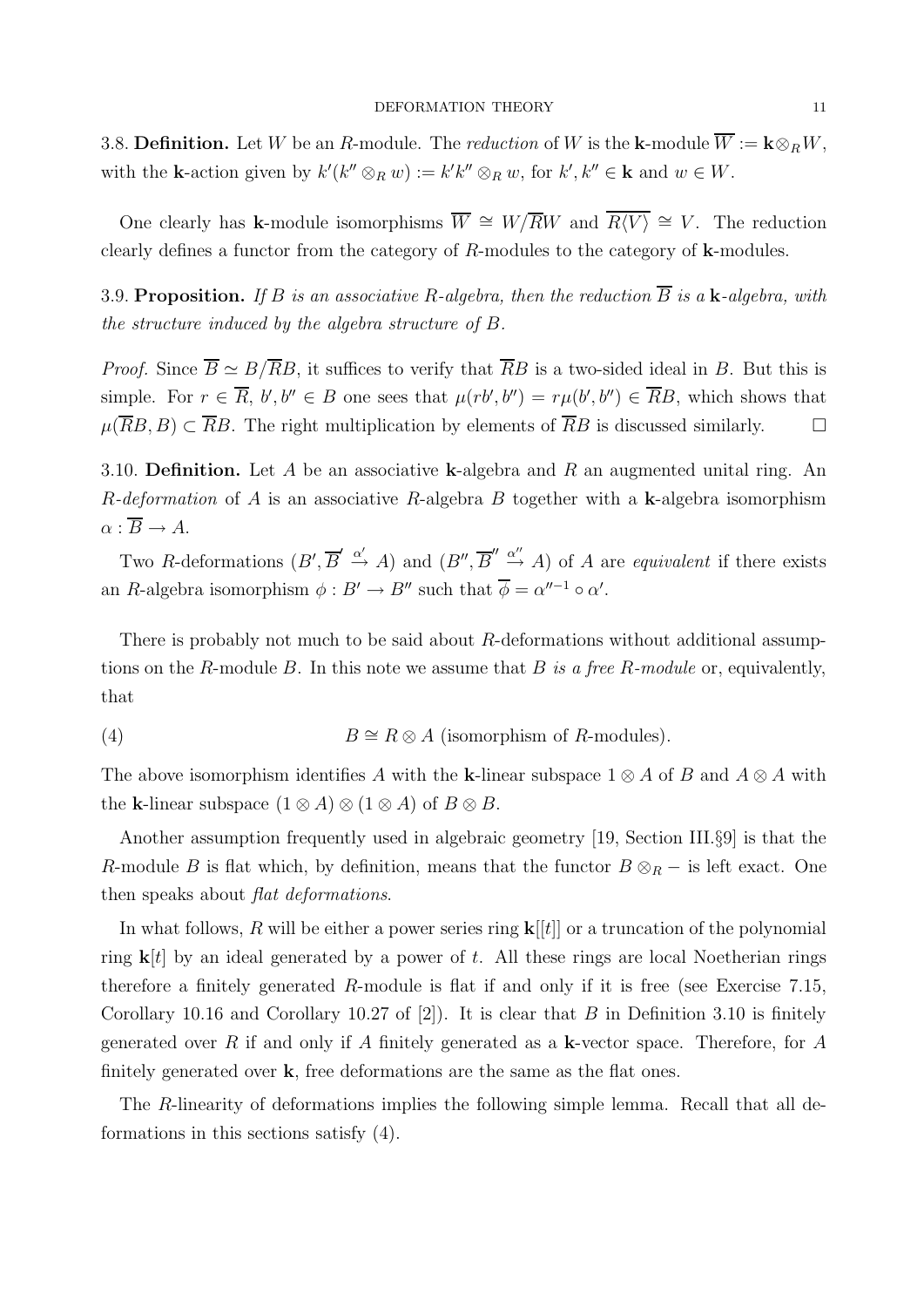3.11. Lemma. Let  $B = (B, \mu)$  be a deformation as in Definition 3.10. Then the multiplication  $\mu$  in B is determined by its restriction to  $A \otimes A \subset B \otimes B$ . Likewise, every equivalence of deformations  $\phi : B' \to B''$  is determined by its restriction to  $A \subset B$ .

*Proof.* By (4), each element of B is a finite sum of elements of the form  $ra, r \in R$  and  $a \in A$ , and  $\mu(ra, sb) = rs\mu(a, b)$  by the R-bilinearity of  $\mu$  for each  $a, b \in A$  and  $r, s \in R$ . This proves the first statement. The second part of the lemma is equally obvious.  $\Box$ 

The following proposition will also be useful.

3.12. Proposition. Let  $B' = (B', \overline{B}' \xrightarrow{\alpha'} A)$  and  $B'' = (B'', \overline{B}'' \xrightarrow{\alpha''} A)$  be R-deformations of an associative algebra A. Assume that R is either a local Artinian ring or a complete local ring. Then every homomorphism  $\phi : B' \to B''$  of R-algebras such that  $\overline{\phi} = \alpha''^{-1} \circ \alpha'$  is an equivalence of deformations.

Sketch of proof. We must show that  $\phi$  is invertible. One may consider a formal inverse of  $\phi$ in the form of an expansion in the successive quotients of the maximal ideal. If  $R$  is Artinian, this formal inverse has in fact only finitely many terms and hence it is an actual inverse of  $\phi$ . If R is complete, this formal expansion is convergent.  $\Box$ 

We leave as an exercise to prove that each  $R$ -deformation of  $A$  in the sense of Definition 3.10 is equivalent to a deformation of the form  $(B, \overline{B} \stackrel{can}{\to} A)$ , with  $B = R \otimes A$  (equality of **k**-vector spaces) and *can* the canonical map  $\overline{B} = \mathbf{k} \otimes_R (R \otimes A) \rightarrow A$  given by

$$
can(1\otimes_R(1\otimes a)):=a,\text{ for }a\in A.
$$

Two deformations  $(B, \mu')$  and  $(B, \mu'')$  of this type are equivalent if and only if there exists an R-algebra isomorphism  $\phi : (B, \mu') \to (B, \mu'')$  which reduces, under the identification can :  $\overline{B} \to A$ , to the identity  $id_A : A \to A$ . Since we will be interested only in equivalence classes of deformations, we will assume that all deformations are of the above special form.

3.13. **Definition.** A *formal deformation* is a deformation, in the sense of Definition 3.10, over the complete local augmented ring  $\mathbf{k}[[t]]$ .

3.14. Exercise. Is  $\mathbf{k}[x, y, t]/(x^2 + txy)$  a formal deformation of  $\mathbf{k}[x, y]/(x^2)$ ?

3.15. **Theorem.** A formal deformation  $B$  of  $A$  is given by a family

$$
\{\mu_i : A \otimes A \to A \mid i \in \mathbb{N}\}
$$

satisfying  $\mu_0(a, b) = ab$  (the multiplication in A) and

 $(D_k)$   $\sum_{i+j=k, i,j\geq 0} \mu_i(\mu_j(a,b), c) = \sum_{i+j=k, i,j\geq 0} \mu_i(a,\mu_j(b,c))$  for all  $a, b, c \in A$ for each  $k \geq 1$ .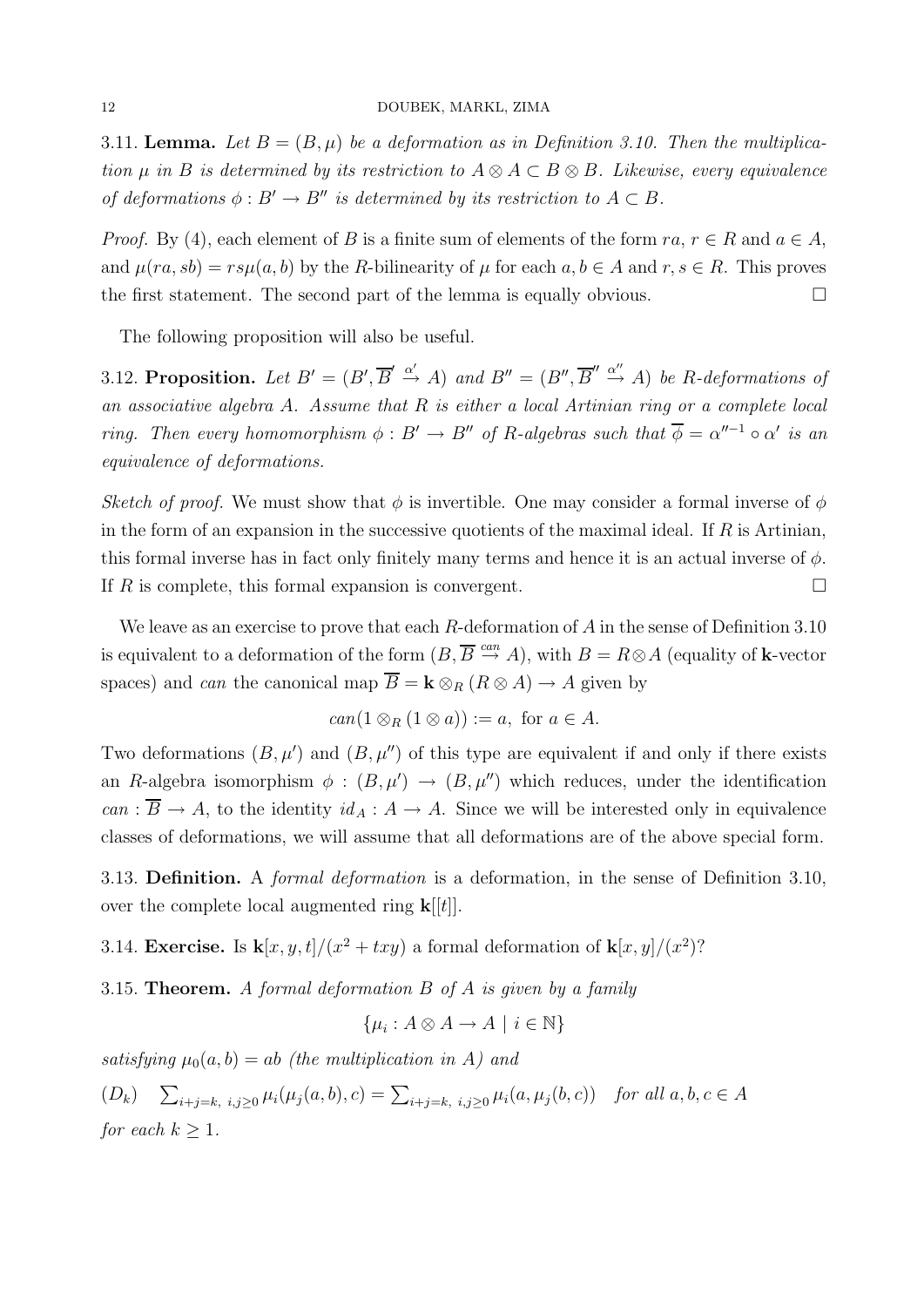*Proof.* By Lemma 3.11, the multiplication  $\mu$  in B is determined by its restriction to  $A \otimes A$ . Now expand  $\mu(a, b)$ , for  $a, b \in A$ , into the power series

$$
\mu(a,b) = \mu_0(a,b) + t\mu_1(a,b) + t^2\mu_2(a,b) + \cdots
$$

for some k-bilinear functions  $\mu_i: A \otimes A \to A$ ,  $i \geq 0$ . Obviously,  $\mu_0$  must be the multiplication in A. It is easy to see that  $\mu$  is associative if and only if  $(D_k)$  are satisfied for each  $k \geq 1$ .  $\Box$ 

3.16. **Remark.** Observe that  $(D_1)$  reads

$$
a\mu_1(b,c) - \mu_1(ab,c) + \mu_1(a,bc) - \mu_1(a,b)c = 0
$$

and says precisely that  $\mu_1 \in Lin(A^{\otimes 2}, A)$  is a Hochschild cocycle,  $\delta_{Hoch}(\mu_1) = 0$ , see Definition 2.1.

3.17. **Example.** Let us denote by  $H$  the group

$$
H := \{ u = id_A + \phi_1 t + \phi_2 t^2 + \cdots \mid \phi_i \in Lin(A, A) \},\
$$

with the multiplication induced by the composition of linear maps. By Proposition 3.12, formal deformations  $\mu' = \mu_0 + \mu'_1 t + \mu'_2 t^2 + \cdots$  and  $\mu'' = \mu_0 + \mu''_1 t + \mu''_2 t^2 + \cdots$  of  $\mu_0$  are equivalent if and only if

(5) 
$$
u \circ (\mu_0 + \mu'_1 t + \mu'_2 t^2 + \cdots) = (\mu_0 + \mu''_1 t + \mu''_2 t^2 + \cdots) \circ (u \otimes u).
$$

We close this section by formulating some classical statements [13, 14, 15] which reveal the connection between deformation theory of associative algebras and the Hochschild cohomology. As suggested by Remark 3.16, the first natural object to look at is  $\mu_1$ . This motivates the following

3.18. Definition. An *infinitesimal deformation* of an algebra A is a D-deformation of  $A$ , where

$$
D := \mathbf{k}[t]/(t^2)
$$

is the local Artinian ring of dual numbers.

3.19. Remark. One can easily prove an analog of Theorem 3.15 for infinitesimal deformations, namely that there is a one-to-one correspondence between infinitesimal deformations of A and k-linear maps  $\mu_1 : A \otimes A \to A$  satisfying  $(D_1)$ , that is, by Remark 3.16, Hochschild 2-cocycles of A with coefficients in itself. But we can formulate a stronger statement:

3.20. Theorem. There is a one-to-one correspondence between the space of equivalence classes of infinitesimal deformations of A and the second Hochschild cohomology  $H^2_{\text{Hoch}}(A, A)$ of A with coefficients in itself.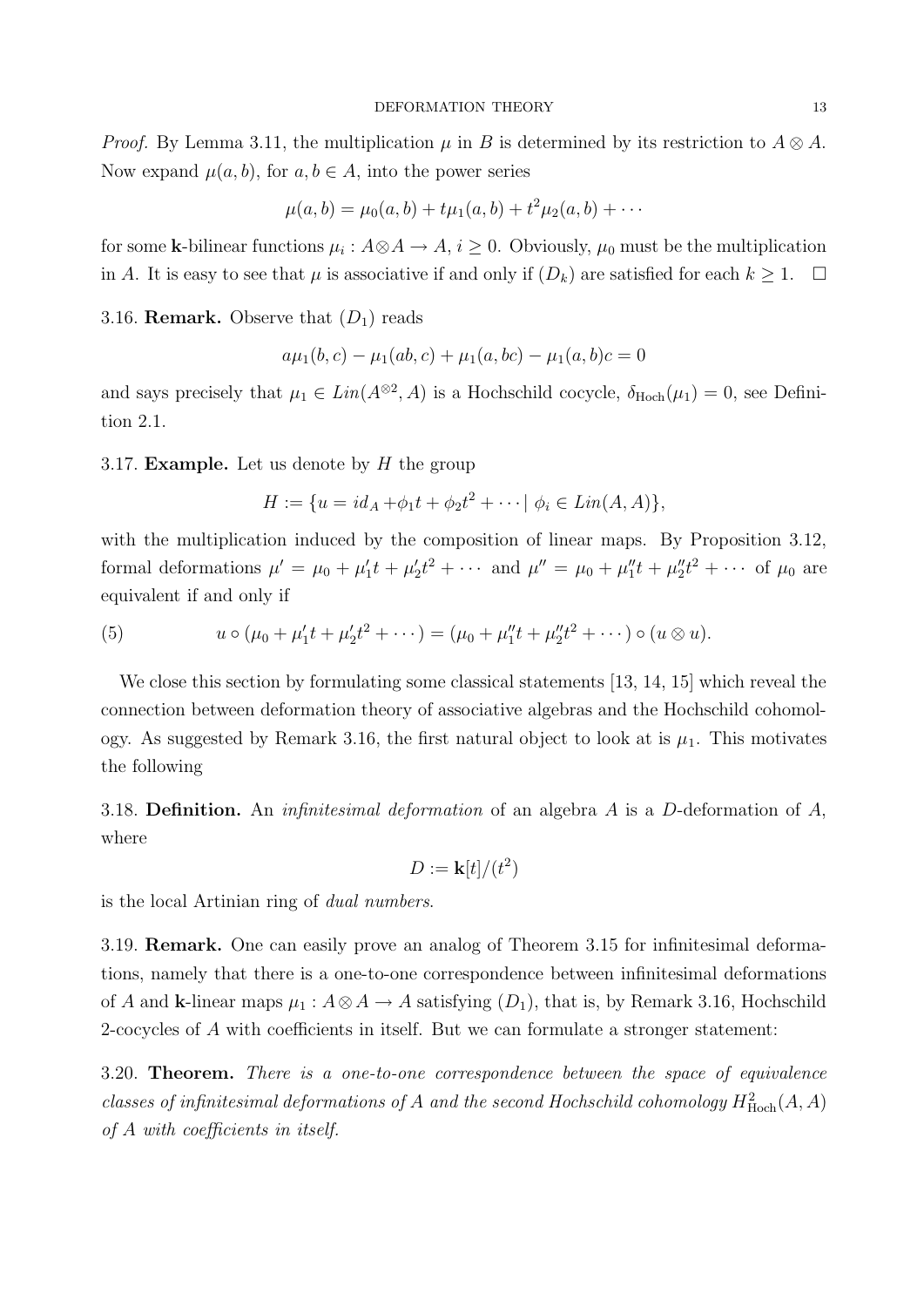*Proof.* Consider two infinitesimal deformations of A given by multiplications  $*'$  and  $*''$ , respectively. As we observed in Remark 3.19, these deformations are determined by Hochschild 2-cocycles  $\mu'_1, \mu''_1 : A \otimes A \to A$ , via equations

(6) 
$$
a *' b = ab + t\mu'_{1}(a, b)
$$

$$
a *'' b = ab + t\mu''_{1}(a, b), \quad a, b \in A.
$$

Each equivalence  $\phi$  of deformations \*' and \*'' is determined by a k-linear map  $\phi_1 : A \to A$ ,

(7) 
$$
\phi(a) = a + t\phi_1(a), \quad a \in A,
$$

the invertibility of such a  $\phi$  follows from Proposition 3.12 but can easily be checked directly. Substituting (6) and (7) into

(8) 
$$
\phi(a *' b) = \phi(a) *'' \phi(b), \quad a, b \in A,
$$

one obtains

$$
\phi(ab + t\mu'_1(a, b)) = (a + t\phi_1(a)) *'' (b + t\phi_1(b))
$$

which can be further expanded into

$$
ab + t\phi(\mu'_1(a,b)) = ab + t(a\phi_1(b)) + t(\phi_1(a)b) + t\mu''_1(a + t\phi_1(a), b + t\phi_1(b))
$$

so, finally,

$$
ab + t\mu'_1(a,b) = ab + t(a\phi_1(b) + \phi_1(a)b) + t\mu''_1(a,b).
$$

Comparing the  $t$ -linear terms, we see that  $(8)$  is equivalent to

$$
\mu'_1(a, b) = \delta_{\text{Hoch}} \phi_1(a, b) + \mu''_1(a, b).
$$

We conclude that infinitesimal deformations given by  $\mu'_1, \mu''_1 \in C^2_{\text{Hoch}}(A, A)$  are equivalent if and only if they differ by a coboundary, that is, if and only if  $[\mu'_1] = [\mu''_1]$  in  $H^2_{\text{Hoch}}(A, A)$ .  $\Box$ 

Another classical result is:

3.21. **Theorem.** Let A be an associative algebra such that  $H_{\text{Hoch}}^2(A, A) = 0$ . Then all formal deformations of A are equivalent to A.

Sketch of proof. If  $\ast', \ast''$  are two formal deformations of A, one can, using the assumption  $H^2_{\text{Hoch}}(A, A) = 0$ , as in the proof of Theorem 3.20 find a k-linear map  $\phi_1 : A \to A$  defining an equivalence of  $(B, *')$  to  $(B, *'')$  modulo  $t^2$ . Repeating this process, one ends up with an equivalence  $\phi = id + t\phi_1 + t^2\phi_2 + \cdots$  of formal deformations \*' and \*" .

3.22. Definition. An *n*-deformation of an algebra A is an R-deformation of A for R the local Artinian ring  $\mathbf{k}[t]/(t^{n+1})$ .

We have the following version of Theorem 3.15 whose proof is obvious.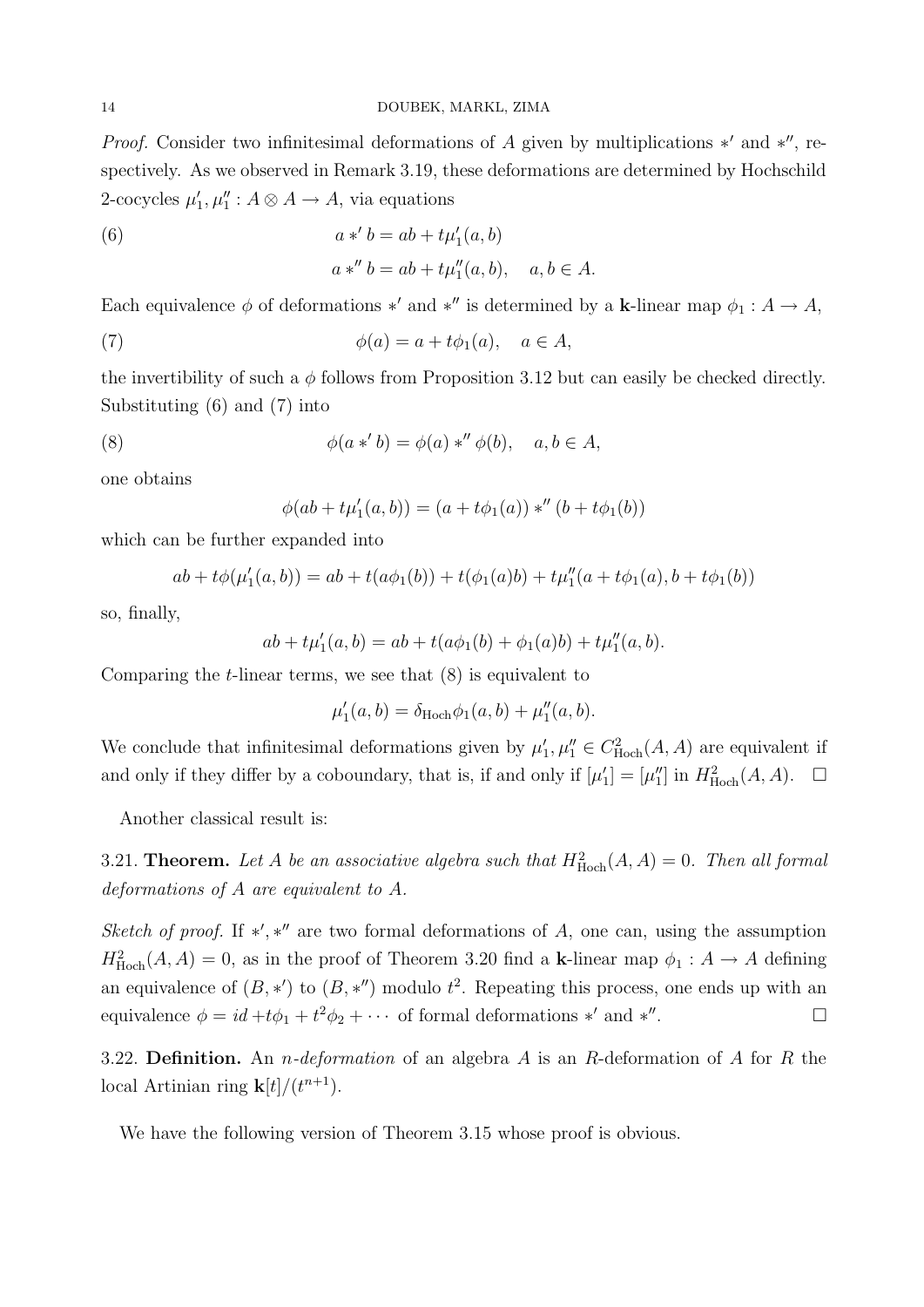3.23. Theorem. An n-deformation of  $A$  is given by a family

$$
\{\mu_i : A \otimes A \to A \mid 1 \le i \le n\}
$$

of **k**-linear maps satisfying  $(D_k)$  of Theorem 3.15 for  $1 \leq k \leq n$ .

3.24. **Definition.** An  $(n+1)$ -deformation of A given by  $\{\mu_1, \ldots, \mu_{n+1}\}\$  is called an *extension* of the *n*-deformation given by  $\{\mu_1, \ldots, \mu_n\}.$ 

Let us rearrange  $(D_{n+1})$  into

$$
-a\mu_{n+1}(b,c) + \mu_{n+1}(ab,c) - \mu_{n+1}(a,bc) + \mu_{n+1}(a,b)c =
$$
  
= 
$$
\sum_{i+j=n+1, i,j>0} (\mu_i(a,\mu_j(b,c)) - \mu_i(\mu_j(a,b),c))
$$

Denote the trilinear function in the right-hand side by  $\mathcal{D}_n$  and interpret it as an element of  $C^3_{\text{Hoch}}(A, A),$ 

(9) 
$$
\mathfrak{O}_n := \sum_{i+j=n+1, i,j>0} (\mu_i(a,\mu_j(b,c)) - \mu_i(\mu_j(a,b),c)) \in C^3_{\text{Hoch}}(A,A).
$$

Using the Hochschild differential recalled in Definition 2.1, one can rewrite  $(D_{n+1})$  as

$$
\delta_{\mathrm{Hoch}}(\mu_{n+1})=\mathfrak{O}_n.
$$

We conclude that, if an *n*-deformation extends to an  $(n + 1)$ -deformation, then  $\mathfrak{O}_n$  is a Hochschild coboundary. In fact, one can prove:

3.25. **Theorem.** For any n-deformation, the Hochschild cochain  $\mathfrak{O}_n \in C^3_{\text{Hoch}}(A, A)$  defined in (9) is a cocycle,  $\delta_{\text{Hoch}}(\mathfrak{O}_n) = 0$ . Moreover,  $[\mathfrak{O}_n] = 0$  in  $H_{\text{Hoch}}^3(A, A)$  if and only if the n-deformation  $\{\mu_1, \ldots, \mu_n\}$  extends into some  $(n + 1)$ -deformation.

*Proof.* Straightforward. □

Geometric deformation theory. Let us turn our attention back to the variety of structure constants  $Ass(V)$  recalled in Section 2, page 8. Elements of  $Ass(V)$  are associative k-linear multiplications  $\cdot : V \otimes V \to V$  and there is a natural left action  $\cdot \mapsto \cdot_{\phi}$  of  $GL(V)$  on  $Ass(V)$ given by

(10) 
$$
a \cdot_{\phi} b := \phi(\phi^{-1}(a) \cdot \phi^{-1}(b)),
$$

for  $a, b \in V$  and  $\phi \in GL(V)$ . We assume that V is finite dimensional.

3.26. Definition. Let A be an algebra with the underlying vector space V interpreted as a point in the variety of structure constants,  $A \in Ass(V)$ . The algebra A is called (geometrically) *rigid* if the  $GL(V)$ -orbit of A in  $Ass(V)$  is Zarisky-open.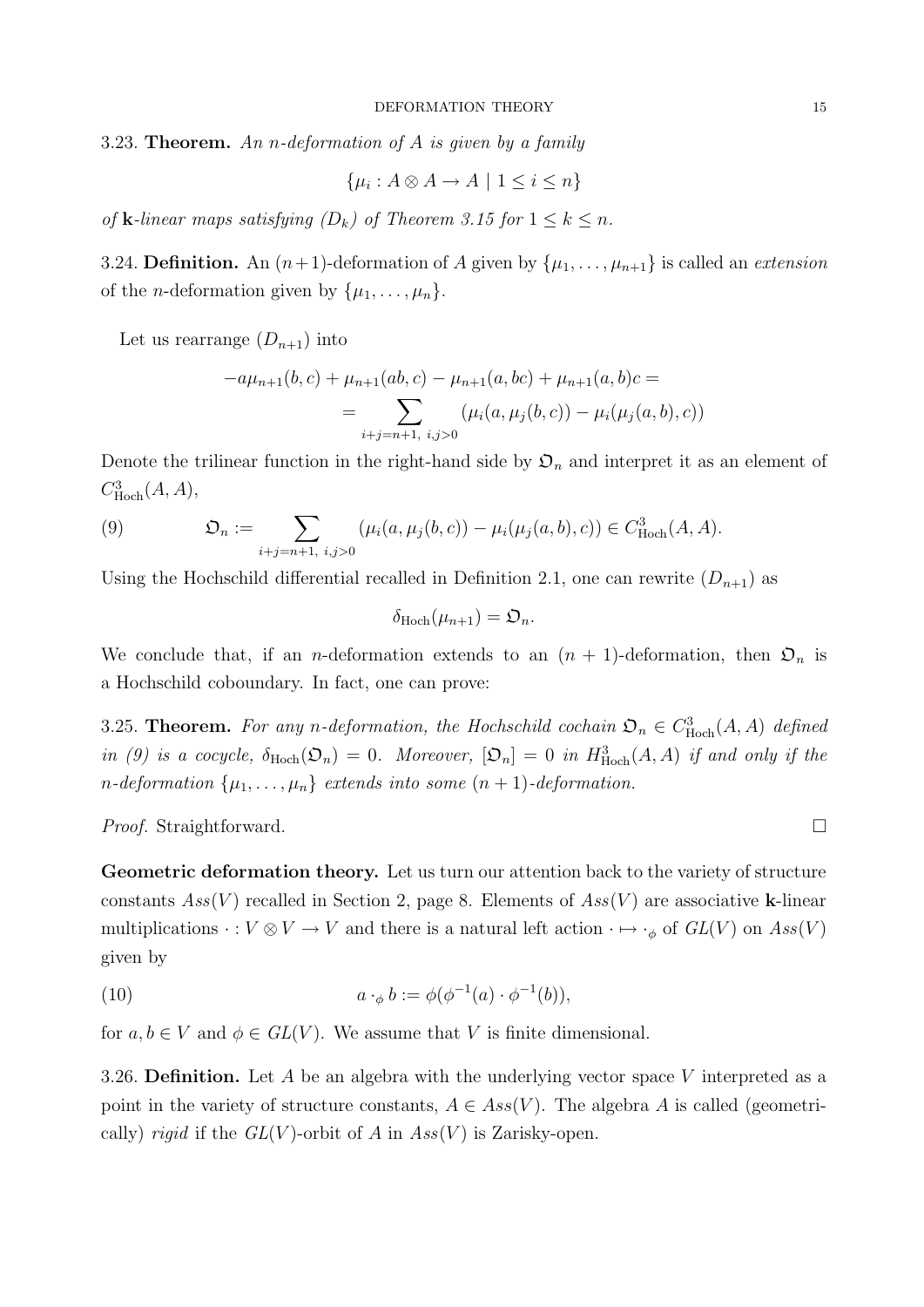Let us remark that, if  $\mathbf{k} = \mathbb{R}$  or C, then, by [39, Proposition 17.1], the  $GL(V)$ -orbit of A in  $Ass(V)$  is Zarisky-open if and only if it is (classically) open. The following statement whose proof can be found in [39, § 5] specifies the relation between the Hochschild cohomology and geometric rigidity, compare also Propositions 1 and 2 of [9].

3.27. **Theorem.** Suppose that the ground field is algebraically closed.

- (i) If  $H^2_{\text{Hoch}}(A, A) = 0$  then A is rigid, and
- (ii) if  $H^3_{\text{Hoch}}(A, A) = 0$  then A is rigid if and only if  $H^2_{\text{Hoch}}(A, A) = 0$ .

Three concepts of rigidity. One says that an associative algebra is *infinitesimally rigid* if A has only trivial (i.e. equivalent to A) infinitesimal deformations. Likewise, A is analytically rigid, if all formal deformations of A are trivial.

By Theorem 3.20, A is infinitesimally rigid if and only if  $H_{\text{Hoch}}^2(A, A) = 0$ . Together with Theorem 3.21 this establishes the first implication in the following display which in fact holds over fields of arbitrary characteristic

infinitesimal rigidity  $\implies$  analytic rigidity  $\implies$  geometric rigidity.

The second implication in the above display is [16, Theorem 3.2]. Theorem 7.1 of the same paper then says that in characteristic zero, the analytic and geometric rigidity are equivalent concepts:

$$
analytic rigidity \stackrel{char. 0}{\iff} geometric rigidity.
$$

**Valued deformations.** The authors of [18] studied  $R$ -deformations of finite-dimensional algebras in the case when  $R$  was a valuation ring [2, Chapter 5]. In particular, they considered deformations over the non-standard extension  $\mathbb{C}^*$  of the field of complex numbers, and called these  $\mathbb{C}^*$ -deformations *perturbations*. They argued, in [18, Theorem 4], that an algebra A admits only trivial perturbations if and only if it is geometrically rigid.

3.28. Remark. An analysis parallel to the one presented in this section can be made for any class of "reasonable" algebras, where "reasonable" are algebras over quadratic Koszul operads [38, Section II.3.3] for which the deformation cohomology is given by a "standard construction." Let us emphasize that most of "classical" types of algebras (Lie, associative, associative commutative, Poisson, etc.) are "reasonable." See also [3, 4].

#### 4. Structures of (co)associative (co)algebras

Let V be a k-vector space. In this section we recall, in Theorems  $4.16$  and  $4.21$ , the following important correspondence between (co)algebras and differentials:

{coassociative coalgebra structures on the vector space  $V$ }

 $\hat{I}$ 

{quadratic differentials on the free associative algebra generated by  $V$ }.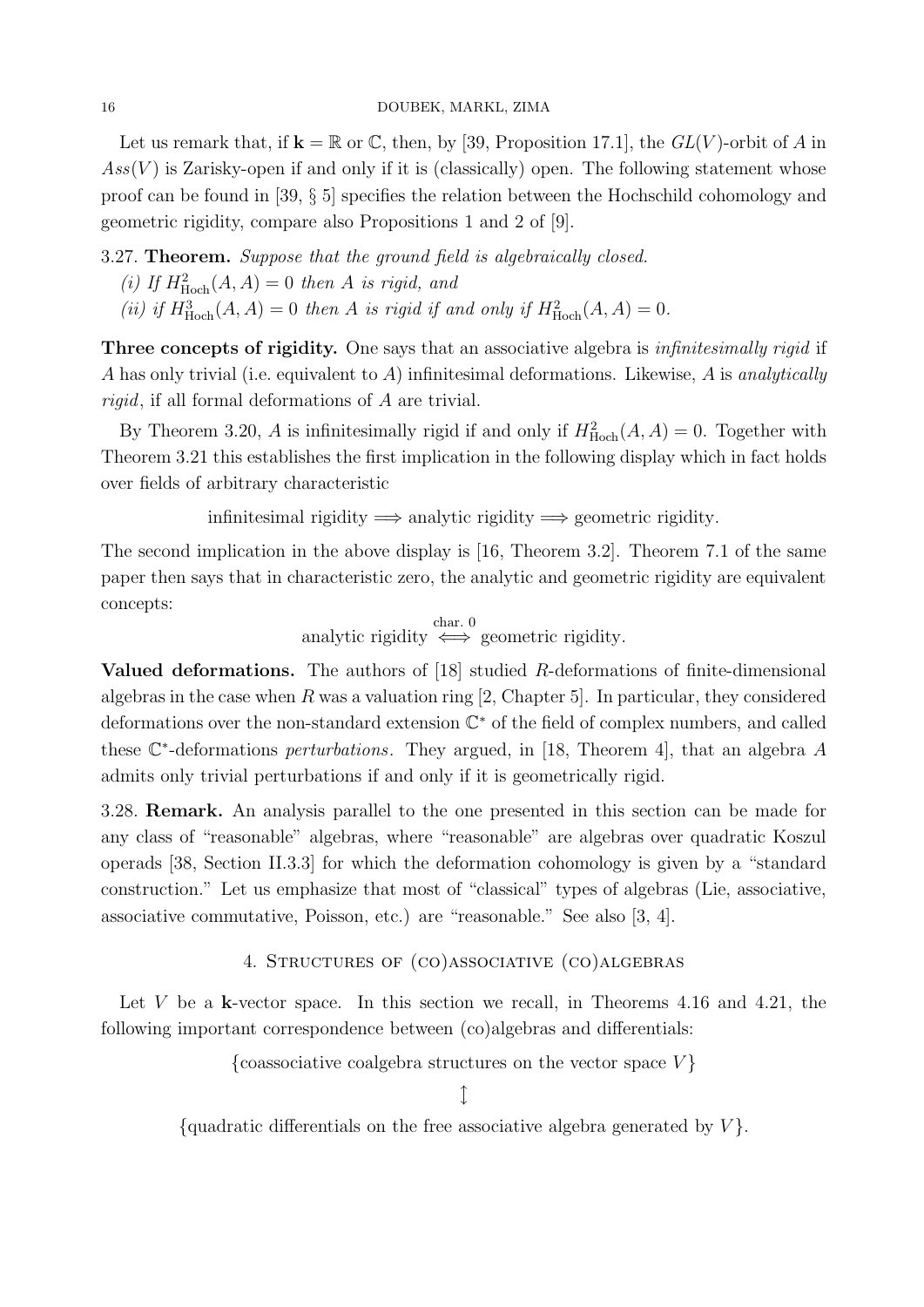and its dual version:

{associative algebras on the vector space  $V$ }

 $\downarrow$ 

{quadratic differentials on the "cofree" coassociative coalgebra cogenerated by  $V$ }.

The reason why we put 'cofree' into parentheses will become clear later in this section. Similar correspondences exist for any "reasonable" (in the sense explained in Remark 3.28) class of algebras, see [12, Theorem 8.2]. We will in fact need only the second correspondence but, since it relies on coderivations of "cofree" coalgebras, we decided to start with the first one which is simpler to explain.

4.1. Definition. The *free associative algebra* generated by a vector space  $W$  is an associative algebra  $\mathcal{A}(W) \in \mathsf{Ass}$  together with a linear map  $W \to \mathcal{A}(W)$  having the following property:

For every  $A \in \mathsf{Ass}$  and a linear map  $W \stackrel{\varphi}{\rightarrow} A$ , there exists a unique algebra homomorphism  $\mathcal{A}(W) \to A$  making the diagram:



commutative.

The free associative algebra on W is uniquely determined up to isomorphism. An example is provided by the tensor algebra  $T(W) := \bigoplus_{n=1}^{\infty} W^{\otimes n}$  with the inclusion  $W = W^{\otimes 1} \hookrightarrow$  $T(W)$ . There is a natural grading on  $T(W)$  given by the number of tensor factors,

$$
T(W) = \bigoplus_{n=0}^{\infty} T^n(W),
$$

where  $T^n(W) := W^{\otimes n}$  for  $n \geq 1$  and  $T^0(W) := 0$ . Let us emphasize that the tensor algebra as defined above is *nonunital*, the unital version can be obtained by taking  $T^0(W) := \mathbf{k}$ .

4.2. Convention. We are going to consider graded algebraic objects. Our choice of signs will be dictated by the principle that whenever we commute two "things" of degrees  $p$  and  $q$ , respectively, we multiply the sign by  $(-1)^{pq}$ . This rule is sometimes called the Koszul sign convention. As usual, non-graded (classical) objects will be, when necessary, considered as graded ones concentrated in degree 0.

Let  $f': V' \to W'$  and  $f'': V'' \to W''$  be homogeneous maps of graded vector spaces. The Koszul sign convention implies that the value of  $(f' \otimes f'')$  on the product  $v' \otimes v'' \in V' \otimes V''$ of homogeneous elements equals

$$
(f' \otimes f'')(v' \otimes v'') := (-1)^{\deg(f'') \deg(v')} f'(v') \otimes f''(v'').
$$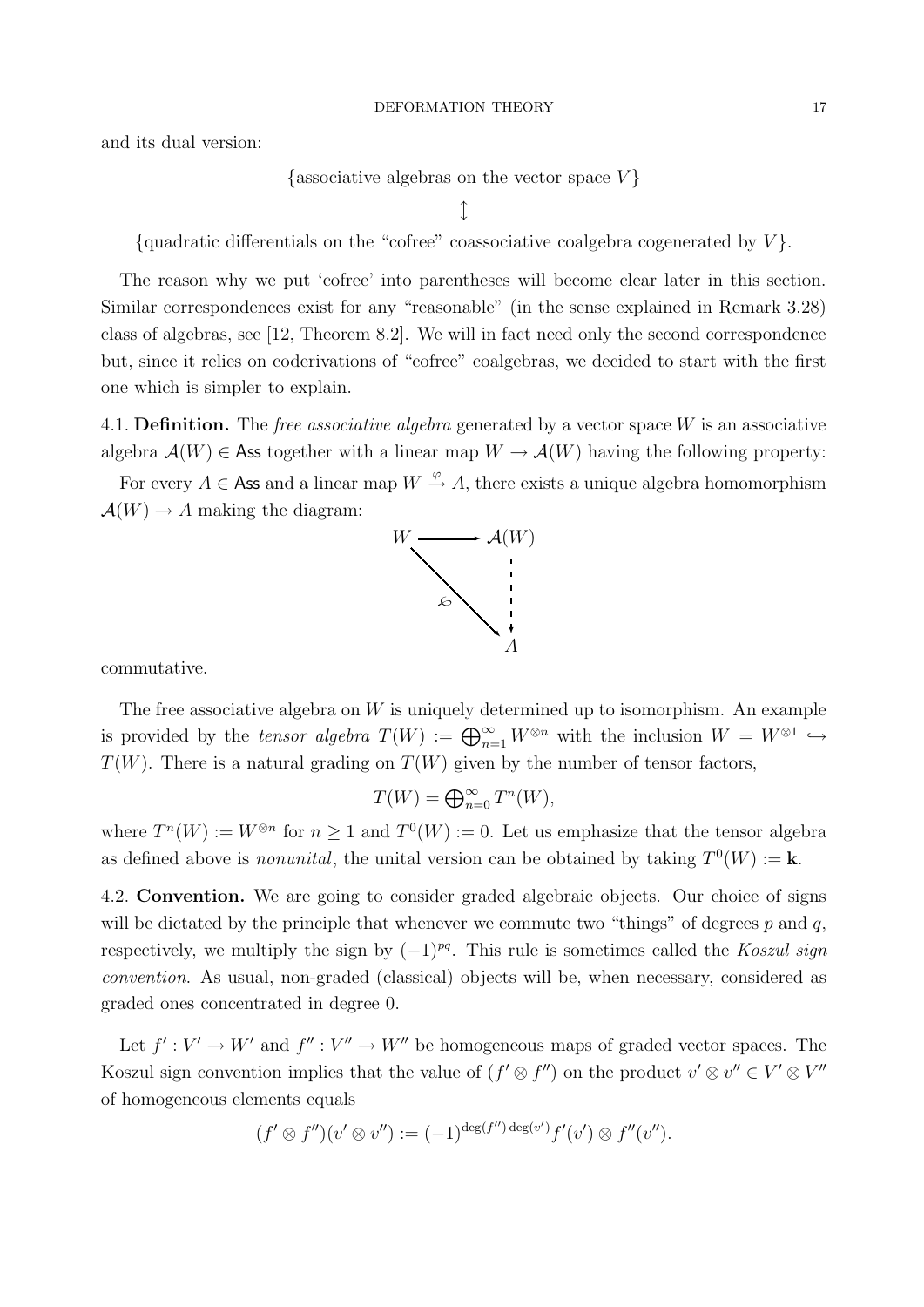In fact, the Koszul sign convention is determined by the above rule for evaluation.

4.3. Definition. Assume  $V = V^*$  is a graded vector space,  $V = \bigoplus_{i \in \mathbb{Z}} V^i$ . The suspension operator  $\uparrow$  assigns to V the graded vector space  $\uparrow V$  with Z-grading  $(\uparrow V)^i := V^{i-1}$ . There is a natural degree  $+1$  map  $\uparrow: V \to \uparrow V$  that sends  $v \in V$  into its suspended copy  $\uparrow v \in \uparrow V$ . Likewise, the *desuspension operator*  $\downarrow$  changes the grading of V according to the rule  $(\downarrow V)^i :=$  $V^{i+1}$ . The corresponding degree  $-1$  map  $\downarrow: V \to \downarrow V$  is defined in the obvious way. The suspension (resp. the desuspension) of V is sometimes also denoted  $sV$  or  $V[-1]$  (resp.  $s^{-1}V$ or  $V[1]$ ).

4.4. **Example.** If V is an un-graded vector space, then  $\uparrow$  V is V placed in degree  $+1$  and  $\downarrow$  V is V placed in degree  $-1$ .

4.5. **Remark.** In the "superworld" of  $\mathbb{Z}_2$ -graded objects, the operators  $\uparrow$  and  $\downarrow$  agree and coincide with the parity change operator.

4.6. **Exercise.** Show that the Koszul sign convention implies  $(\downarrow \otimes \downarrow) \circ (\uparrow \otimes \uparrow) = -id$  or, more generally,

$$
\downarrow^{\otimes n} \circ \uparrow^{\otimes n} = \uparrow^{\otimes n} \circ \downarrow^{\otimes n} = (-1)^{\frac{n(n-1)}{2}} \mathit{id}
$$

for an arbitrary  $n \geq 1$ .

4.7. Definition. A derivation of an associative algebra A is a linear map  $\theta : A \to A$  satisfying the Leibniz rule

$$
\theta(ab)=\theta(a)b+a\theta(b)
$$

for every  $a, b \in A$ . Denote  $Der(A)$  the set of all derivations of A.

We will in fact need a graded version of the above definition:

4.8. Definition. A *degree d derivation* of a  $\mathbb{Z}$ -graded algebra A is a degree d linear map  $\theta: A \to A$  satisfying the graded Leibniz rule

(11) 
$$
\theta(ab) = \theta(a)b + (-1)^{d|a|}a\theta(b)
$$

for every homogeneous element  $a \in A$  of degree |a| and for every  $b \in A$ . We denote  $Der^d(A)$ the set of all degree d derivations of A.

4.9. Exercise. Let  $\mu : A \otimes A \to A$  be the multiplication of A. Prove that (11) is equivalent to

$$
\theta\mu = \mu(\theta \otimes id) + \mu(id \otimes \theta).
$$

Observe namely how the signs in the right hand side of (11) are dictated by the Koszul convention.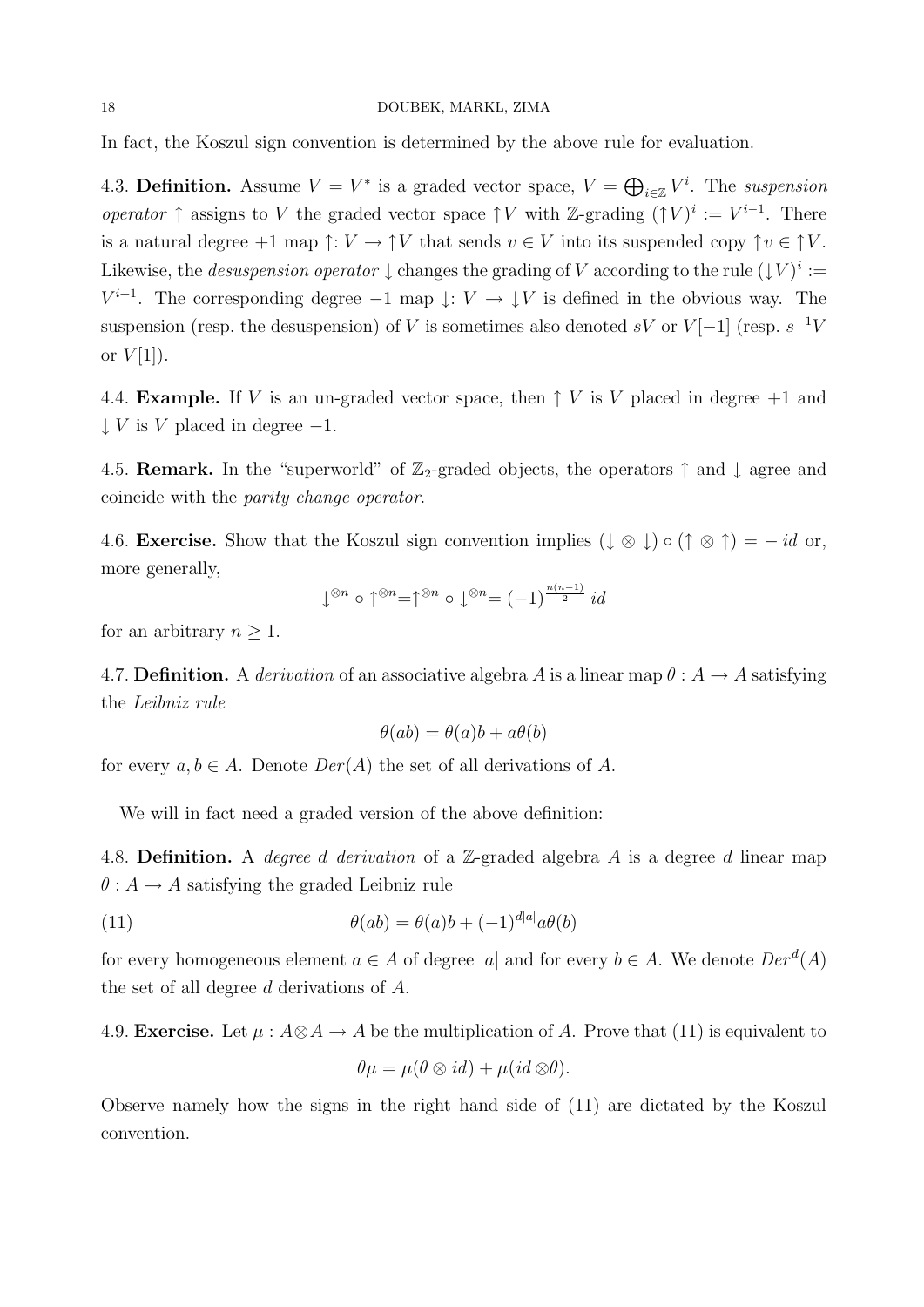4.10. Proposition. Let W be a graded vector space and  $T(W)$  the tensor algebra generated by  $W$  with the induced grading. For any d, there is a natural isomorphism

(12) 
$$
Der^d(T(W)) \cong Lin^d(W, T(W)),
$$

where  $Lin^d(-,-)$  denotes the space of degree d **k**-linear maps.

*Proof.* Let  $\theta \in Der^d(T(W))$  and  $f := \theta|_W : W \to T(W)$ . The Leibniz rule (11) implies that, for homogeneous elements  $w_i \in W$ ,  $1 \leq i \leq n$ ,

$$
\theta(w_1 \otimes \ldots \otimes w_n) = f(w_1) \otimes w_2 \otimes \ldots \otimes w_n + (-1)^{d|w_1|} w_1 \otimes f(w_2) \otimes \ldots \otimes w_n + \cdots
$$

$$
= \sum_{i=1}^n (-1)^{d(|w_1| + \cdots + |w_{i-1}|)} w_1 \otimes \ldots \otimes f(w_i) \otimes \ldots \otimes w_n
$$

which reveals that  $\theta$  is determined by its restriction f on W. On the other hand, given a degree d linear map  $f : W \to T(W)$ , the above formula clearly defines a derivation  $\theta \in Der^d(T(W))$ . The correspondence

$$
Der^d(T(W)) \ni \theta \longleftrightarrow f := \theta|_W \in Lin^d(W, T(W))
$$

is the required isomorphism  $(12)$ .

4.11. **Exercise.** Let 
$$
\theta \in Der^d(T(W))
$$
,  $f := \theta|_V$  and  $x \in T^2(W)$ . Prove that  

$$
\theta(x) = (f \otimes id + id \otimes f)(x).
$$

4.12. **Definition.** A derivation  $\theta \in Der^d(T(W))$  is called *quadratic* if  $\theta(W) \subset T^2W$ . A degree 1 derivation  $\theta$  is a *differential* if  $\theta^2 = 0$ .

4.13. Exercise. Prove that the isomorphism of Proposition 4.10 restricts to

$$
Der^d_2(T(W)) \cong Lin^d(W, T^2(W)),
$$

where  $Der_2^d(T(W))$  is the space of all quadratic degree d derivations of  $T(W)$ .

4.14. **Definition.** Let V be a vector space. A *coassociative coalgebra* structure on V is given by a linear map  $\Delta: V \to V \otimes V$  satisfying

$$
(\Delta \otimes id)\Delta = (id \otimes \Delta)\Delta
$$

(the coassociativity).

We will need, in Section 6, also a cocommutative version of coalgebras:

4.15. Definition. A coassociative coalgebra  $A = (V, \Delta)$  as in Definition 4.14 is *cocommuta*tive if

$$
T\Delta=\Delta
$$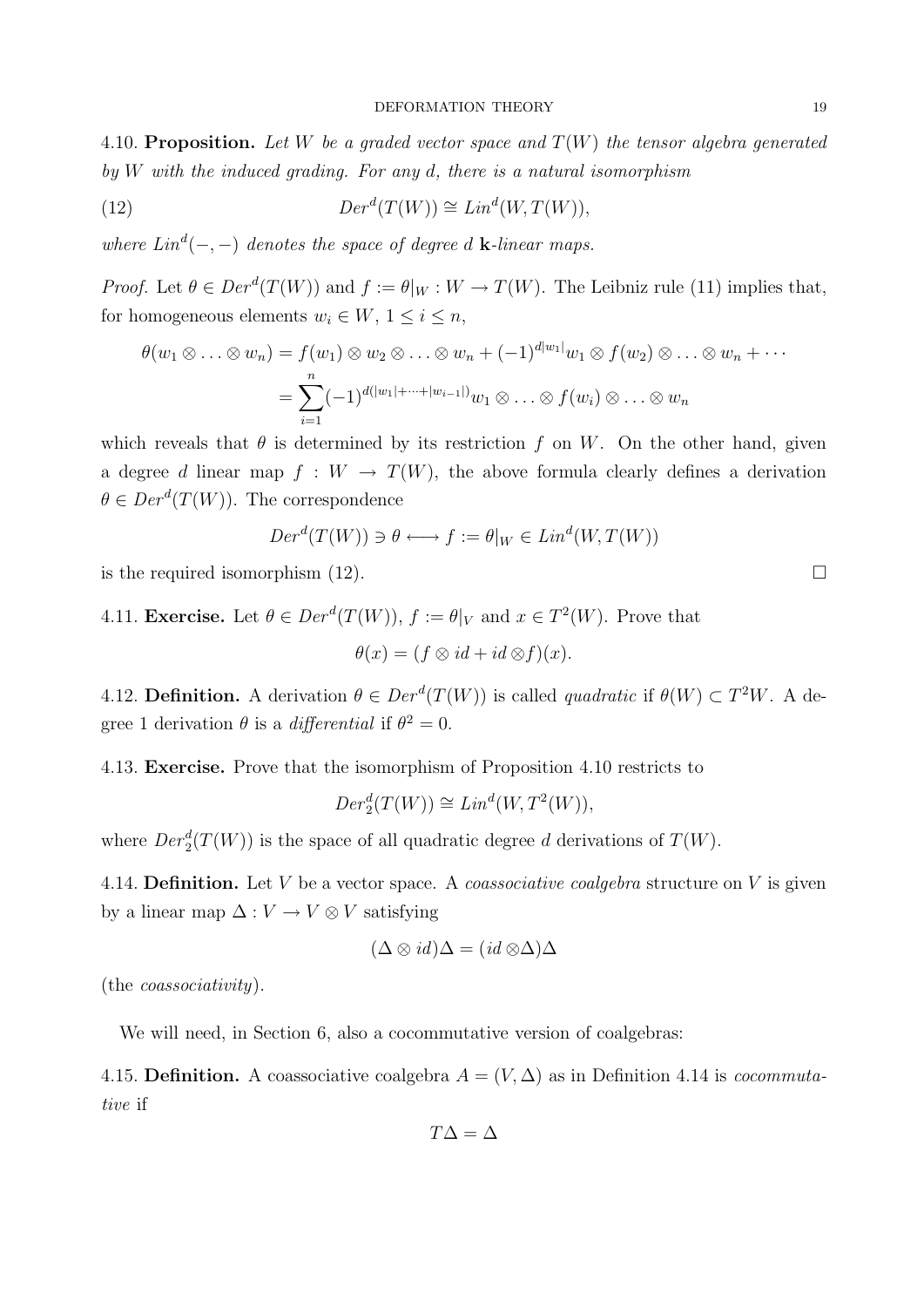with the swapping map  $T: V \otimes V \rightarrow V \otimes V$  given by

$$
T(v' \otimes v'') := (-1)^{|v'||v''|}v'' \otimes v'
$$

for homogeneous  $v', v'' \in V$ .

4.16. Theorem. Let V be a (possibly graded) vector space. Denote  $Coass(V)$  the set of all coassociative coalgebra structures on V and  $Diff^1_2(T(\uparrow V))$  the set of all quadratic differentials on the tensor algebra  $T(\uparrow V)$ . Then there is a natural isomorphism

$$
Coass(V) \cong Diff^1_2(T(\uparrow V)).
$$

*Proof.* Let  $\chi \in Diff^1_2(T(\uparrow V))$ . Put  $f := \chi|_{\uparrow V}$  so that f is a degree  $+1$  map  $\uparrow V \to \uparrow V \otimes \uparrow V$ . By Exercise 4.11 (with  $W := \uparrow V$ ,  $\theta := \chi$  and  $x := f(\uparrow v)$ ),

$$
0 = \chi^2(\uparrow v) = \chi(f(\uparrow v)) = (f \otimes id + id \otimes f)(f(\uparrow v))
$$

for every  $v \in V$ , therefore

(13)  $(f \otimes id + id \otimes f)f = 0.$ 

We have clearly described a one-to-one correspondence between quadratic differentials  $\chi \in$  $Diff^1_2(T(\uparrow V))$  and degree +1 linear maps  $f \in Lin^1(\uparrow V, T^2(\uparrow V))$  satisfying (13).

Given  $f: \uparrow V \to \uparrow V \otimes \uparrow V$  as above, define the map  $\Delta: V \to V \otimes V$  by the commutative diagram

$$
\uparrow V \xrightarrow{f} \uparrow V \otimes \uparrow V
$$
\n
$$
\uparrow \qquad \qquad \uparrow \otimes \uparrow V
$$
\n
$$
\downarrow \qquad \qquad \uparrow \otimes \uparrow
$$
\n
$$
V \xrightarrow{\Delta} V \otimes V
$$

i.e., by Exercise 4.6,

$$
\Delta := (\uparrow \otimes \uparrow)^{-1} \circ f \circ \uparrow = -(\downarrow \otimes \downarrow) \circ f \circ \uparrow.
$$

Let us show that (13) is equivalent to the coassociativity of  $\Delta$ . We have

$$
(\Delta \otimes id)\Delta = (-(\downarrow \otimes \downarrow)f \uparrow \otimes id) \, ((-(\downarrow \otimes \downarrow)f \uparrow) = ((\downarrow \otimes \downarrow)f \uparrow \otimes id) \, (\downarrow \otimes \downarrow)f \uparrow = ((\downarrow \otimes \downarrow)f \otimes \downarrow)f \uparrow = -(\downarrow \otimes \downarrow \otimes \downarrow)(f \otimes id)f \uparrow.
$$

The minus sign in the last term appeared because we interchanged  $f$  (a "thing" of degree  $+1$ ) with  $\downarrow$  (a "thing" of degree  $-1$ ). Similarly

$$
(id \otimes \Delta)\Delta = (id \otimes (-(\downarrow \otimes \downarrow))f \uparrow) (-(\downarrow \otimes \downarrow)f \uparrow) = (id \otimes (\downarrow \otimes \downarrow)f \uparrow) (\downarrow \otimes \downarrow)f \uparrow
$$

$$
= (\downarrow \otimes (\downarrow \otimes \downarrow)f)f \uparrow = (\downarrow \otimes \downarrow \otimes \downarrow)(id \otimes f)f \uparrow,
$$

so (13) is indeed equivalent to  $(\Delta \otimes id)\Delta = (id \otimes \Delta)\Delta$ . This finishes the proof.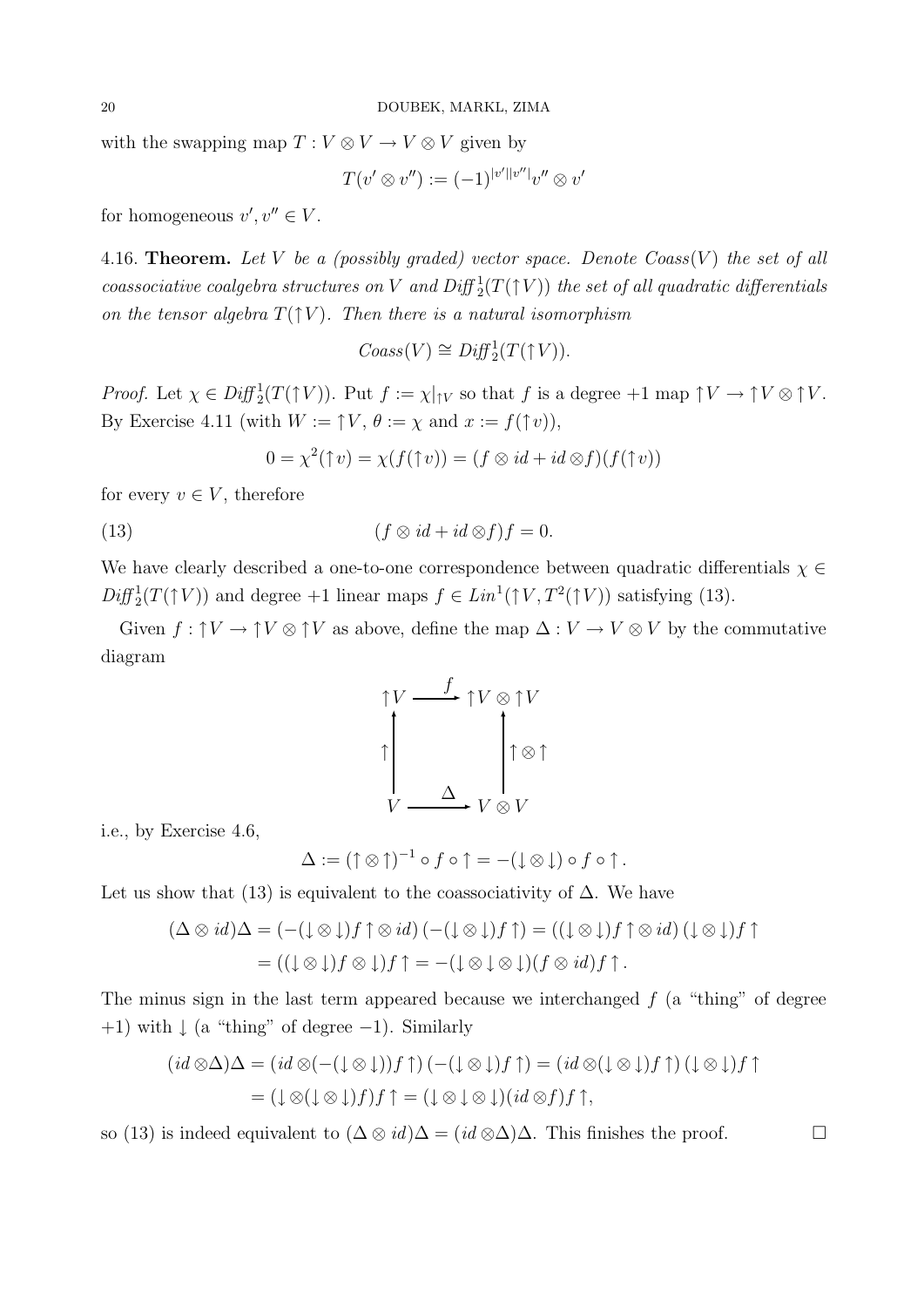We are going to dualize Theorem 4.16 to get a description of associative algebras, not coalgebras. First, we need a dual version of the tensor algebra:

4.17. Definition. The underlying vector space  $T(W)$  of the tensor algebra with the comultiplication  $\Delta: T(W) \to T(W) \otimes T(W)$  defined by

$$
\Delta(w_1 \otimes \ldots \otimes w_n) := \sum_{i=1}^{n-1} (w_1 \otimes \ldots \otimes w_i) \otimes (w_{i+1} \otimes \ldots \otimes w_n)
$$

is a coassociative coalgebra denoted  ${}^{c}T(W)$  and called the tensor coalgebra.

**Warning.** Contrary to general belief, the coalgebra  ${}^cT(W)$  with the projection  ${}^cT(W) \to W$ is not cofree in the category of coassociative coalgebras! Cofree coalgebras (in the sense of the obvious dual of Definition 4.1) are surprisingly complicated objects [10, 43, 20]. The coalgebra  ${}^{c}T(W)$  is, however, cofree in the subcategory of coaugmented nilpotent coalgebras [38, Section II.3.7]. This will be enough for our purposes.

In the following dual version of Definition 4.8 we use *Sweedler's convention* expressing the comultiplication in a coalgebra C as  $\Delta(c) = \sum c_{(1)} \otimes c_{(2)}$ ,  $c \in C$ .

4.18. Definition. A *degree d coderivation* of a  $\mathbb{Z}$ -graded coalgebra C is a linear degree d map  $\theta: C \to C$  satisfying the dual Leibniz rule

(14) 
$$
\Delta \theta(c) = \sum \theta(c_{(1)}) \otimes c_{(2)} + \sum (-1)^{d|c_{(1)}|} c_{(1)} \otimes \theta(c_{(2)}),
$$

for every  $c \in C$ . Denote the set of all degree d coderivations of C by  $CoDer^d(C)$ .

As in Exercise 4.9 one easily proves that (14) is equivalent to

 $\Delta\theta = (\theta \otimes id)\Delta + (id \otimes \theta)\Delta.$ 

Let us prove the dual of Proposition 4.10:

4.19. Proposition. Let W be a graded vector space. For any d, there is a natural isomorphism

(15) 
$$
CoDer^{d}(^{c}T(W)) \cong Lin^{d}(T(W), W).
$$

*Proof.* For  $\theta \in \mathit{CoDer}^d(T(W))$  and  $s \geq 1$  denote  $f_s \in \mathit{Lin}^d(T^s(W), W)$  the composition

(16) 
$$
f_s: T^s(W) \xrightarrow{\theta|_{T^s(W)}} {^c}T(W) \xrightarrow{\text{proj.}} W.
$$

The dual Leibniz rule (14) implies that, for  $w_1, \ldots, w_n \in W$  and  $n \geq 0$ ,

$$
\theta(w_1 \otimes \ldots \otimes w_n) :=
$$
  

$$
\sum_{s \geq 1} \sum_{i=1}^{n-s+1} (-1)^{d(|w_1|+\cdots+|w_{i-1}|)} w_1 \otimes \ldots \otimes w_{i-1} \otimes f_s(w_i \otimes \ldots \otimes w_{i+s-1}) \otimes w_{i+s} \otimes \ldots \otimes w_n,
$$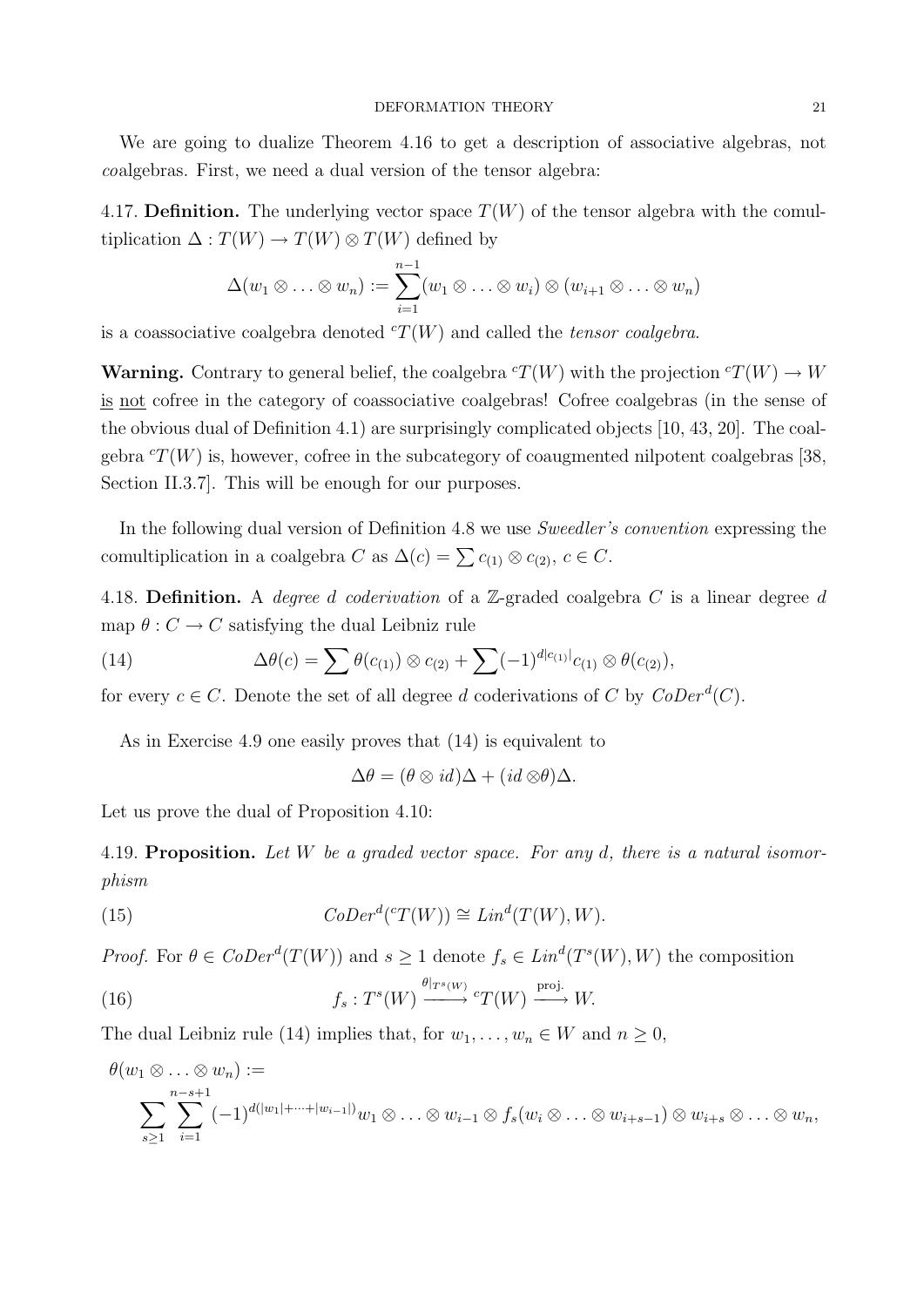#### 22 DOUBEK, MARKL, ZIMA

which shows that  $\theta$  is uniquely determined by  $f := f_0 + f_1 + f_2 + \cdots \in Lin^d(T(W), W)$ . On the other hand, it is easy to verify that for any map  $f \in Lin^d(T(W), W)$  decomposed into the sum of its homogeneous components, the above formula defines a coderivation  $\theta \in \mathit{CoDer}^d(T(W))$ . This finishes the proof.

4.20. **Definition.** The composition  $f_s$ :  $T^s(W) \rightarrow W$  defined in (16) is called the sth corestriction of the coderivation  $\theta$ . A coderivation  $\theta \in CoDer^d(T(W))$  is quadratic if its sth corestriction is non-zero only for  $s = 2$ . A degree 1 coderivation  $\theta$  is a *differential* if  $\theta^2 = 0$ .

Let us finally formulate a dual version of Theorem 4.16.

4.21. **Theorem.** Let V be a graded vector space. Denote  $\text{CoDiff}_2^1(\mathcal{C}(\mathcal{V}))$  the set of all quadratic differentials on the tensor coalgebra  ${}^{c}T(\downarrow V)$ . One then has a natural isomorphism

(17) 
$$
Ass(V) \cong Cobif_2^1({}^\circ T(\downarrow V)).
$$

*Proof.* Let  $\chi \in \text{CoDiff}_2^1(\mathcal{C}T(\downarrow V))$  and  $f: \downarrow V \otimes \downarrow V \to \downarrow V$  be the 2nd corestriction of  $\chi$ . Define  $\mu: V \otimes V \to V$  by the diagram



The correspondence  $\chi \leftrightarrow \mu$  is then the required isomorphism. This can be verified by dualizing the steps of the proof of Theorem 4.16 so we can safely leave the details to the reader.

#### 5. dg-Lie algebras and the Maurer-Cartan equation

5.1. Definition. A graded Lie algebra is a Z-graded vector space

$$
\mathfrak{g}=\bigoplus_{n\in\mathbb{Z}}\mathfrak{g}^n
$$

equipped with a degree 0 bilinear map  $[-,-] : \mathfrak{g} \otimes \mathfrak{g} \to \mathfrak{g}$  (the bracket) which is graded antisymmetric, i.e.

(18) 
$$
[a,b] = -(-1)^{|a||b|}[b,a]
$$

for all homogeneous  $a, b \in \mathfrak{g}$ , and satisfies the graded Jacobi identity:

(19) 
$$
[a,[b,c]] + (-1)^{|a|(|b|+|c|)}[b,[c,a]] + (-1)^{|c|(|a|+|b|)}[c,[a,b]] = 0
$$

for all homogeneous  $a, b, c \in \mathfrak{g}$ .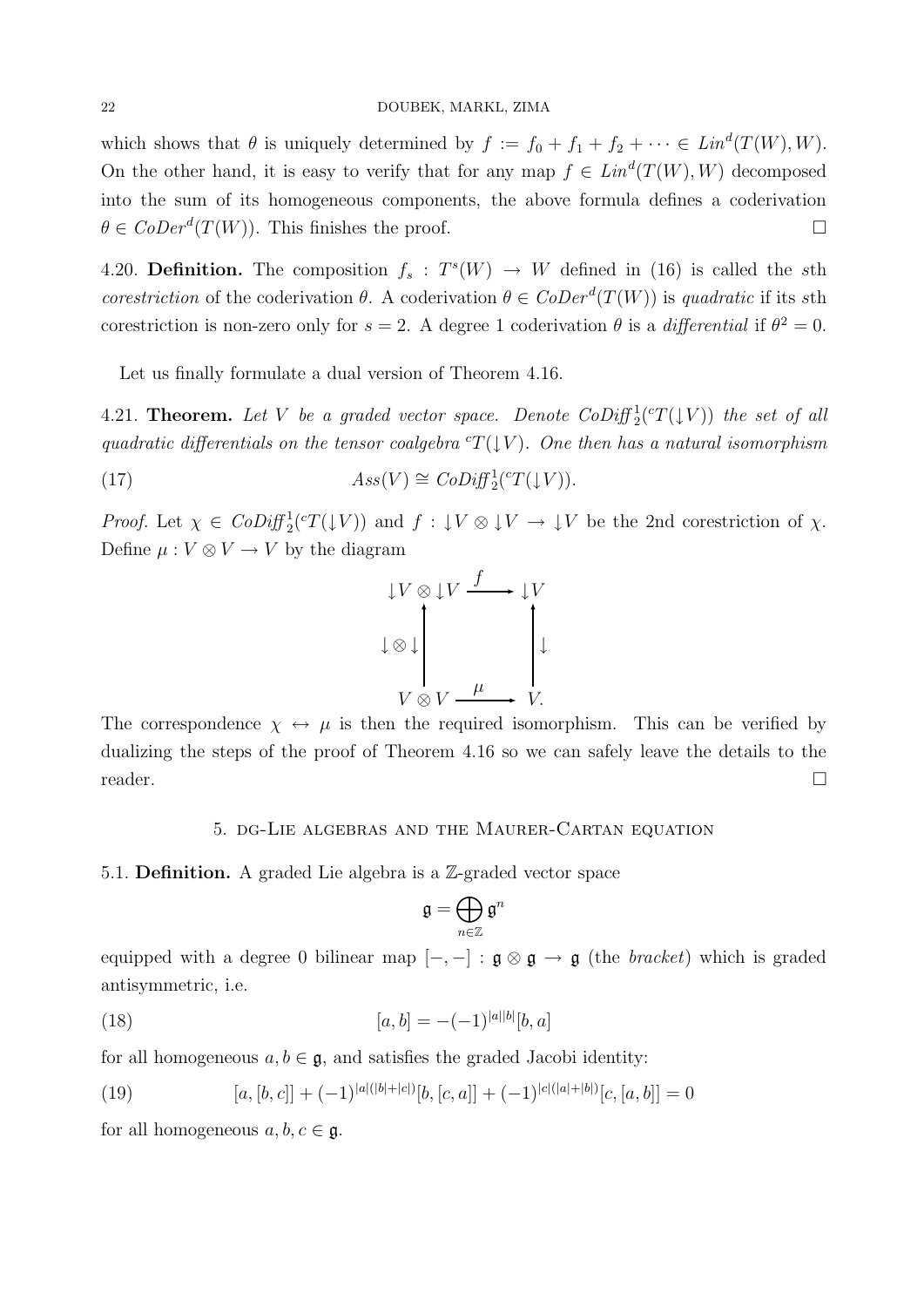#### DEFORMATION THEORY 23

5.2. Exercise. Write the axioms of graded Lie algebras in an element-free form that would use only the bilinear map  $l := [-,-] : \mathfrak{g} \otimes \mathfrak{g} \to \mathfrak{g}$  and its iterated compositions, and the operator of "permuting the inputs" of a multilinear map. Observe how the Koszul sign convention helps remembering the signs in (18) and (19).

5.3. Definition. A dg-Lie algebra (an abbreviation for differential graded Lie algebra) is a graded Lie algebra  $L = \bigoplus_{n \in \mathbb{Z}} L^n$  as in Definition 5.1 together with a degree 1 linear map  $d: L \to L$  which is

– a degree 1 derivation, i.e.  $d[a, b] = [da, b] + (-1)^{|a|}[a, db]$  for homogeneous  $a, b \in L$ , and

- a differential, i.e.  $d^2 = 0$ .

Our next aim is to show that the Hochschild complex  $(C_{Hoch}^*(A, A), \delta_{Hoch})$  of an associative algebra recalled in Definition 2.1 has a natural bracket which turns it into a dg-Lie algebra. We start with some preparatory material.

5.4. Proposition. Let C be a graded coalgebra. For coderivations  $\theta, \phi \in C_0Der(C)$  define

$$
[\theta,\phi] := \theta \circ \phi - (-1)^{|\theta||\phi|} \phi \circ \theta.
$$

The bracket  $[-,-]$  makes  $CoDer(C) = \bigoplus_{n \in \mathbb{Z}} CoDer^n(C)$  a graded Lie algebra.

*Proof.* The key observation is that  $[\theta, \phi]$  is a coderivation (note that neither  $\theta \circ \phi$  nor  $\phi \circ \theta$  are coderivations!). Verifying this and the properties of a graded Lie bracket is straightforward and will be omitted.  $\hfill \square$ 

5.5. **Proposition.** Let C be a graded coalgebra and  $\chi \in CoDer^1(\mathcal{C})$  such that

$$
[\chi, \chi] = 0,
$$

where  $[-,-]$  is the bracket of Proposition 5.4. Then

$$
d(\theta) := [\chi, \theta] \quad \text{for } \theta \in \text{CoDer}(\mathcal{C})
$$

is a differential that makes  $CoDer(\mathcal{C})$  a dq-Lie algebra.

Observe that, since  $|\chi| = 1$ , (20) does not tautologically follow from the graded antisymmetry (18).

Proof of Proposition 5.5. The graded Jacobi identity (19) implies that, for each homogeneous  $\theta$ ,

$$
[\chi, [\chi, \theta]] = -(-1)^{|\theta|+1} [\chi, [\theta, \chi]] - [\theta, [\chi, \chi]].
$$

Now use the graded antisymmetry  $[\theta, \chi] = (-1)^{|\theta|+1}[\chi, \theta]$  and the assumption  $[\chi, \chi] = 0$  to conclude from the above display that

$$
[\chi, [\chi, \theta]] = -[\chi, [\chi, \theta]],
$$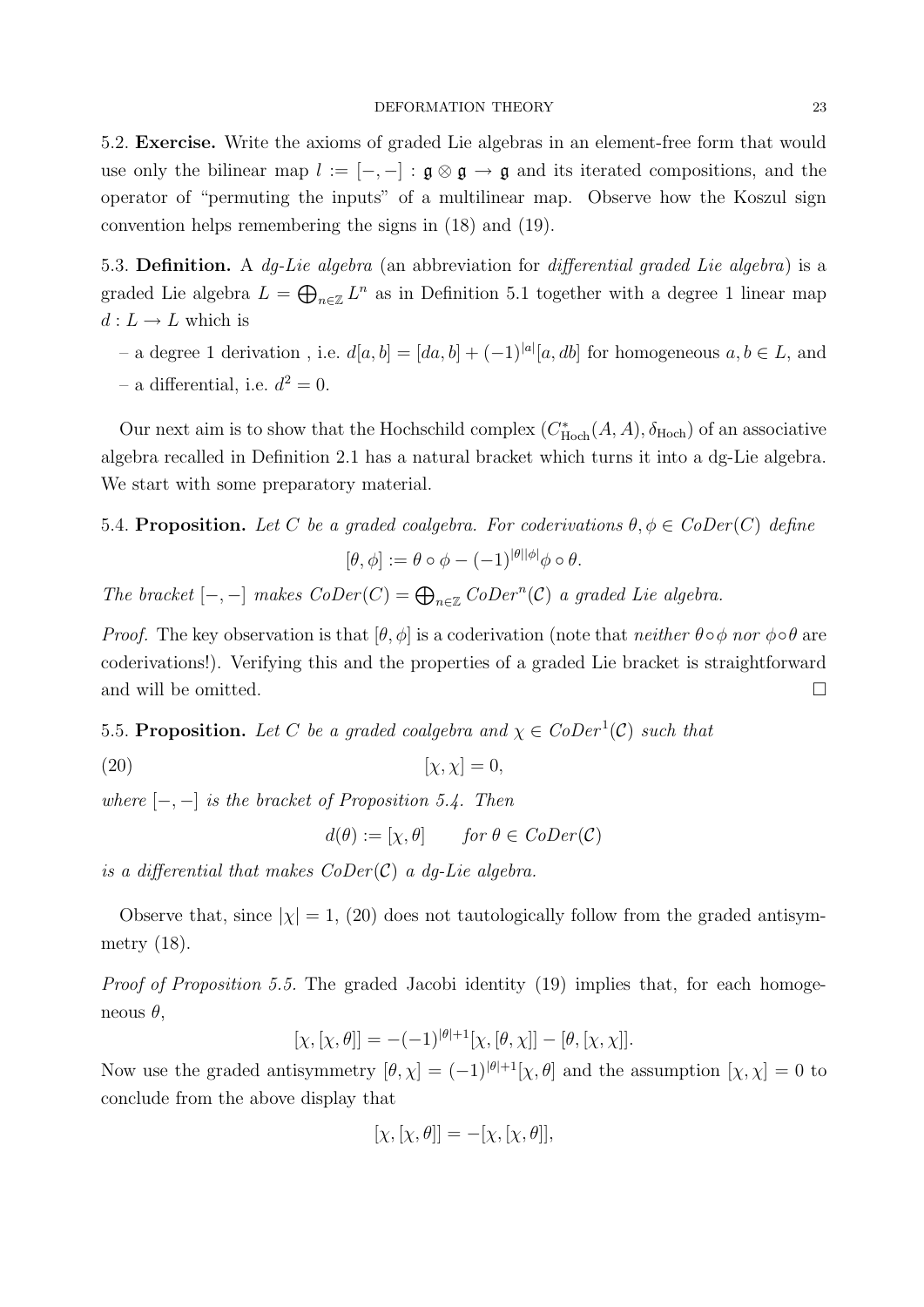therefore, since the characteristic of the ground field is zero,

$$
d^2(\theta) = [\chi, [\chi, \theta]] = 0,
$$

so d is a differential. The derivation property of d with respect to the bracket can be verified in the same way and we leave it as an exercise to the reader.

In Proposition 5.5 we saw that coderivations of a graded coalgebra form a dg-Lie algebra. Another example of a dg-Lie algebra is provided by the Hochschild cochains of an associative algebra (see Definition 2.1). We need the following:

5.6. **Definition.** For  $f \in Lin(V^{\otimes(m+1)}, V)$ ,  $g \in Lin(V^{\otimes(n+1)}, V)$  and  $1 \leq i \leq m+1$  define  $f \circ_i g \in Lin(V^{\otimes(m+n+1)}, V)$  by

$$
(f \circ_i g) := f \left( id_V^{\otimes (i-1)} \otimes g \otimes id_V^{\otimes (m-i+1)} \right).
$$

Define also

$$
f \circ g := \sum_{i=1}^{m+1} (-1)^{n(i+1)} f \circ_i g
$$

and, finally,

$$
[f,g] := f \circ g - (-1)^{mn} g \circ f.
$$

The operation  $[-,-]$  is called the *Gerstenhaber bracket* (our definition however differs from the original one of [13] by the overall sign  $(-1)^n$ ).

Let  $A$  be an associative algebra with the underlying space  $V$ . Since, by Definition 2.1,  $C^{*+1}_{\rm Hoch}$  $H_{\text{Hoch}}^{*+1}(A, A) = Lin(V^{\otimes (*+1)}, V)$ , the structure of Definition 5.6 defines a degree 0 operation  $[-,-]: C^{*+1}_{\text{Hocl}}$  $\chi^{n+1}_{\text{Hoch}}(A, A) \otimes C_{\text{Hoch}}^{n+1}$  $\chi^{n+1}_{\text{Hoch}}(A, A) \rightarrow C_{\text{Hoch}}^{n+1}$  $H_{\text{Hoch}}^{*+1}(A, A)$  called again the Gerstenhaber bracket. We leave as an exercise the proof of

5.7. Proposition. The Hochschild cochain complex of an associative algebra together with the Gerstenhaber bracket form a dg-Lie algebra  $C_{Hoc}^{*+1}$  $H_{\text{Hoch}}^{(n+1)}(A, A) = (C_{\text{Hoch}}^{n+1})$  $H_{\rm Hoch}^{*+1}(A, A), [-,-], \delta_{\rm Hoch}).$ 

The following theorem gives an alternative description of the dg-Lie algebra of Proposition 5.7.

5.8. **Theorem.** Let A be an associative algebra with multiplication  $\mu : V \otimes V \rightarrow V$  and  $\chi \in \text{CoDiff}_2^1({}^cT(\downarrow V))$  the coderivation that corresponds to  $\mu$  in the correspondence of Theorem 4.21. Let  $d := [\chi, -]$  be the differential introduced in Proposition 5.5. Then there is a natural isomorphism of dg-Lie algebras

$$
\xi: \left(C_{\text{Hoch}}^{(*+1)}(A, A), [-,-], \delta_{\text{Hoch}}\right) \stackrel{\cong}{\longrightarrow} \left(CoDer^*(^cT(\downarrow V)), [-,-], d\right).
$$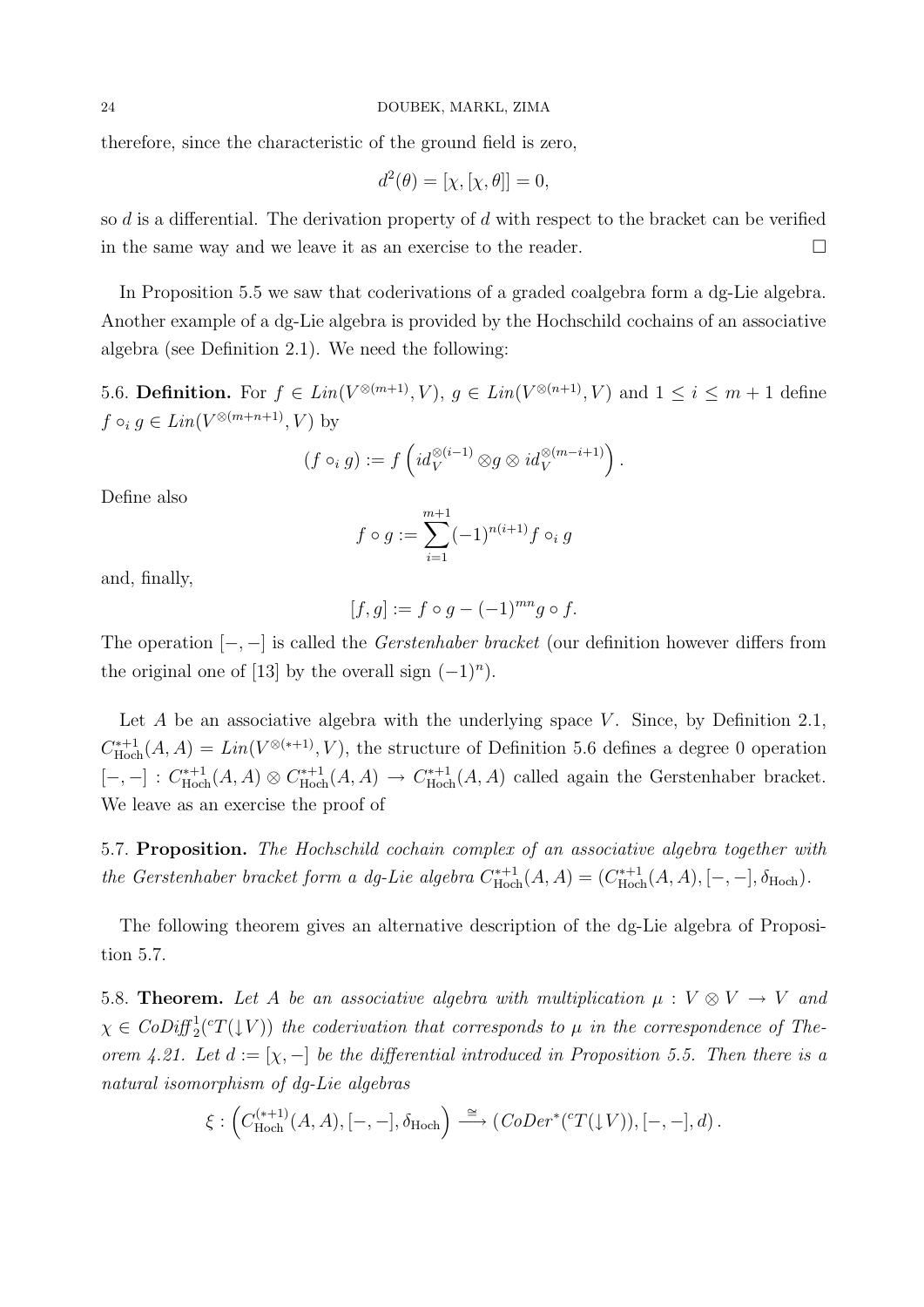*Proof.* Given  $\phi \in C_{\text{Hoch}}^{n+1}$  $H_{\text{Hoch}}^{n+1}(A, A) = Lin(V^{\otimes (n+1)}, V)$ , let  $f: (\downarrow V)^{\otimes (n+1)} \to \downarrow V$  be the degree n linear map defined by the diagram

$$
(\downarrow V)^{\otimes (n+1)} \xrightarrow{f} \downarrow V
$$
  

$$
\downarrow^{\otimes (n+1)} \qquad \downarrow^{\otimes (n+1)} \qquad \downarrow^{\otimes (n+1)} \qquad \downarrow^{\otimes (n+1)} \qquad \downarrow^{\otimes (n+1)} \qquad \downarrow^{\otimes (n+1)} \qquad \downarrow^{\otimes (n+1)} \qquad \downarrow^{\otimes (n+1)} \qquad \downarrow^{\otimes (n+1)} \qquad \downarrow^{\otimes (n+1)} \qquad \downarrow^{\otimes (n+1)} \qquad \downarrow^{\otimes (n+1)} \qquad \downarrow^{\otimes (n+1)} \qquad \downarrow^{\otimes (n+1)} \qquad \downarrow^{\otimes (n+1)} \qquad \downarrow^{\otimes (n+1)} \qquad \downarrow^{\otimes (n+1)} \qquad \downarrow^{\otimes (n+1)} \qquad \downarrow^{\otimes (n+1)} \qquad \downarrow^{\otimes (n+1)} \qquad \downarrow^{\otimes (n+1)} \qquad \downarrow^{\otimes (n+1)} \qquad \downarrow^{\otimes (n+1)} \qquad \downarrow^{\otimes (n+1)} \qquad \downarrow^{\otimes (n+1)} \qquad \downarrow^{\otimes (n+1)} \qquad \downarrow^{\otimes (n+1)} \qquad \downarrow^{\otimes (n+1)} \qquad \downarrow^{\otimes (n+1)} \qquad \downarrow^{\otimes (n+1)} \qquad \downarrow^{\otimes (n+1)} \qquad \downarrow^{\otimes (n+1)} \qquad \downarrow^{\otimes (n+1)} \qquad \downarrow^{\otimes (n+1)} \qquad \downarrow^{\otimes (n+1)} \qquad \downarrow^{\otimes (n+1)} \qquad \downarrow^{\otimes (n+1)} \qquad \downarrow^{\otimes (n+1)} \qquad \downarrow^{\otimes (n+1)} \qquad \downarrow^{\otimes (n+1)} \qquad \downarrow^{\otimes (n+1)} \qquad \downarrow^{\otimes (n+1)} \qquad \downarrow^{\otimes (n+1)} \qquad \downarrow^{\otimes (n+1)} \qquad \downarrow^{\otimes (n+1)} \qquad \downarrow^{\otimes (n+1)} \qquad \downarrow^{\otimes (n+1)} \qquad \downarrow^{\otimes (n+1)} \qquad \downarrow^{\otimes
$$

By Proposition 4.19, there exists a unique coderivation  $\theta \in \mathit{CoDer}^n(\mathit{cT}(\downarrow V))$  whose  $(n+1)$ th corestriction is f and other corestrictions are trivial.

The map  $\xi: C_{\text{Hoch}}^{(*+1)}$  $\chi^{(*+1)}_{\text{Hoch}}(A, A) \to \text{CoDer}^*(^cT(\downarrow V))$  defined by  $\xi(\phi) := \theta$  is clearly an isomorphism. The verification that  $\xi$  commutes with the differentials and brackets is a straightforward though involved exercise on the Koszul sign convention which we leave to the reader.  $\Box$ 

5.9. Corollary. Let  $\mu$  be the multiplication in A interpreted as an element of  $C_{\text{Hoch}}^2(A, A)$ , and  $f \in C^*_{\text{Hoch}}(A, A)$ . Then  $\delta_{\text{Hoch}}(f) = [\mu, f]$ .

*Proof.* The corollary immediately follows from Theorem 5.8. Indeed, because  $\xi$  commutes with all the structures, we have

$$
\delta_{\text{Hoch}}(f) = \xi^{-1} \xi \delta_{\text{Hoch}}(f) = \xi^{-1}(d(\xi f)) = \xi^{-1}[\chi, \xi f] = [\mu, f].
$$

We however recommend as an exercise to verify the corollary directly, comparing  $[\mu, f]$  to the formula for the Hochschild differential.

5.10. Proposition. A bilinear map  $\kappa : V \otimes V \to V$  defines an associative algebra structure on V if and only if  $[\kappa, \kappa] = 0$ .

*Proof.* By Definition 5.6 (with  $m = n = 1$ ),

$$
\frac{1}{2}[\kappa, \kappa] = \frac{1}{2} \left( \kappa \circ \kappa - (-1)^{mn} \kappa \circ \kappa \right) = \kappa \circ \kappa = \kappa \circ_1 \kappa - \kappa \circ_2 \kappa = \kappa (\kappa \otimes id_V) - \kappa (id_V \otimes \kappa),
$$

therefore  $[\kappa, \kappa] = 0$  is indeed equivalent to the associativity of  $\kappa$ .

5.11. Proposition. Let  $A$  be an associative algebra with the underlying vector space  $V$  and the multiplication  $\mu: V \otimes V \to V$ . Let  $\nu \in C^2_{\text{Hoch}}(A, A)$  be a Hochschild 2-cochain. Then  $\mu + \nu \in C^2_{\text{Hoch}}(A, A) = Lin(V^{\otimes 2}, V)$  is associative if and only if

(21) 
$$
\delta_{\text{Hoch}}(\nu) + \frac{1}{2}[\nu, \nu] = 0.
$$

*Proof.* By Proposition 5.10,  $\mu + \nu$  is associative if and only if

$$
0 = \frac{1}{2}[\mu + \nu, \mu + \nu] = \frac{1}{2} \left\{ [\mu, \mu] + [\nu, \nu] + [\mu, \nu] + [\nu, \mu] \right\} = \delta_{\text{Hoch}}(\nu) + \frac{1}{2}[\nu, \nu].
$$

To get the rightmost term, we used the fact that, since  $\mu$  is associative,  $[\mu, \mu] = 0$  by Proposition 5.10. We also observed that  $[\mu, \nu] = [\nu, \mu] = \delta_{\text{Hoch}}(\nu)$  by Corollary 5.9.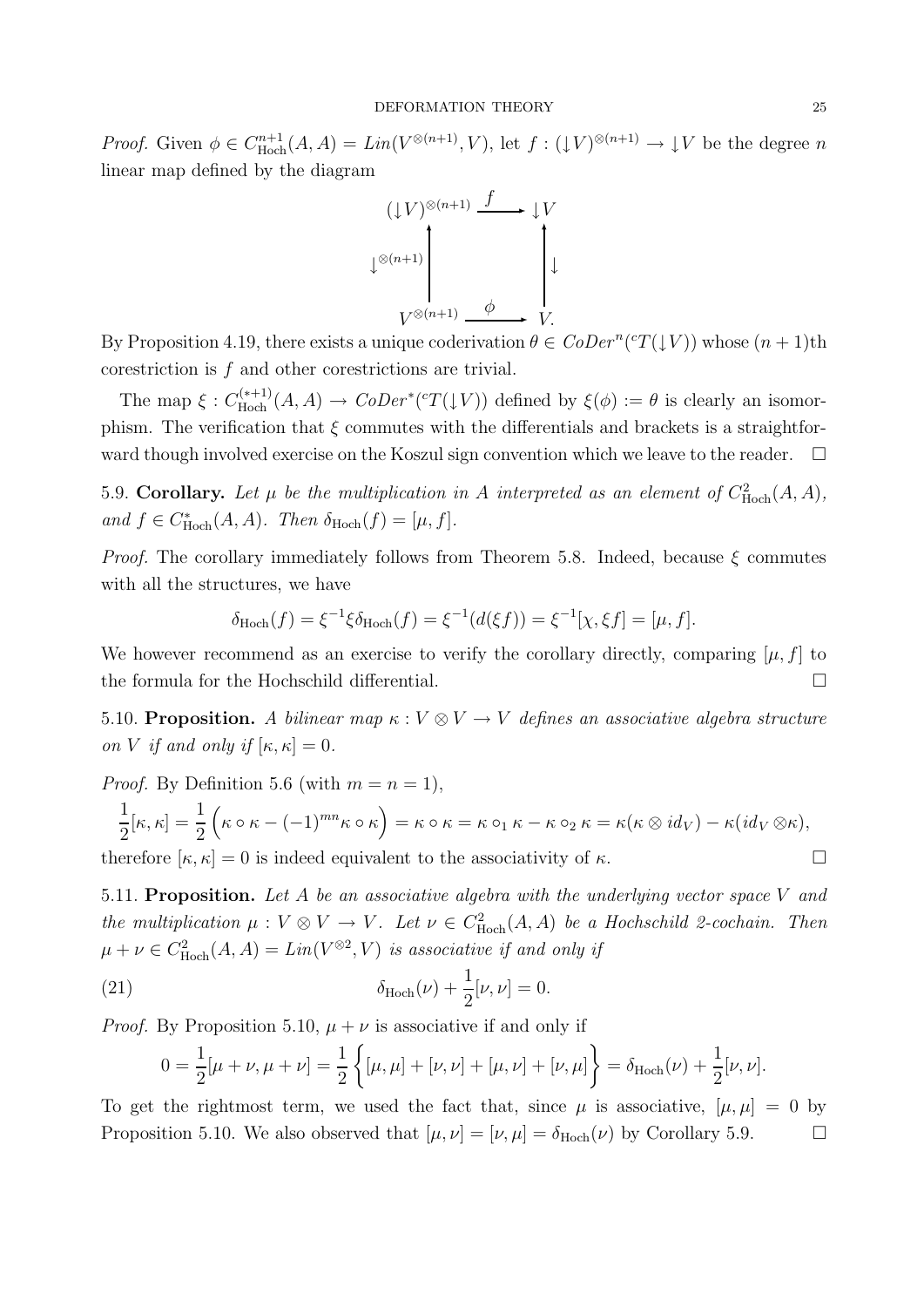A bilinear map  $\nu : V \otimes V \to V$  such that  $\mu + \nu$  is associative can be viewed as a deformation of  $\mu$ . This suggests that (21) is related to deformations. This is indeed the case, as we will see later in this section. Equation (21) is a particular case of the Maurer-Cartan equation in a arbitrary dg-Lie algebra:

5.12. **Definition.** Let  $L = (L, [-, -], d)$  be a dg-Lie algebra. A degree 1 element  $s \in L<sup>1</sup>$  is Maurer-Cartan if it satisfies the Maurer-Cartan equation

(22) 
$$
ds + \frac{1}{2}[s, s] = 0.
$$

5.13. **Remark.** The Maurer-Cartan equation (also called the *Berikashvili equation*) along with its clones and generalizations is one of the most important equations in mathematics. For instance, a version of the Maurer-Cartan equation describes the differential of a leftinvariant form, see [25, I.§4].

Let  $\mathfrak g$  be a dg-Lie algebra over the ground field **k**. Consider the dg-Lie algebra  $L$  over the power series ring  $\mathbf{k}[[t]]$  defined as

(23) 
$$
L := \mathfrak{g} \otimes (t),
$$

where  $(t) \subset \mathbf{k}[[t]]$  is the ideal generated by t. Degree n elements of L are expressions  $f_1t + f_2t^2 + \cdots$ ,  $f_i \in \mathfrak{g}^n$  for  $i \geq 1$ . The dg-Lie structure on L is induced from that of  $\mathfrak{g}$  in an obvious manner. Denote by  $MC(\mathfrak{g})$  the set of all Maurer-Cartan elements in L. Clearly, a degree 1 element  $s = f_1 t + f_2 t^2 + \cdots$  is Maurer-Cartan if its components  $\{f_i \in \mathfrak{g}^1\}_{i \geq 1}$ satisfy the equation:

$$
(MC_k) \t df_k + \frac{1}{2} \sum_{i+j=k} [f_i, f_j] = 0
$$

for each  $k \geq 1$ .

5.14. Example. Let us apply the above construction to the Hochschild complex of an associative algebra A with the multiplication  $\mu_0$ , that is, take  $\mathfrak{g} := C_{\text{Hoc}}^{*+1}$  $H_{\text{Hoch}}^{*+1}(A, A)$  with the Gerstenhaber bracket and the Hochschild differential. In this case, one easily sees that  $(MC_k)$ for  $s = \mu_1 t + \mu_2 t^2 + \cdots$ ,  $\mu_i \in C^2_{\text{Hoch}}(A, A)$  is precisely equation  $(D_k)$  of Theorem 3.15,  $k \ge 1$ , compare also calculations on page 15. We conclude that  $MC(\mathfrak{g})$  is the set of infinitesimal deformations of  $\mu_0$ .

Let us recall that each Lie algebra  $\mathfrak l$  can be equipped with a group structure with the multiplication given by the Hausdorff-Campbell formula:

(24) 
$$
x \cdot y := x + y + \frac{1}{2}[x, y] + \frac{1}{12}([x, [x, y]] + [y, [y, x]]) + \cdots
$$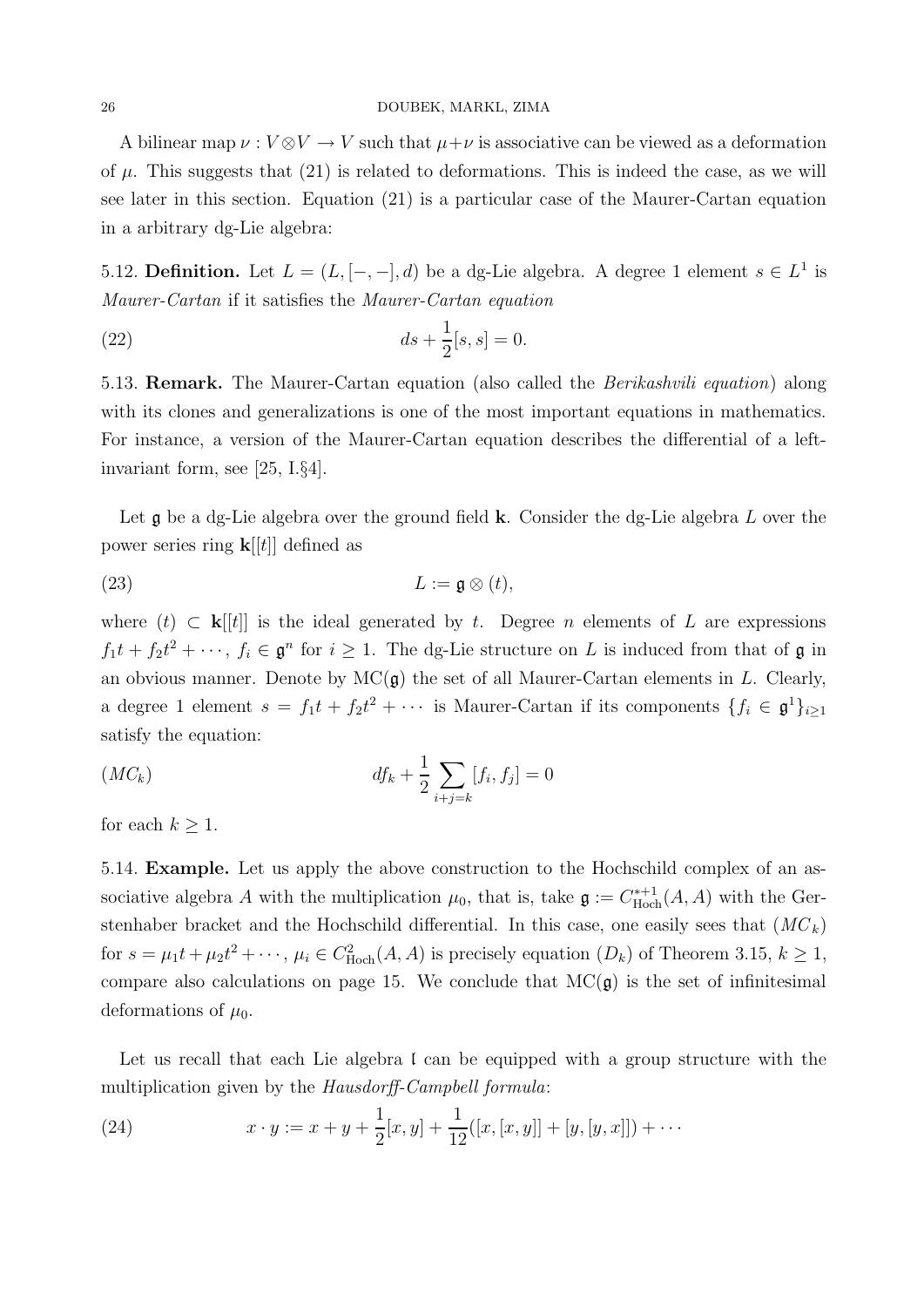assuming a suitable condition that guarantees that the above infinite sum makes sense in l, see [42, I.IV. $\S7$ ]. We denote l with this multiplication by  $\exp(l)$ . Formula (24) is obtained by expressing the right hand side of

$$
x \cdot y = \log(\exp(x) \exp(y)),
$$

where

$$
\exp(a) := 1 + a + \frac{1}{2!}a^2 + \frac{1}{3!}a^3 + \cdots, \quad \log(1 + a) := a - \frac{1}{2}a^2 + \frac{1}{3}a^3 - \cdots,
$$

in terms of iterated commutators of non-commutative variables  $x$  and  $y$ .

Using this construction, we introduce the *gauge group* of **g** as

$$
\mathrm{G}(\mathfrak{g}) := \exp(L^0),
$$

where  $L^0 = \mathfrak{g}^0 \otimes (t)$  is the Lie subalgebra of degree zero elements in L defined in (23). Let us fix an element  $\chi \in \mathfrak{g}^1$ . The gauge group then acts on  $L^1 = \mathfrak{g}^1 \otimes (t)$  by the formula

(25) 
$$
x \cdot l := l + [x, \chi + l] + \frac{1}{2!}[x, [x, \chi + l]] + \frac{1}{3!}[x, [x, [\chi + l]]] + \cdots, \ x \in G(\mathfrak{g}), l \in L^1,
$$

obtained by expressing the right hand side of

(26) 
$$
x \cdot l = \exp(x)(\chi + l) \exp(-x) - \chi
$$

in terms of iterated commutators. Denoting  $d\chi := [\chi, \chi]$ , formula (25) reads

(27) 
$$
x \cdot l = l + dx + [x, l] + \frac{1}{2} \{ [x, dx] + [x, [x, l]] \} + \frac{1}{3} \{ [x, [x, dx]] + [x, [x, [x, l]]] \} + \cdots
$$

5.15. Lemma. Action (27) of  $G(\mathfrak{g})$  on  $L^1$  preserves the space MC( $\mathfrak{g}$ ) of solutions of the Maurer-Cartan equation.

*Proof.* We will prove the lemma under the assumption that  $\mathfrak{g}$  is a dg-Lie algebra whose differential d has the form  $d = [\chi, -]$  for some  $\chi \in \mathfrak{g}^1$  satisfying  $[\chi, \chi] = 0$  (see Proposition 5.5). The proof of the general case is a straightforward, though involved, verification.

It follows from (26) that  $\chi + x \cdot l = \exp(x)(\chi + l) \exp(-x)$ , i.e. x transforms  $\chi + l$  into  $\exp(x)(\chi + l) \exp(-x)$ . Under the assumption  $d = [\chi, -]$ , the Maurer-Cartan equation for l is equivalent to  $[\chi + l, \chi + l] = 0$ . The Maurer-Cartan equation for the transformed l then reads

$$
[\exp(x)(\chi + l) \exp(-x), \exp(x)(\chi + l) \exp(-x)] = 0,
$$

which can be rearranged into

$$
\exp(x)[\chi + l, \chi + l] \exp(-x) = 0.
$$

This finishes the proof.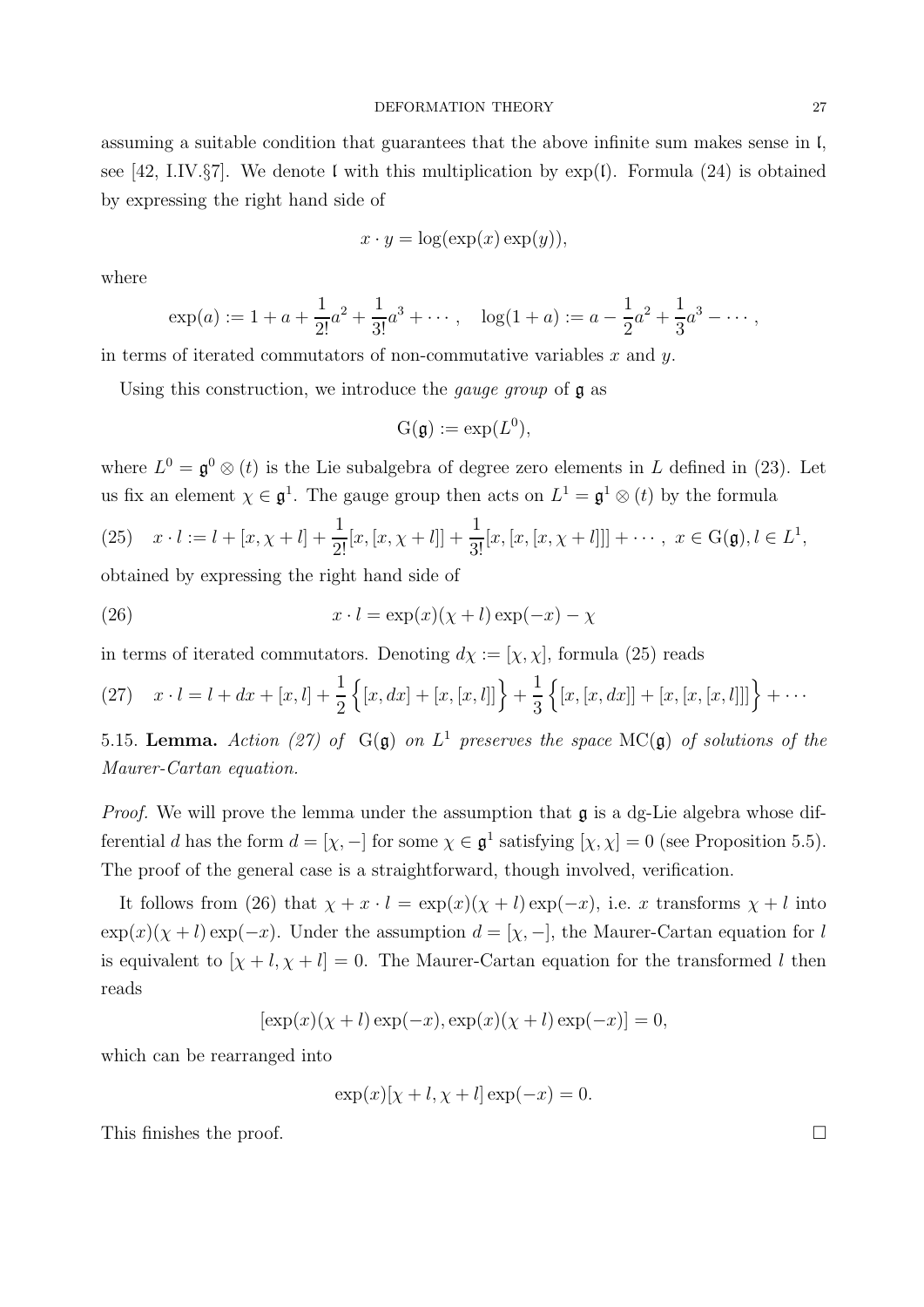Thanks to Lemma 5.15, it makes sense to consider

$$
\mathfrak{Def}(\mathfrak{g}) := \mathrm{MC}(\mathfrak{g})/\mathrm{G}(\mathfrak{g}),
$$

the moduli space of solutions of the Maurer-Cartan equation in  $L = \mathfrak{g} \otimes (t)$ .

5.16. Example. Let us return to the situation in Example 5.14. In this case

$$
\mathfrak{g}_0 = C^1_{\text{Hoch}}(A, A) = \text{Lin}(A, A),
$$

with the bracket given by the commutator of the composition of linear maps. The gauge group  $G(\mathfrak{g})$  consists of elements  $x = f_1 t + f_2 t^2 + \ldots, f_i \in Lin(A, A)$ . It follows from the definition of the gauge group action that two formal deformations  $\mu' = \mu_0 + \mu'_1 t + \mu'_2 t^2 + \cdots$ and  $\mu'' = \mu_0 + \mu_1'' t + \mu_2'' t^2 + \cdots$  of  $\mu_0$  define the same element in  $\mathfrak{Def}(\mathfrak{g})$  if and only if

(28) 
$$
\exp(x)(\mu_0 + \mu'_1 t + \mu'_2 t^2 + \cdots) = (\mu_0 + \mu''_1 t + \mu''_2 t^2 + \cdots)(\exp(x) \otimes \exp(x))
$$

for some  $x \in G(\mathfrak{g})$ . The above formula has an actual, not only formal, meaning – all power series make sense because of the completeness of the ground ring.

On the other hand, recall that in Example 3.17 we introduced the group

$$
H := \{ u = id_A + \phi_1 t + \phi_2 t^2 + \cdots \mid \phi_i \in Lin(A, A) \}.
$$

The exponential map  $\exp: G(\mathfrak{g}) \to H$  is a well-defined isomorphism with the inverse map  $log: H \to G(\mathfrak{g})$ . We conclude that the equivalence relation defined by (28) is the same as the equivalence defined by (5) in Example 3.17, therefore  $\mathfrak{Def}(\mathfrak{g}) = \mathrm{MC}(\mathfrak{g})/\mathrm{G}(\mathfrak{g})$  is the moduli space of equivalence classes of formal deformations of  $\mu_0$ .

The above analysis can be generalized by replacing, in  $(23)$ ,  $(t)$  by an arbitrary ideal  $\mathfrak{m}$  in a local Artinian ring or in a complete local ring.

### 6.  $L_{\infty}$  -ALGEBRAS AND THE MAURER-CARTAN EQUATION

We are going to describe a generalization of differential graded Lie algebras. Let us start by recalling some necessary notions.

Let W be a Z-graded vector space. We will denote by  $\wedge W$  the free graded commutative associative algebra over  $W$ . It is characterized by the obvious analog of the universal property in Definition 4.1 with respect to graded commutative associative algebras. It can be realized as the tensor algebra  $T(W)$  modulo the ideal generated by  $x \otimes y - (-1)^{|x||y|}y \otimes x$ . If one decomposes

$$
W = W^{\text{even}} \oplus W^{\text{odd}}
$$

into the even and odd parts, then

$$
\wedge W \cong \mathbf{k}[W^{\text{even}}] \otimes E[W^{\text{odd}}],
$$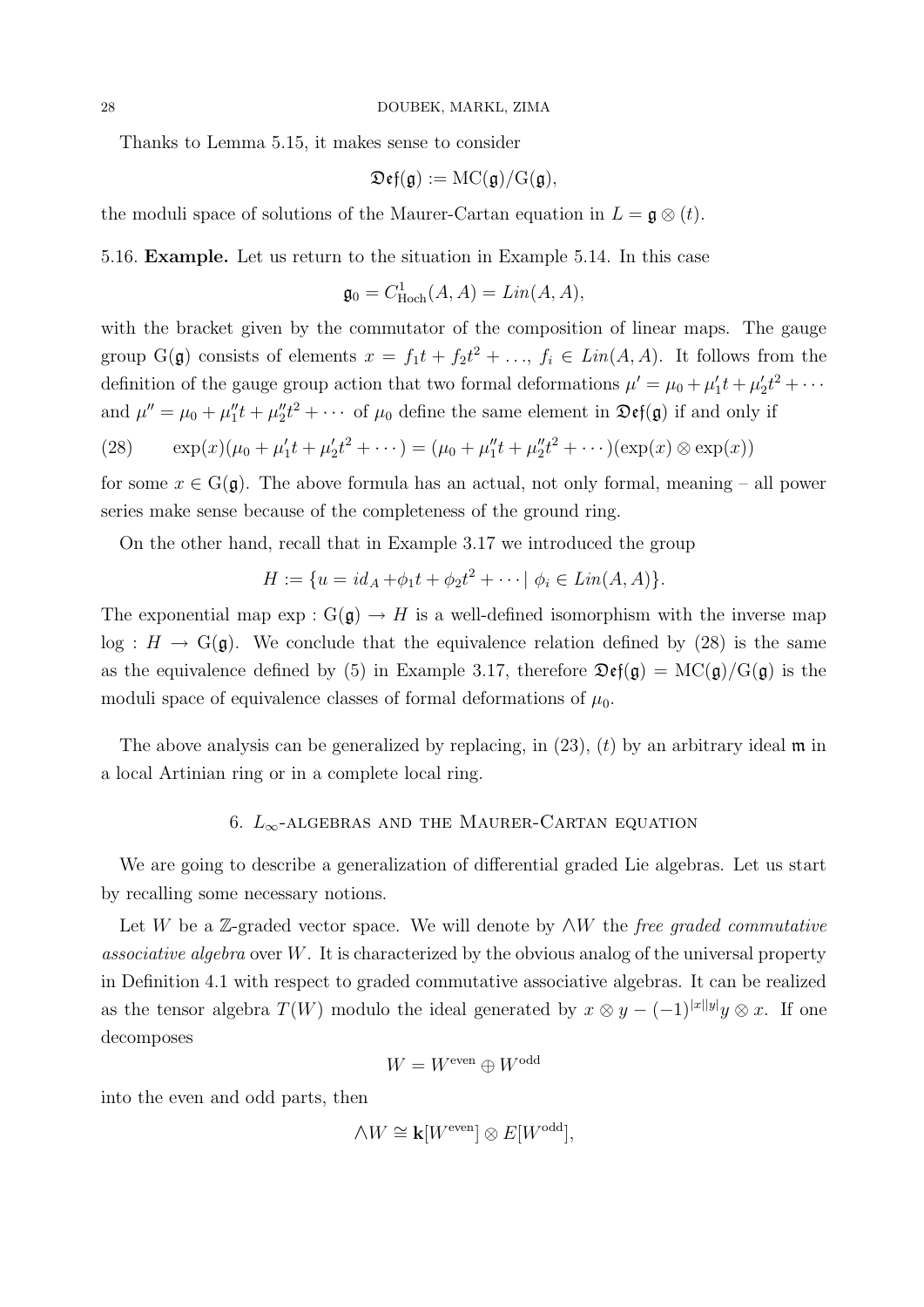where the first factor is the polynomial algebra and the second one is the exterior (Grassmann) algebra. The algebra  $\wedge W$  can also be identified with the subspace of  $T(W)$  consisting of graded-symmetric elements (remember we work over a characteristic zero field).

Denote the product of (homogeneous) elements  $w_1, \ldots, w_n \in W$  in  $\wedge W$  by  $w_1 \wedge \ldots \wedge w_n$ . For a permutation  $\sigma \in \mathfrak{S}_k$  we define the Koszul sign  $\varepsilon(\sigma) \in \{-1, +1\}$  by

$$
w_1 \wedge \ldots \wedge w_k = \varepsilon(\sigma) w_{\sigma(1)} \wedge \ldots \wedge w_{\sigma(k)}
$$

and the *antisymmetric Koszul sign*  $\chi(\sigma) \in \{-1, +1\}$  by

$$
\chi(\sigma) := \text{sgn}(\sigma) \varepsilon(\sigma).
$$

6.1. **Exercise.** Express  $\epsilon(\sigma)$  and  $\chi(\sigma)$  explicitly in terms of  $\sigma$  and the degrees  $|w_1|, \ldots, |w_n|$ .

Finally, a permutation  $\sigma \in \mathfrak{S}_n$  is called an  $(i, n - i)$ -unshuffle if  $\sigma(1) < \ldots < \sigma(i)$  and  $\sigma(i+1) < \ldots < \sigma(n)$ . The set of all  $(i, n-i)$ -unshuffles will be denoted  $\mathfrak{S}_{(i,n-i)}$ .

6.2. Definition. An  $L_{\infty}$ -algebra (also called a strongly homotopy Lie or sh Lie algebra) is a graded vector space V together with a system

$$
l_k : \otimes^k V \to V, \quad k \in \mathbb{N}
$$

of linear maps of degree  $2 - k$  subject to the following axioms.

– Antisymmetry: For every  $k \in \mathbb{N}$ , every permutation  $\sigma \in \mathfrak{S}_k$  and every homogeneous  $v_1, \ldots, v_k \in V$ ,

(29) 
$$
l_k(v_{\sigma(1)},\ldots,v_{\sigma(k)}) = \chi(\sigma)l_k(v_1,\ldots,v_k).
$$

– For every  $n \geq 1$  and homogeneous  $v_1, \ldots, v_n \in V$ ,

$$
(L_n) \sum_{i+j=n+1} (-1)^i \sum_{\sigma \in \mathfrak{S}_{i,n-i}} \chi(\sigma) l_j(l_i(v_{\sigma(1)},\ldots,v_{\sigma(i)}),v_{\sigma(i+1)},\ldots,v_{\sigma(n)}) = 0.
$$

6.3. **Remark.** The sign in  $(L_n)$  was taken from [17]. With this sign convention, all terms of the (generalized) Maurer-Cartan equation recalled in (31) below have +1-signs. Our sign convention is related to the original one in [28, 29] via the transformation  $l_n \mapsto (-1)^{\binom{n+1}{2}} l_n$ . We also used the opposite grading which is better suited for our purposes – the operation  $l_k$ as introduced in [28, 29] has degree  $k - 2$ .

Let us expand axioms  $(L_n)$  for  $n = 1, 2$  and 3.

**Case**  $n = 1$ . For  $n = 1$   $(L_1)$  reduces to  $l_1(l_1(v)) = 0$  for every  $v \in V$ , i.e.  $l_1$  is a degree  $+1$ differential.

**Case**  $n = 2$ . By (29),  $l_2 : V \otimes V \to V$  is a linear degree 0 map which is graded antisymmetric,

$$
l_2(v, u) = -(-1)^{|u||v|} l_2(u, v)
$$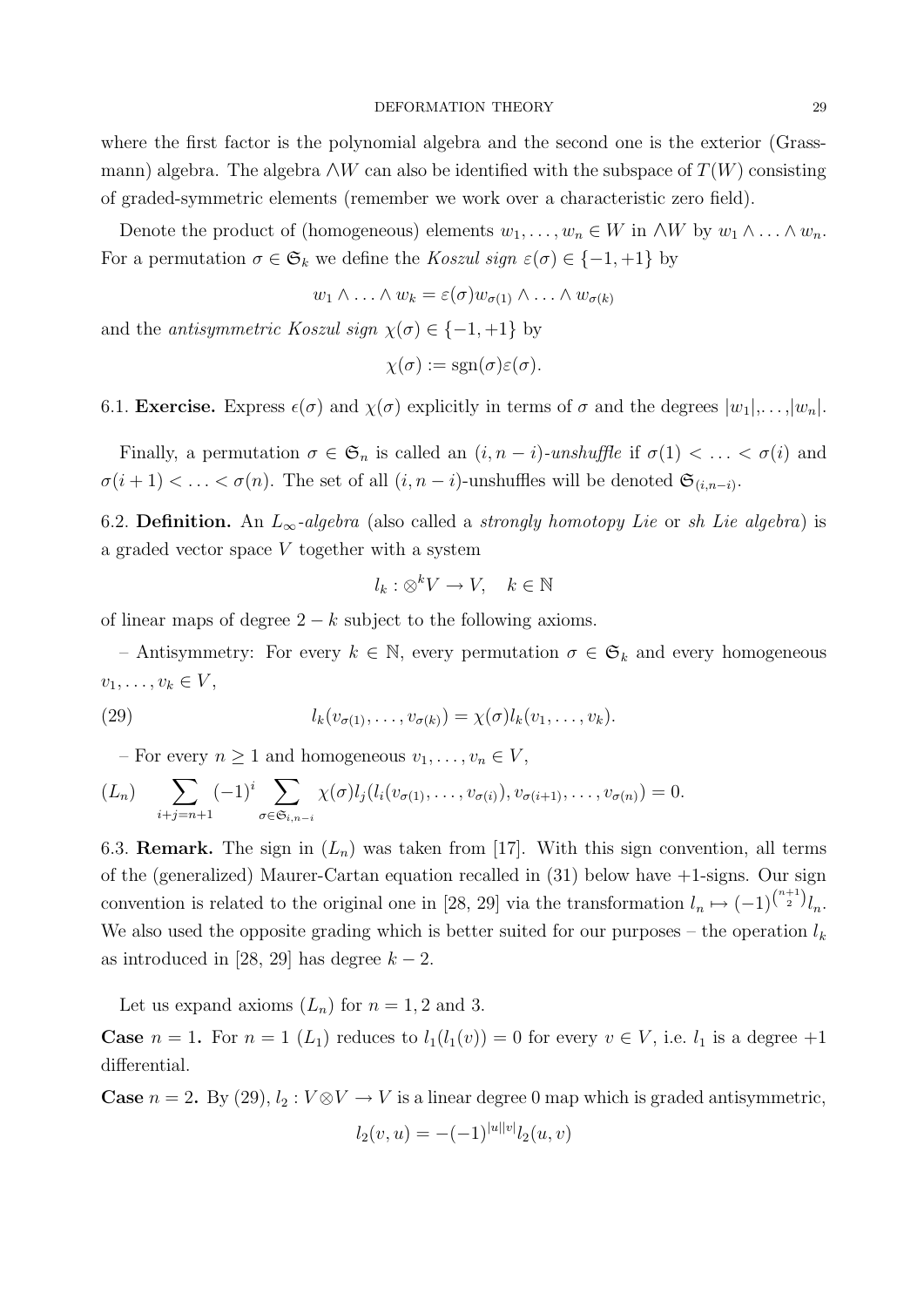and  $(L_n)$  for  $n = 2$  gives

$$
(L_2) \t l_1(l_2(u,v)) = l_2(l_1(u),v) + (-1)^{|u|}l_2(u,l_1(v))
$$

meaning that  $l_1$  is a graded derivation with respect to the multiplication  $l_2$ . Writing  $d := l_1$ and  $[u, v] := l_2(u, v), (L_2)$  takes more usual form

$$
d[u, v] = [du, v] + (-1)^{|u|} [u, dv].
$$

**Case**  $n = 3$ . The degree  $-1$  graded antisymmetric map  $l_3 : \otimes^3 V \to V$  satisfies  $(L_3)$ :

$$
\begin{aligned} (-1)^{|u||w|}[[u,v],w] + (-1)^{|v||w|}[[w,u],v] + (-1)^{|u||v|}[[v,w],u] &= \\ &= (-1)^{|u||w|} (dl_3(u,v,w) + l_3(du,v,w) + (-1)^{|u|} l_3(u,dv,w) + (-1)^{|u|+|v|} l_3(u,v,dw)). \end{aligned}
$$

One immediately recognizes the three terms of the Jacobi identity in the left-hand side and the d-boundary of the trilinear map  $l_3$  in the right-hand side. We conclude that the bracket  $[-,-]$  satisfies the Jacobi identity modulo the homotopy  $l_3$ .

6.4. **Example.** If all structure operations  $l_k$ 's of an  $L_\infty$ -algebra  $L = (V, l_1, l_2, l_3, \ldots)$  except  $l_1$  vanish, then L is just a dg-vector space with the differential  $d = l_1$ . If all  $l_k$ 's except  $l_1$ and  $l_2$  vanish, then L is our familiar dg-Lie algebra from Definition 5.3 with  $d = l_1$  and the Lie bracket  $[-, -] = l_2$ . In this sense, dg-Lie algebras are particular cases of  $L_{\infty}$ -algebras.

6.5. **Example.** Let  $L' = (V', l'_1, l'_2, l'_3, \ldots)$  and  $L'' = (V'', l''_1, l''_2, l''_3, \ldots)$  be two  $L_{\infty}$ -algebras. Define their *direct sum*  $L' \oplus L''$  to be the  $L_{\infty}$ -algebra  $L' \oplus L''$  with the underlying vector space  $V' \oplus V''$  and structure operations  $\{l_k\}_{k\geq 1}$  given by

$$
l_k(v'_1 \oplus v''_1, \ldots, v'_k \oplus v''_k) := l'_k(v'_1, \ldots, v'_k) + l''_k(v''_1, \ldots, v''_k),
$$

for  $v'_1, \ldots, v'_k \in V', v''_1, \ldots, v''_k \in V''.$ 

For a graded vector space V denote  $\vee_k(V)$  the quotient of  $\bigotimes^k V$  modulo the subspace spanned by elements

$$
v_1\otimes\cdots\otimes v_k-\chi(\sigma)\,\,v_{\sigma(1)}\otimes\cdots\otimes v_{\sigma(k)}.
$$

The antisymmetry (29) implies that the structure operations of an  $L_{\infty}$  algebra can be interpreted as maps

$$
l_k: \forall_k (V) \to V, \ k \ge 1.
$$

We are going to give a description of the set of  $L_{\infty}$ -structures on a given graded vector space in terms of coderivations, in the spirit of Theorem 4.21. To this end, we need the following coalgebra which will play the role of  ${}^cT(W)$ .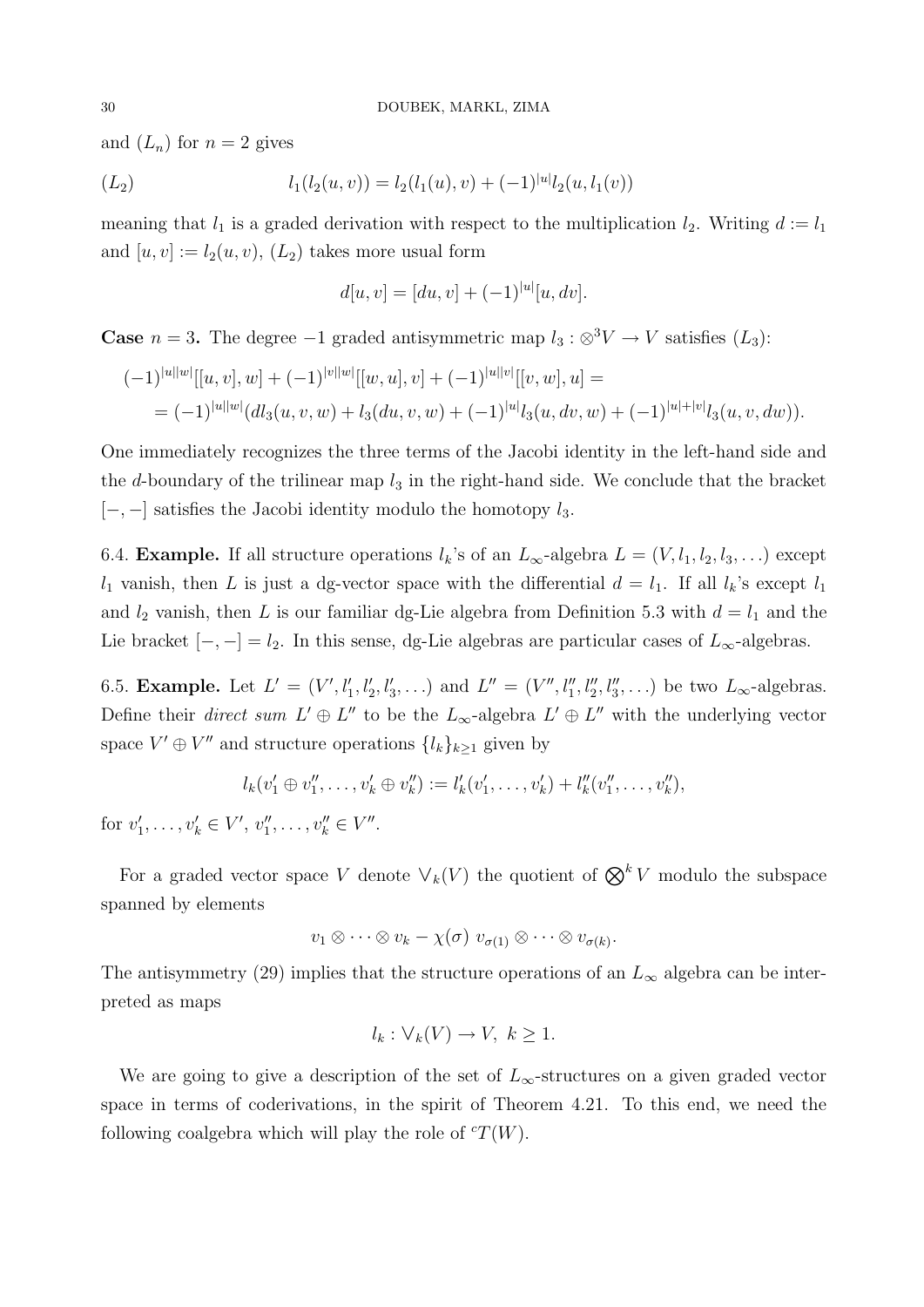6.6. Proposition. The space  $\wedge(W)$  with the comultiplication  $\Delta : \wedge(W) \to \wedge(W) \otimes \wedge(W)$ defined by

$$
\Delta(w_1 \wedge \ldots \wedge w_n) := \sum_{i=1}^{n-1} \sum_{\sigma \in \mathfrak{S}_{i,n-i}} \epsilon(\sigma)(w_{\sigma(1)} \wedge \ldots \wedge w_{\sigma(i)}) \otimes (w_{\sigma(i+1)} \wedge \ldots \wedge w_{\sigma(n)})
$$

is a graded coassociative cocommutative coalgebra. We will denote it  ${}^c \Lambda(W)$ .

*Proof.* A direct verification which we leave to the reader as an exercise.  $\Box$ 

For the coalgebra  $c \wedge (W)$ , the following analog of Proposition 4.19 holds.

## 6.7. Proposition. Let W be a graded vector space. For any d, there is a natural isomorphism  $CoDer^d(^c\wedge(W)) \cong Lin^d(^c\wedge(W), W).$

We leave the proof to the reader. Observe that the coalgebra  $c \wedge (W)$  is a direct sum

$$
{}^{c}\mathcal{N}(W) = \bigoplus_{n \geq 1} {}^{c}\mathcal{N}^{n}(W)
$$

of subspaces  ${}^c \wedge^n(W)$  spanned by  $w_1 \wedge \ldots \wedge w_n$ , for  $w_1, \ldots, w_n \in W$ . One may define the sth corestriction of a coderivation  $\theta \in CoDer({}^c \wedge (W))$  as the composition

$$
f_s: {^c \wedge }^s(W) \xrightarrow{\theta \mid \wedge^s(W)} {^c \wedge} (W) \xrightarrow{\text{proj.}} W.
$$

As in Definition 4.20, a coderivation  $\theta \in CoDer^{d}(c \wedge (W))$  is quadratic if its sth corestriction is non-zero only for  $s = 2$ . A differential is a degree 1 coderivation  $\theta$  such that  $\theta^2 = 0$ .

6.8. Theorem. Denote by  $L_{\infty}(V)$  the set of all  $L_{\infty}$ -algebra structures on a graded vector space V and  $CoDiff^1(^c \wedge (\downarrow V))$  the set of differentials on  $^c \wedge (\downarrow V)$ . Then there is a bijection

$$
L_{\infty}(V) \cong \mathit{CoDiff}^{1}({}^c \wedge (\downarrow V)).
$$

Proof. Let  $\chi \in CoDiff^1({}^c\wedge (\downarrow V))$  and  $f_n: {}^c\wedge^n (\downarrow V) \to \downarrow V$  the *n*th corestriction of  $\chi, n \geq 1$ . Define  $\bar{l}_n : \vee_n(V) \to V$  by the diagram

$$
\begin{aligned}\n & \mathcal{O}_{n}(\downarrow V) \xrightarrow{f_{n}} \downarrow V \\
&\bigotimes^{n} \downarrow \qquad \qquad \downarrow \qquad \qquad \downarrow \\
&\bigvee_{n}(V) \xrightarrow{\overline{I}_{n}} V.\n \end{aligned}
$$

It is then a direct though involved verification that the maps

(30) 
$$
l_n := (-1)^{\binom{n+1}{2}} \bar{l}_n
$$

define an  $L_{\infty}$ -structure on V and that the correspondence  $\chi \leftrightarrow (l_1, l_2, l_3, \ldots)$  is one-to-one. The reason for the sign change in (30) is explained in Remark 6.3.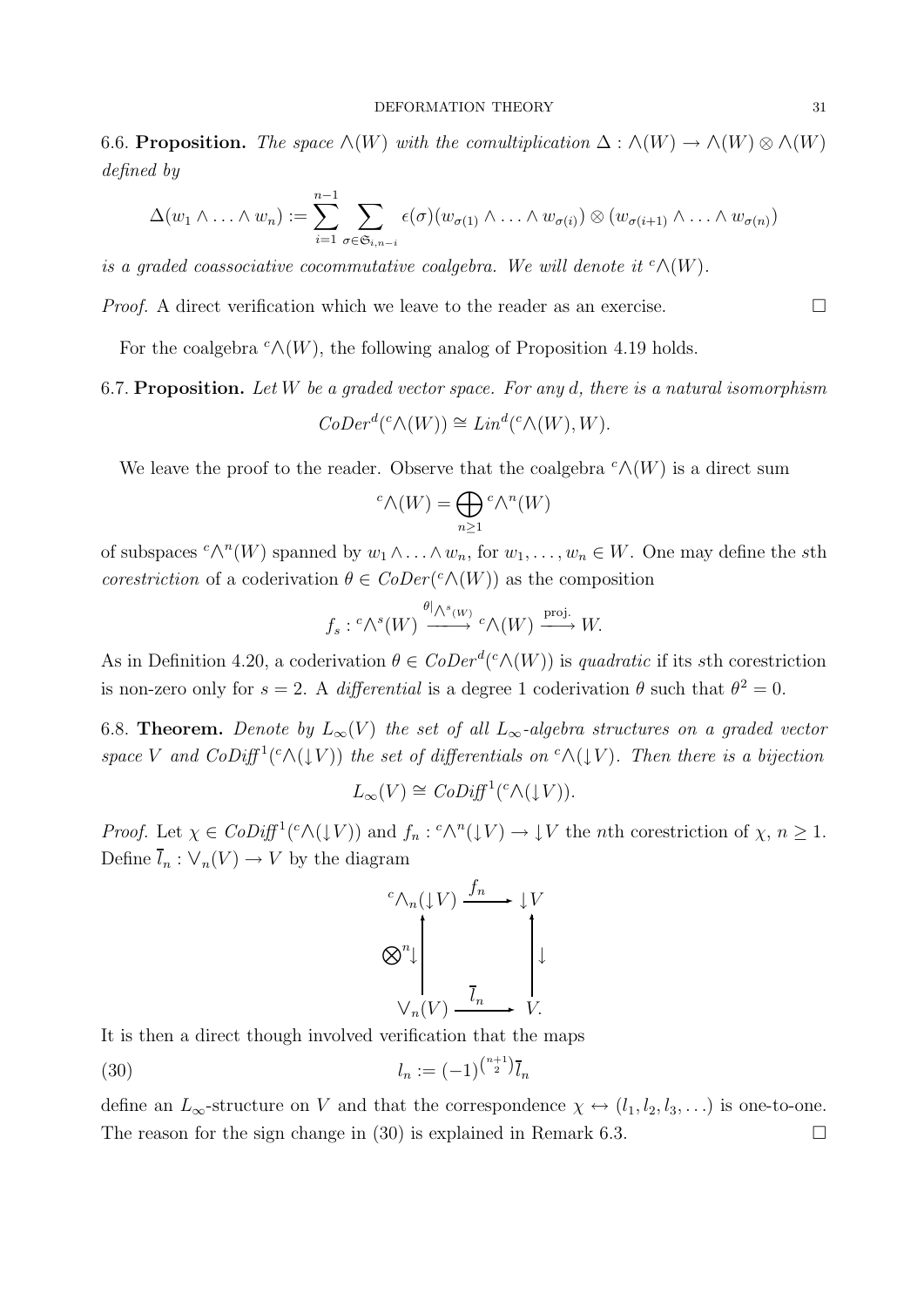6.9. **Remark.** By Theorem 6.8,  $L_{\infty}$ -algebras can be alternatively defined as square-zero differentials on "cofree" cocommutative coassociative coalgebras (the reason why we put 'cofree' into quotation marks is the same as in Section 4, see also the warning on page 21). Dual forms of these object, i.e. square-zero differentials on free commutative associative algebras, are Sullivan models that have existed in rational homotopy theory since 1977 [45]. The same objects appeared as generalizations of Lie algebras independently in 1982 in a remarkable paper [7]. As homotopy Lie algebras with a coherent system of higher homotopies,  $L_{\infty}$ -algebras were recognized much later [22, 29].

6.10. Exercise. Show that the isomorphism of Theorem 6.8 restricts to the isomorphism

$$
Lie(V) \cong CoDiff_{2}^{1}(^c \wedge (\downarrow V))
$$

between the set of Lie algebra structures on V and quadratic differentials on the coalgebra  $c \wedge (\downarrow V)$ . This isomorphism shall be compared to the isomorphism in Theorem 4.21.

Let us make a digression and see what happens when one allows in the right hand side of (17) all, not only quadratic, differentials. The above material indicates that one should expect a homotopy version of associative algebras. This is indeed so; one gets the following objects that appeared in 1963 [44] (but we use the sign convention of [33]).

6.11. Definition. An  $A_{\infty}$ -algebra (also called a strongly homotopy associative algebra) is a graded vector space V together with a system

$$
\mu_k: V^{\otimes k} \to V, \quad k \ge 1,
$$

of linear maps of degree  $k-2$  such that

$$
(A_n) \sum_{\lambda=0}^{n-1} \sum_{k=1}^{n-\lambda} (-1)^{k+\lambda+k\lambda+k(|v_1|+\cdots+|v_\lambda|)} \cdot \mu_{n-k+1}(v_1, ..., v_\lambda, \mu_k(v_{\lambda+1}, ..., v_{\lambda+k}), v_{\lambda+k+1}, ..., v_n) = 0
$$
  
for every  $n \ge 1, v_1, ..., v_n \in V$ .

least that  $K_2$  is the point,  $K_3$  the closed interval and  $K_4$  is the pentagon from Mac Lane's theory of monoidal categories [31]. A portrait of  $K_5$  due to Masahico Saito is in Figure 1.

One easily sees that  $(A_1)$  means that  $\partial := \mu_1$  is a degree  $-1$  differential,  $(A_2)$  that the bilinear product  $\mu_2 : V \otimes V \to V$  commutes with  $\partial$  and  $(A_3)$  that  $\mu_2$  is associative up to the homotopy  $\mu_3$ .  $A_{\infty}$ -algebras can also be described as algebras over the cellular chain complex of the non- $\Sigma$  operad  $K = \{K_n\}_{n\geq 1}$  whose nth piece is the  $(n-2)$ -dimensional convex polytope  $K_n$  called the *Stasheff associahedron* [38, Section II.1.6]. Let us mention at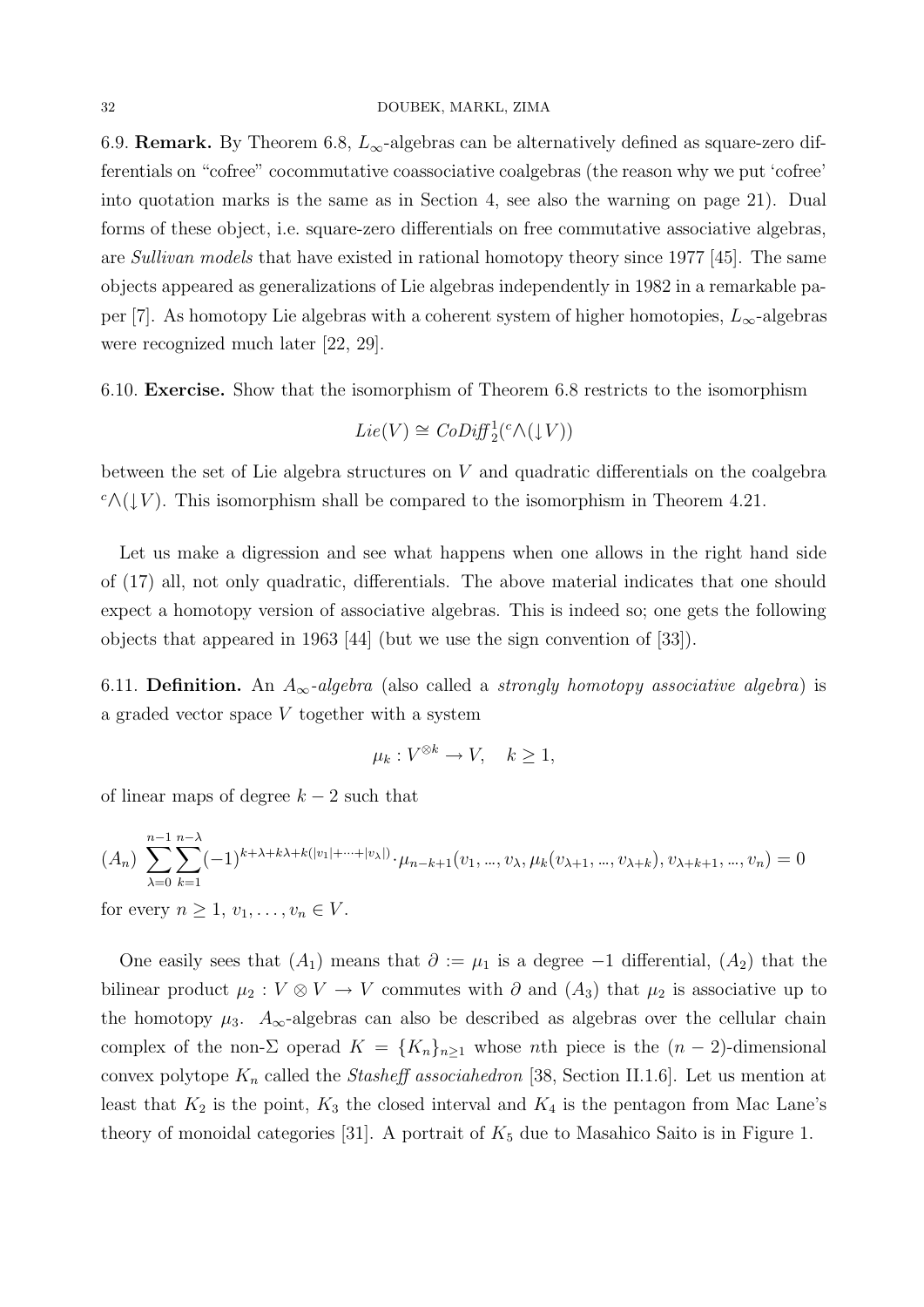

FIGURE 1. Saito's portrait of  $K_5$ .

6.12. **Theorem.** For a graded vector space V denote  $A_{\infty}(V)$  the set of all  $A_{\infty}$ -algebra structures on V and  $CoDiff^1({}^cT(\downarrow V))$  the set of all differentials on  ${}^cT(\downarrow V)$ . Then there is a natural bijection

$$
A_{\infty}(V) \cong \mathit{CoDiff}^{1}(\mathit{C}T(\downarrow V)).
$$

Proof. The isomorphism in the above theorem is of the same nature as the isomorphism of Theorem 6.8, but it also involves the 'flip' of degrees since we defined, following [33],  $A_{\infty}$ algebras in such a way that the differential  $\partial = \mu_1$  has degree -1. We leave the details to the reader.  $\Box$ 

Let us return to the main theme of this section. Our next task will be to introduce morphisms of  $L_{\infty}$ -algebras. We start with a simple-minded definition.

Suppose  $L' = (V', l'_1, l'_2, l'_3, \ldots)$  and  $L'' = (V'', l''_1, l''_2, l''_3, \ldots)$  are two  $L_{\infty}$ -algebras. A strict morphism is a degree zero linear map  $f: V' \to V''$  which commutes with all structure operations, that is

$$
f(l'_{k}(v_{1},...,v_{k})) = l''_{k}(f(v_{1}),...,f(v_{k})),
$$

for each  $v_1, \ldots, v_k \in V', k \geq 1$ .

For our purposes we need, however, a subtler notion of morphisms. We give a definition that involves the isomorphism of Theorem 6.8.

6.13. **Definition.** Let L' and L'' be  $L_{\infty}$ -algebras represented by dg-coalgebras  $({}^c \wedge (\downarrow V'), \delta')$ and  $(^c\wedge (\downarrow V'')$ ,  $\delta'')$ . A *(weak) morphism* of  $L_{\infty}$ -algebras is then a morphism of dg-coalgebras  $F:$   $({}^c \wedge (\downarrow V'), \delta') \rightarrow ({}^c \wedge (\downarrow V''), \delta'').$ 

Definition 6.13 can be unwrapped. Let  $F_k$ :  ${}^c\Lambda_k(\downarrow V') \to \downarrow V''$  be, for each  $k \geq 1$ , the composition

$$
{}^{c}\Lambda^{k}(\downarrow V') \xrightarrow{F} {}^{c}\Lambda(\downarrow V'') \xrightarrow{\text{proj.}} \downarrow V''.
$$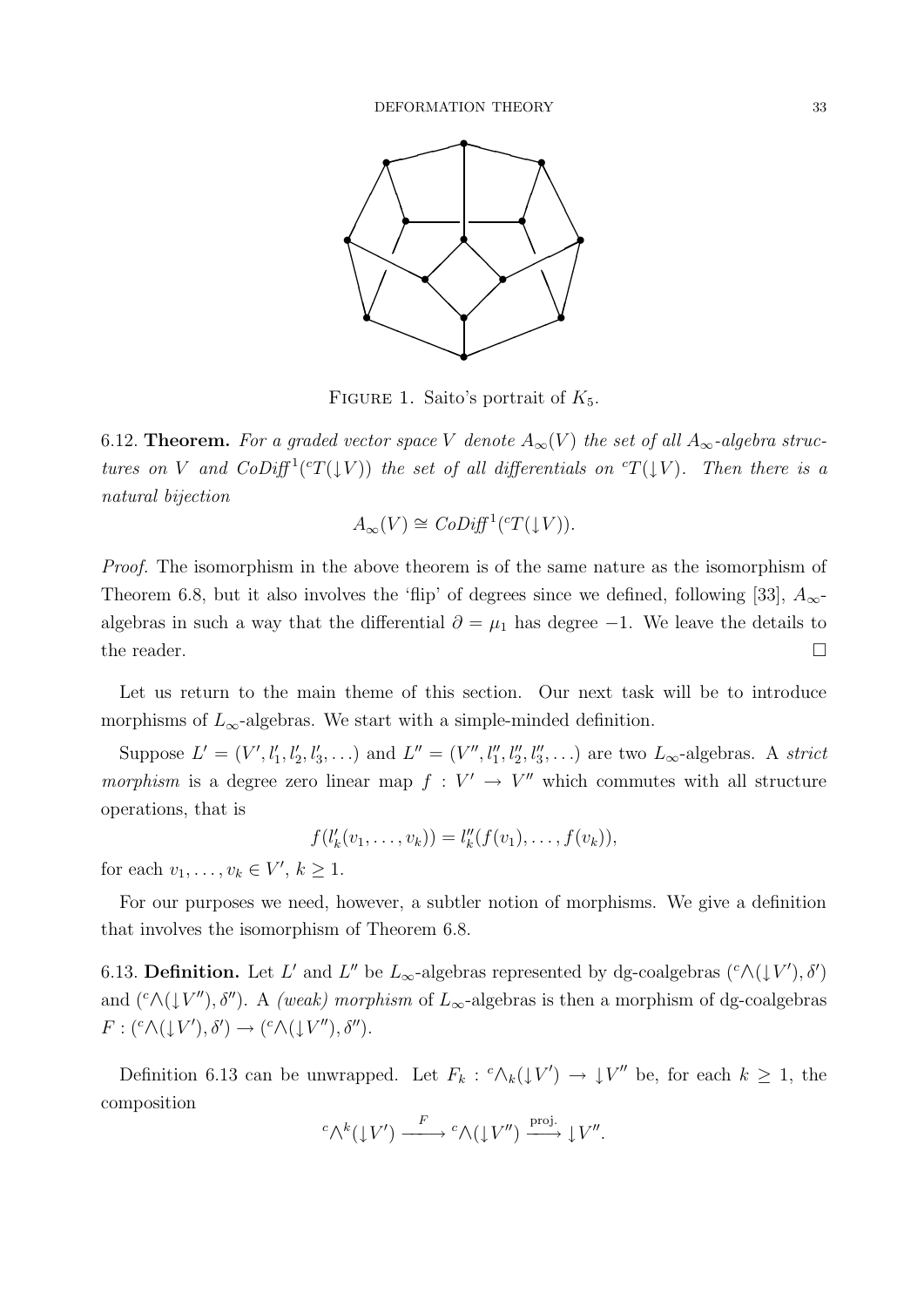Define the maps  $f_k: \forall_k V' \rightarrow V''$  by the diagram



Clearly,  $f_k$  is a degree  $1 - k$  linear map. The fact that F is a dg-morphism can be expressed via a sequence of axioms  $(M_n)$ ,  $n \geq 1$ , where  $(M_n)$  postulates the vanishing of a combination of *n*-multilinear maps on V' with values in V'' involving  $f_i, l'_i$  and  $l''_i$  for  $i \leq n$ .

We are not going to write  $(M_n)$ 's here. Explicit axioms for  $L_\infty$ -maps can be found in [24], see also [28, Definition 5.2] where the particular case when  $L''$  is a dg-Lie algebra  $(l''_k = 0)$ for  $k \geq 3$ ) is discussed in detail. The reader is however encouraged to verify that  $(M_1)$  says that  $f_1: (V', l'_1) \to (V'', l''_1)$  is a chain map and that  $(M_2)$  means that  $f_1$  commutes with the brackets  $l'_2$  and  $l''_2$  modulo the homotopy  $f_2$ .

Morphisms of  $L_{\infty}$ -algebras L' and L'' with underlying vector spaces V' and V'' can therefore be equivalently defined as systems  $f = \{f_k : \bigotimes^k V' \to V''\}_{k \geq 1}$ , where  $f_k$  is a degree  $1-k$  graded antisymmetric linear map, and axioms  $(M_n)$ ,  $n \geq 1$ , are satisfied. Let us denote by L<sub>∞</sub> the category of  $L_{\infty}$ -algebras and their morphisms in the sense of Definition 6.13.

6.14. Exercise. Show that the category strL<sub>∞</sub> of  $L_{\infty}$ -algebras and their strict morphisms can be identified with the (non-full) subcategory of  $\mathsf{L}_{\infty}$  with the same objects and morphisms  $f = (f_1, f_2, ...)$  such that  $f_k = 0$  for  $k \ge 2$ .

Show that the obvious imbedding dgLie  $\hookrightarrow L_{\infty}$  is not full. This means that there are more morphisms between dg-Lie algebras considered as elements of the category  $\mathsf{L}_{\infty}$  than in the category of dgLie. Observe finally that the forgetful functor  $\Box : L_{\infty} \to dg$ Vect given by forgetting all structure operations is not faithful.

#### 7. Homotopy invariance of the Maurer-Cartan equation

Let us start with recalling some necessary definitions.

7.1. **Definition.** A morphism  $f = (f_1, f_2, \ldots) : L' = (V', l'_1, l'_2, \ldots) \to L'' = (V'', l''_1, l''_2, \ldots)$ of  $L_{\infty}$ -algebras is a *weak equivalence* if the chain map  $f_1 : (V', l'_1) \to (V'', l''_1)$  induces an isomorphism of cohomology.

7.2. **Definition.** An  $L_{\infty}$ -algebra  $L = (V, l_1, l_2, ...)$  is minimal if  $l_1 = 0$ . It is contractible if  $l_k = 0$  for  $k \geq 2$  and if  $H^*(V, l_1) = 0$ .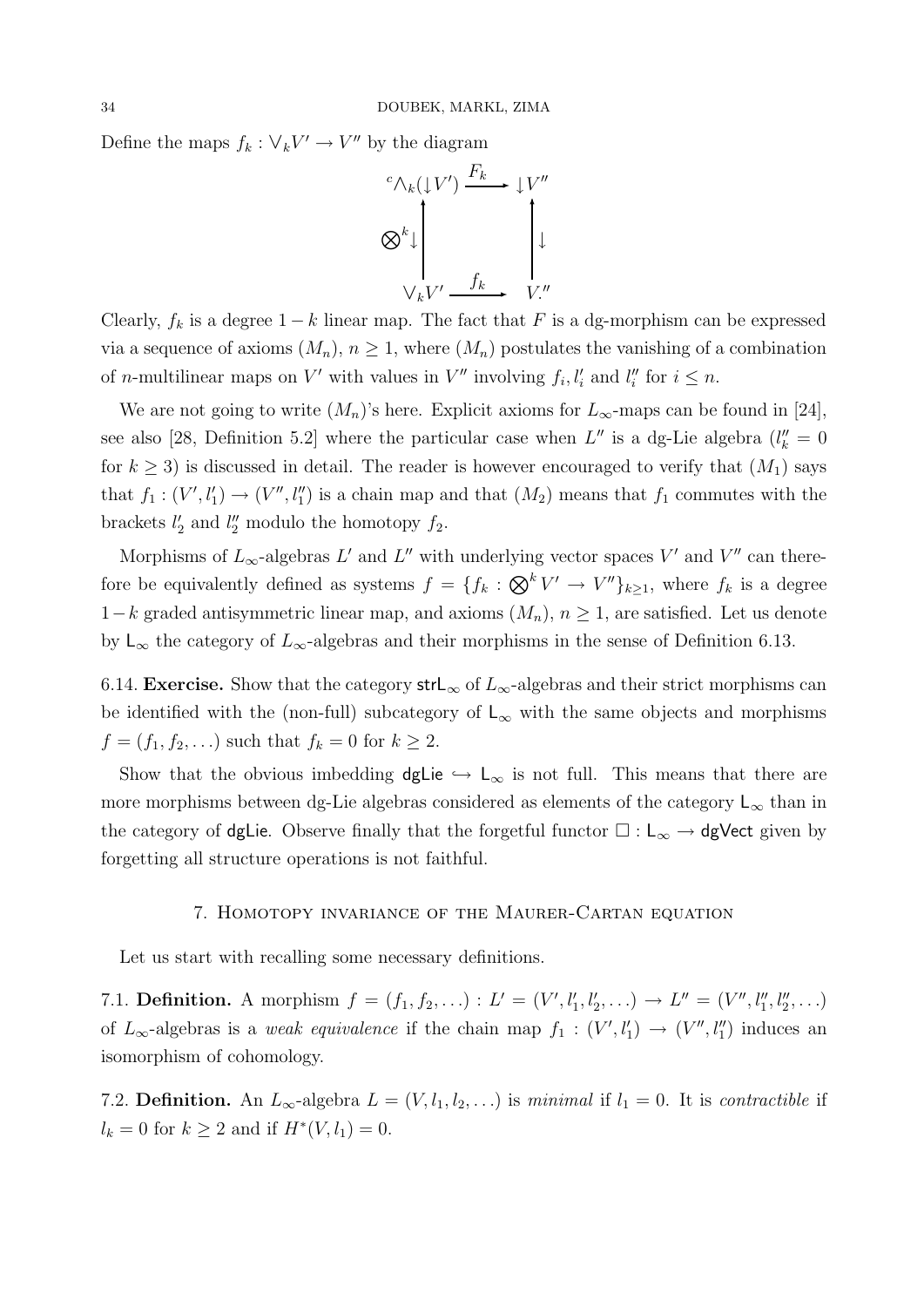7.3. Proposition. Let f be a weak equivalence of minimal  $L_{\infty}$ -algebras  $\mathfrak{g}', \mathfrak{g}''$  over the ground field  $k$ . Let  $m$  be the maximal ideal in a complete local  $k$ -algebra  $R$ . Then the induced map  $f \otimes \mathfrak{m} : L' \to L''$ , where  $L' := \mathfrak{g}' \otimes \mathfrak{m}$  and  $L'' := \mathfrak{g}'' \otimes \mathfrak{m}$ , is an isomorphism of  $L_{\infty}$ -algebras.

*Proof.* It follows from the minimality of  $\mathfrak{g}'$  and  $\mathfrak{g}''$  that the linear part  $f_1$  of the weak equivalence  $f = (f_1, f_2, \ldots)$  is an isomorphism, thus the corresponding map  $F : ({}^c \Lambda(\downarrow V'), \delta') \to$  $({}^c \wedge (\downarrow V'') , \delta'')$  induces an isomorphism of generators. Such maps can be formally inverted, and the extension of scalars by  $m$  guarantees that the inversion formula converges.  $\Box$ 

**Warning.** There seems to be general belief that a weak equivalence of minimal  $L_{\infty}$ -algebras is always an isomorphism, but simple examples show that this is not true. One needs to control the convergence of the inversion formula. This can be achieved either by extending the scalars as in the above proposition, or by imposing some restrictions on the grading, as the simple connectivity assumption in rational homotopy theory.

The following theorem, which can be found in [26], uses the direct sum of  $L_{\infty}$ -algebras recalled in Example 6.5.

7.4. Theorem. Each  $L_{\infty}$ -algebra is the direct sum of a minimal and a contractible  $L_{\infty}$ algebra.

Let  $L \cong L_m \oplus L_c$  be a decomposition of an  $L_{\infty}$ -algebra L into a minimal  $L_{\infty}$ -algebra  $L_m$ and a contractible  $L_{\infty}$ -algebra  $L_c$ . Since the inclusion  $\iota: L_m \to L_m \oplus L_c \cong L$  is a weak equivalence, Theorem 7.4 implies:

#### 7.5. Corollary. Each  $L_{\infty}$ -algebra is weakly equivalent to a minimal one.

Corollary 7.5 can also be derived from homotopy invariance properties of strongly homotopy algebras proved in [35]. Suppose we are given an  $L_{\infty}$ -algebra  $L = (V, l_1, l_2, \ldots)$ . In characteristic zero, two cochain complexes have the same cochain homotopy type if and only if they have isomorphic cohomology. In particular, the cochain complex  $(V, l_1)$  is homotopy equivalent to the cohomology  $H^*(V, l_1)$  considered as a complex with trivial differential. Move (M1) on page 133 of [35] now implies that there exists an induced minimal  $L_{\infty}$ -structure on  $H^*(V, l_1)$ , weakly equivalent to L. Let us remark that an  $A_{\infty}$ -version of Corollary 7.5 was known to Kadeishvili already in 1985, see [23].

Remarkably, each  $L_{\infty}$ -algebra is, under some mild assumptions, weakly equivalent to a dg-Lie algebra. This can be proved as follows. Suppose L is an  $L_{\infty}$ -algebra represented by a dg-coalgebra  $({}^c \wedge (\downarrow V), \delta)$ . The bar construction  $B({}^c \wedge (\downarrow V), \delta)$  is a dg-Lie algebra and one may show, under an assumption that guarantees the convergence of a spectral sequence, that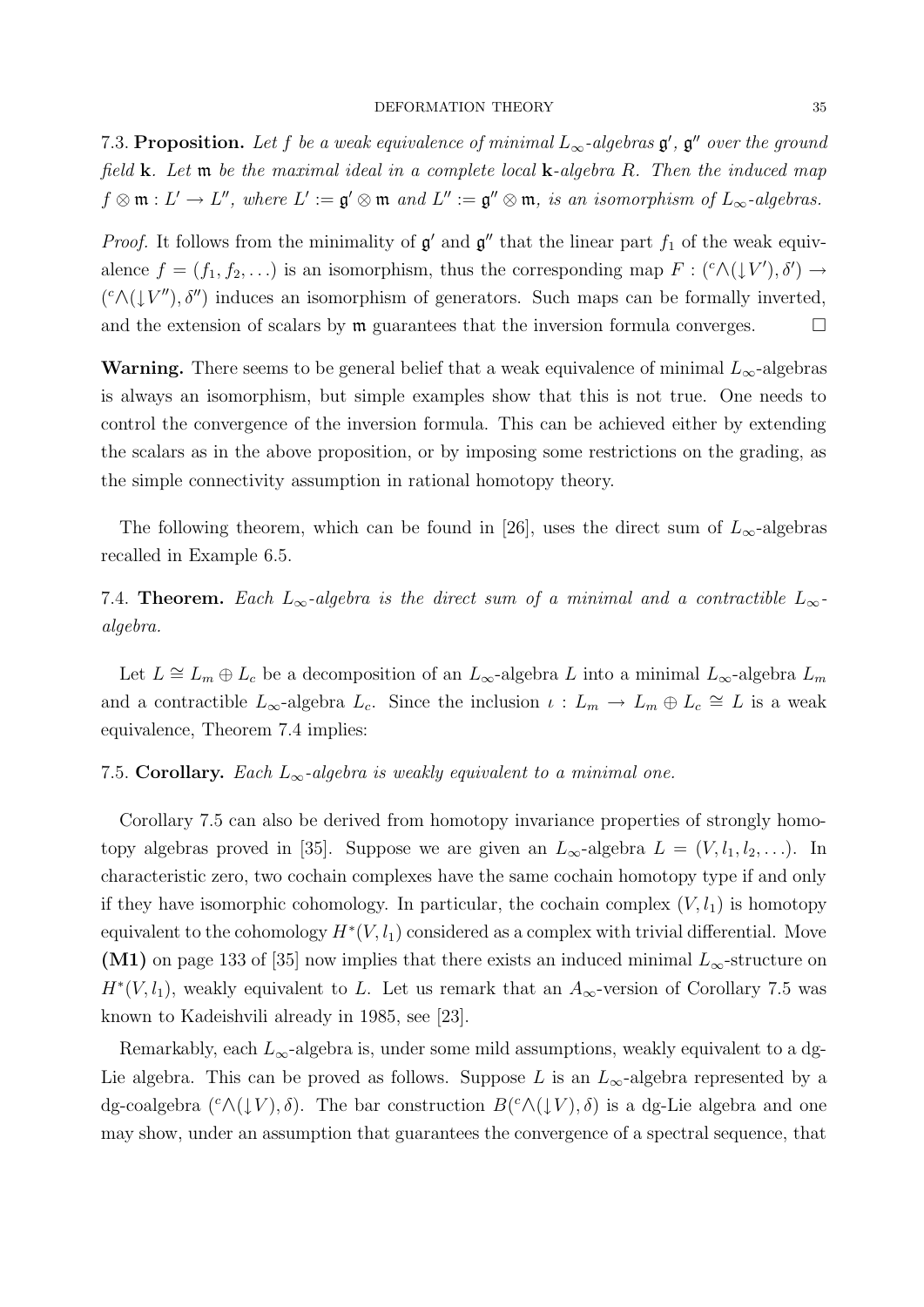$B({}^c\wedge(\downarrow V),\delta)$  is weakly equivalent to L in the category of  $L_{\infty}$ -algebras. This property is an algebraic analog of the *rectification principle* for  $W\mathcal{P}$ -spaces provided by the M-construction of Boardman and Vogt, see [38, Theorem II.2.9].

Let  $\mathfrak g$  be an  $L_{\infty}$ -algebra over the ground field **k**, with the underlying **k**-vector space V. Then  $V \otimes (t)$ , where  $(t) \subset \mathbf{k}[[t]]$  is the ideal generated by t, has a natural induced  $L_{\infty}$ structure. Denote this  $L_{\infty}$ -algebra by  $L := \mathfrak{g} \otimes (t) = (V \otimes (t), l_1, l_2, l_3, \ldots)$ . Let MC( $\mathfrak{g}$ ) be the set of all degree  $+1$  elements  $s \in L^1$  satisfying the *generalized Maurer-Cartan equation* 

(31) 
$$
l_1(s) + \frac{1}{2}l_2(s,s) + \frac{1}{3!}l_3(s,s,s) + \cdots + \frac{1}{n!}l_n(s,\ldots,s) + \cdots = 0.
$$

When g is a dg-Lie algebra, one recognizes the ordinary Maurer-Cartan equation (22).

At this moment one needs to introduce a suitable gauge equivalence between solutions of (31) generalizing the action of the gauge group  $G(\mathfrak{g})$  recalled in (25). Since in applications of Section 8 all relevant  $L_{\infty}$ -algebras are in fact dg-Lie algebras, we are not going to describe this generalized gauge equivalence here, and only refer to [26] instead. We denote  $\mathfrak{Def}(\mathfrak{g})$  the set of gauge equivalence classes of solutions of (31). Let us, however, mention that there are examples, as bialgebras treated in [36], where deformations are described by a fully-fledged  $L_{\infty}$ -algebra.

7.6. **Example.** For g contractible,  $\mathfrak{Def}(g)$  is the one-point set consisting of the equivalence class of the trivial solution of (31). Indeed,

$$
MC(\mathfrak{g}) = \{s = s_1t + s_2t^2 + \dots \mid ds_1 = ds_2 = \dots = 0\}
$$

so, by acyclicity,  $s_i = db_i$  for some  $b_i \in \mathfrak{g}^0$ ,  $i \geq 1$ . Formula (27) (with  $x = -b_1t_1 - b_2t_2 - \cdots$ and  $l = s_1t + s_2t^2 + \cdots$ ) gives

$$
(-b_1t_1 - b_2t_2 - \cdots) \cdot (s_1t + s_2t^2 + \cdots) = 0,
$$

therefore  $s = s_1 t + s_2 t^2 + \cdots$  is equivalent to the trivial solution.

7.7. **Example.** Let  $\mathfrak{g}'$  and  $\mathfrak{g}''$  be two  $L_{\infty}$ -algebras. Then, for the direct product,

$$
\mathfrak{Def}(\mathfrak{g}' \oplus \mathfrak{g}'') \cong \mathfrak{Def}(\mathfrak{g}') \times \mathfrak{Def}(\mathfrak{g}'').
$$

Indeed, it follows from definition that  $MC(\mathfrak{g}' \oplus \mathfrak{g}'') \cong MC(\mathfrak{g}') \times MC(\mathfrak{g}'')$ . This factorization is preserved by the gauge equivalence.

The central statement of this section reads:

7.8. **Theorem.** The assignment  $\mathfrak{g} \mapsto \mathfrak{Def}(\mathfrak{g})$  extends to a covariant functor from the category of  $L_{\infty}$ -algebras and their weak morphisms to the category of sets. A weak equivalence f:  $\mathfrak{g}' \to \mathfrak{g}''$  induces an isomorphism  $\mathfrak{Def}(f) : \mathfrak{Def}(\mathfrak{g}') \cong \mathfrak{Def}(\mathfrak{g}'').$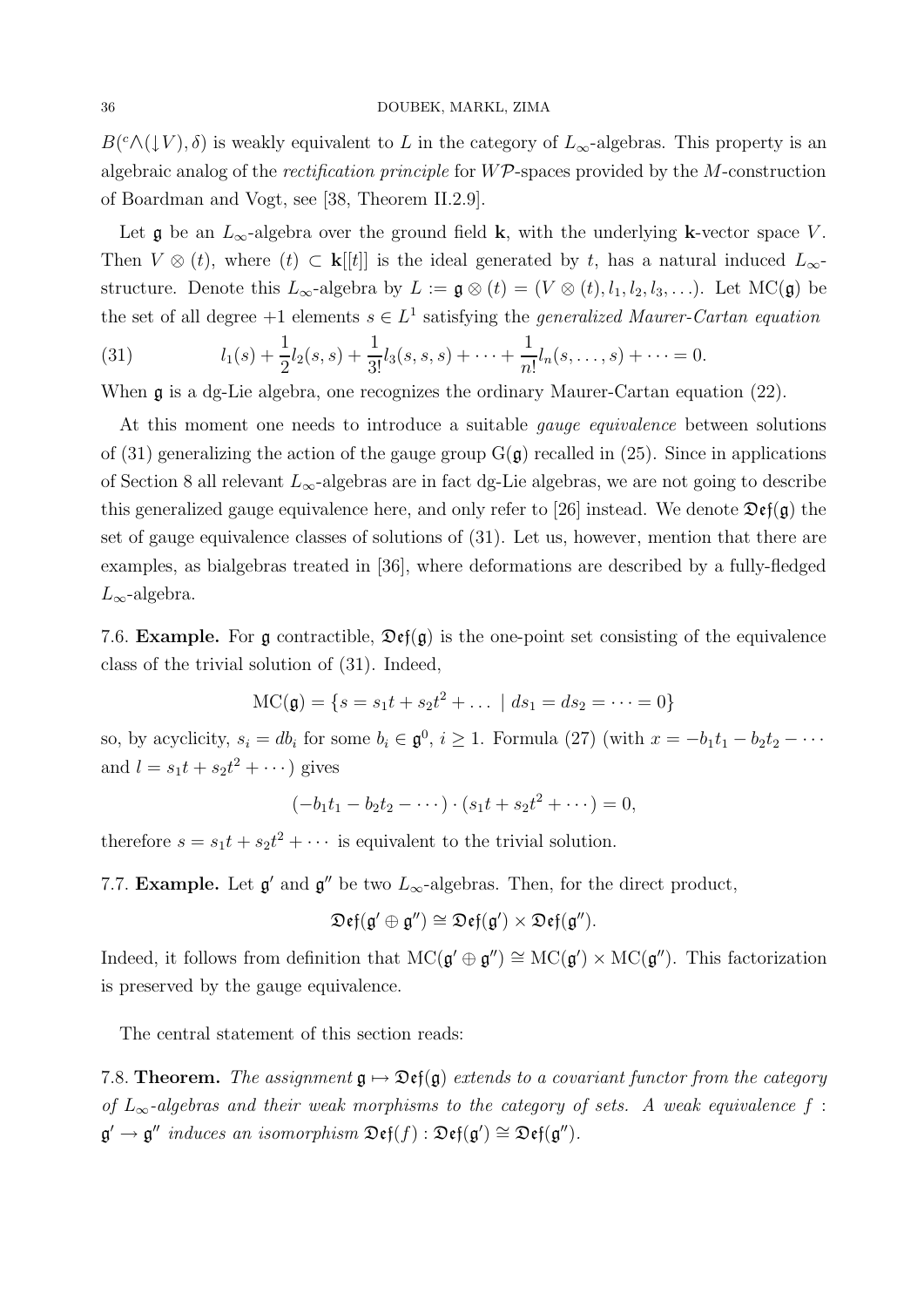#### DEFORMATION THEORY 37

The above theorem implies that the deformation functor  $\mathfrak{Def}$  descends to the localization hoL<sub>∞</sub> obtained by inverting weak equivalences in L<sub>∞</sub>. By Quillen's theory [40], hoL<sub>∞</sub> is equivalent to the category of minimal  $L_{\infty}$ -algebras and homotopy classes (in an appropriate sense) of their maps. This explains the meaning of homotopy invariance in the title of this section.

*Proof of Theorem 7.8.* For an  $L_{\infty}$ -morphism  $f = (f_1, f_2, f_3, ...) : \mathfrak{g}' \to \mathfrak{g}''$  define  $MC(f)$ :  $MC(\mathfrak{g}') \to MC(\mathfrak{g}'')$  by

$$
MC(f)(s) := f_1(s) + \frac{1}{2}f_2(s, s) + \cdots + \frac{1}{n!}f_n(s, \ldots, s) + \cdots
$$

It can be shown that  $MC(f)$  is a well-defined map that descends to the quotients by the gauge equivalence, giving rise to a map  $\mathfrak{Def}(f) : \mathfrak{Def}(g') \to \mathfrak{Def}(g'')$ .

Assume that  $f : \mathfrak{g}' \to \mathfrak{g}''$  above is a weak equivalence. By Theorem 7.4,  $\mathfrak{g}'$  decomposes as  $\mathfrak{g}' = \mathfrak{g}'_m \oplus \mathfrak{g}'_c$ , with  $\mathfrak{g}'_m$  minimal and  $\mathfrak{g}'_c$  contractible, and there is a similar decomposition  $\mathfrak{g}'' = \mathfrak{g}''_m \oplus \mathfrak{g}''_c$  for  $\mathfrak{g}''$ . Define the map  $\overline{f} : \mathfrak{g}'_m \to \mathfrak{g}''_m$  by the commutativity of the diagram

$$
\mathfrak{g}'_m \oplus \mathfrak{g}'_c \stackrel{i}{\longleftarrow} \mathfrak{g}'_m
$$
  

$$
f \downarrow \qquad \qquad \downarrow
$$
  

$$
\mathfrak{g}''_m \oplus \mathfrak{g}''_c \stackrel{p}{\longrightarrow} \mathfrak{g}''_m
$$

in which i is the natural inclusion and p the natural projection. Observe that  $\overline{f}$  is a weak equivalence. By Proposition 7.3,  $\overline{f}$  becomes, after extending the scalars by  $(t) \subset \mathbf{k}[[t]]$ , an isomorphism. Therefore, in the following induced diagram, the map  $\mathfrak{Def}(\overline{f})$  is an isomorphism, too:

$$
\mathfrak{Def}(\mathfrak{g}'_m) \times \mathfrak{Def}(\mathfrak{g}'_c) \xrightarrow{\mathfrak{Def}(i)} \mathfrak{Def}(\mathfrak{g}'_m)
$$
  

$$
\mathfrak{Def}(f) \longrightarrow \longrightarrow \mathfrak{Def}(\mathfrak{g}''_m) \times \mathfrak{Def}(\mathfrak{g}''_c) \xrightarrow{\mathfrak{Def}(p)} \mathfrak{Def}(\mathfrak{g}''_m).
$$

Since, by Example 7.6, both  $\mathfrak{Def}(\mathfrak{g}_c')$  and  $\mathfrak{Def}(\mathfrak{g}_c'')$  are points, the maps  $\mathfrak{Def}(i)$  and  $\mathfrak{Def}(p)$  are isomorphisms. We finish the proof by concluding that  $\mathfrak{Def}(f)$  is also an isomorphism.  $\Box$ 

#### 8. Deformation quantization of Poisson manifolds

In this section we indicate the main ideas of Kontsevich's proof of the existence of a deformation quantization of Poisson manifolds. Our exposition follows [26]. Let us recall some necessary notions.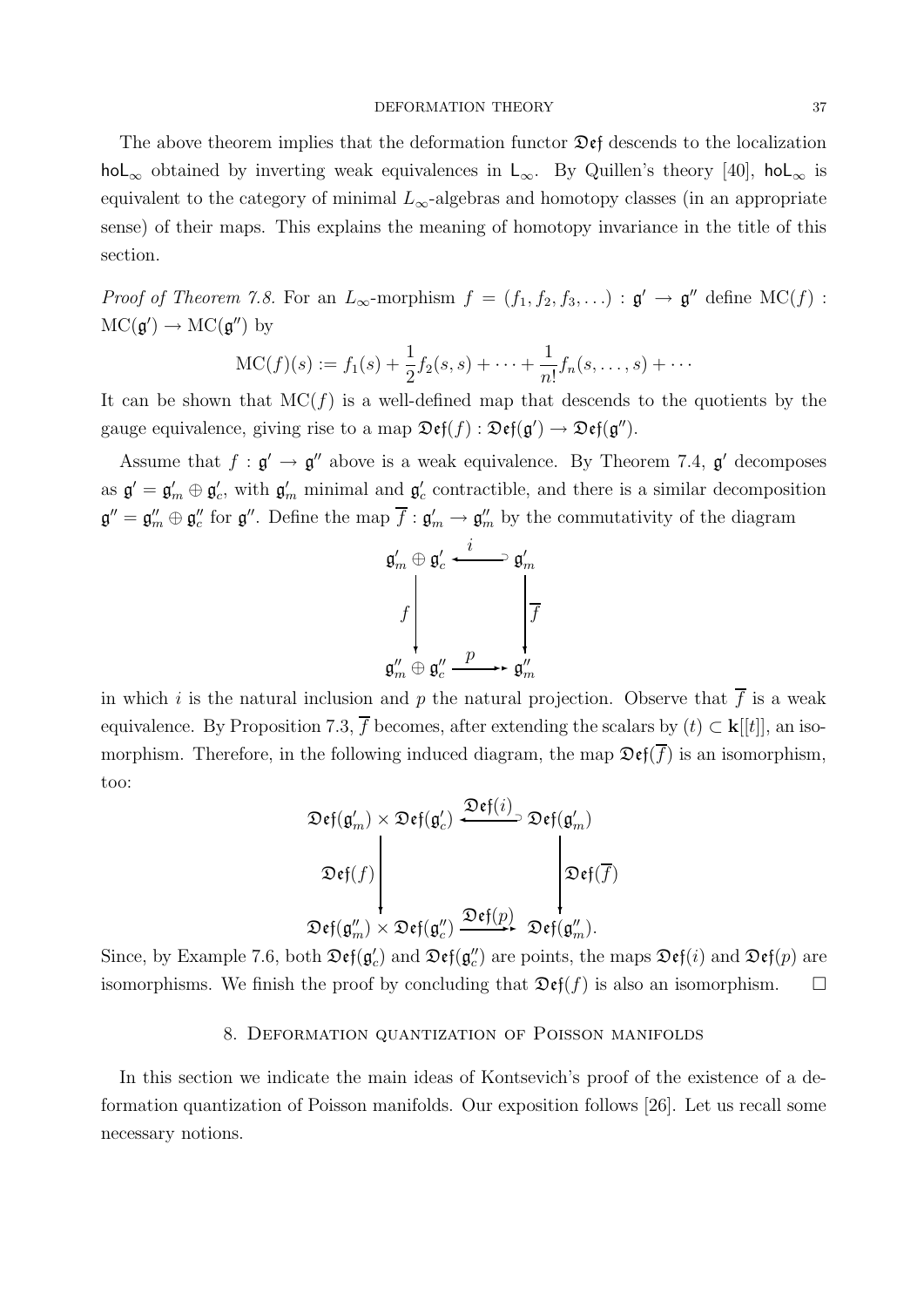8.1. Definition. A Poisson algebra is a vector space V with operations  $\cdot : V \otimes V \to V$  and  $\{-,-\}: V \otimes V \to V$  such that:

- $-(V, \cdot)$  is an associative commutative algebra,
- $-(V, \{-,-\})$  is a Lie algebra, and
- the map  $v \mapsto \{u, v\}$  is a  $\cdot$ -derivation for any  $u \in V$ , i.e.  $\{u, v \cdot w\} = \{u, v\} \cdot w + v \cdot \{u, w\}.$

8.2. Exercise. Show that Poisson algebras can be equivalently defined as structures with only one operation • :  $V \otimes V \rightarrow V$  such that

$$
u\bullet (v\bullet w)=(u\bullet v)\bullet w-\frac{1}{3}\Big\{(u\bullet w)\bullet v+(v\bullet w)\bullet u-(v\bullet u)\bullet w-(w\bullet u)\bullet v)\Big\}\,,
$$

for each  $u, v, w \in V$ , see [37, Example 2].

Poisson algebras are 'classical limits' of associative deformations of commutative associative algebras. By this we mean the following. Let  $A = (V, \cdot)$  be an associative algebra with multiplication  $a, b \mapsto a \cdot b$ . Consider a formal deformation  $(\mathbf{k}[[t]] \otimes V, \star)$  of A given, as in Theorem 3.15, by a family  $\{\mu_i : A \otimes A \to A\}_{i \geq 1}$  by the formula

(32) 
$$
a * b := a \cdot b + t\mu_1(a,b) + t^2\mu_2(a,b) + t^3\mu_3(a,b) + \cdots
$$

for  $a, b \in V$ . We have the following:

8.3. Proposition. Suppose  $A = (V, \cdot)$  is a commutative associative algebra. Then, for an associative deformation (32) of A,

$$
\{a, b\} := \mu_1(a, b) - \mu_1(b, a), \ a, b \in V,
$$

is a Lie bracket such that  $P_{\star} := (V, \cdot, \{-, -\})$  is Poisson algebra.

8.4. Definition. In the above situation,  $P_{\star}$  is called the *classical limit* of the  $\star$ -product and  $(k[[t]] \otimes V, \star)$  a *deformation quantization* of the Poisson algebra  $P_{\star}$ .

*Proof of Proposition 8.3.* Let us prove first that  $\{-,-\}$  is a Lie bracket. The antisymmetry of {−, −} is obvious, one thus only needs to verify the Jacobi identity. It is a standard fact that the antisymmetrization of an associative multiplication is a Lie product [42, Chapter I], therefore  $[-,-]$  defined by  $[x,y] := x \star y - y \star x$  for  $x, y \in \mathbf{k}[[t]] \otimes A$ , is a Lie bracket on  $\mathbf{k}[[t]] \otimes A$ . We conclude by observing that the Jacobi identity for  $\{-,-\}$  evaluated at  $a, b, c \in A$  is the term at  $t^2$  of the Jacobi identify for  $[-, -]$  evaluated at the same elements.

It remains to verify the derivation property. It is clearly equivalent to

(33) 
$$
\mu_1(ab, c) - \mu_1(c, ab) - a\mu_1(b, c) + a\mu_1(c, b) - \mu_1(a, c)b + \mu_1(c, a)b = 0
$$

where we, for brevity, omitted the symbol for the  $\cdot$ -product. In Remark 3.16 we observed that  $\mu_1$  is a Hochschild cocycle, therefore

$$
\rho(a, b, c) := a\mu_1(b, c) - \mu_1(ab, c) + \mu_1(a, bc) - \mu_1(a, b)c = 0.
$$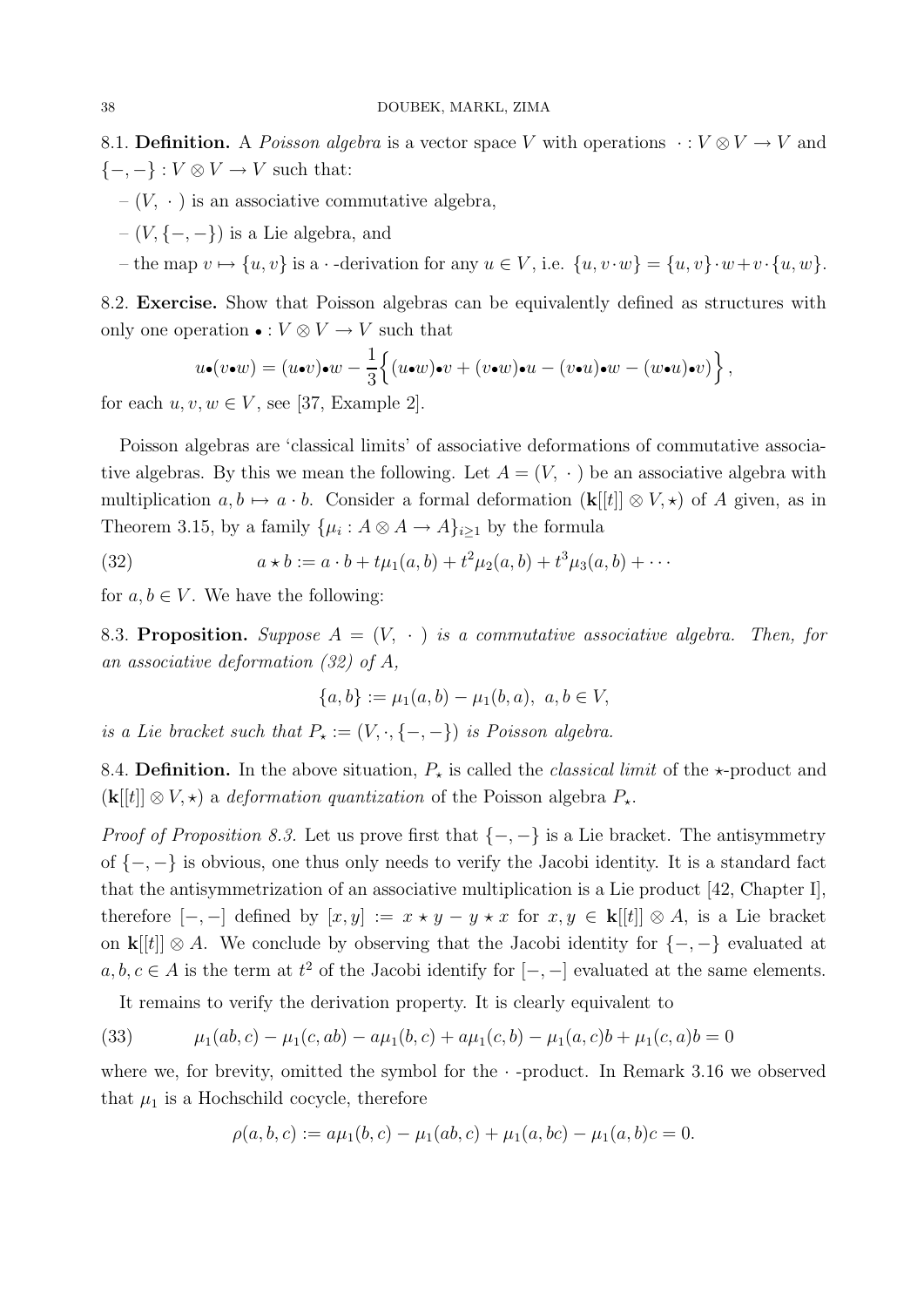#### DEFORMATION THEORY 39

A straightforward verification involving the commutativity of the  $\cdot$ -product shows that the left hand side of (33) equals  $-\rho(a, b, c) + \rho(a, c, b) - \rho(c, a, b)$ . This finishes the proof.  $\square$ 

Let us recall geometric versions of the above notions.

8.5. Definition. A *Poisson manifold* is a smooth manifold M equipped with a Lie product  $\{-,-\}$ :  $C^{\infty}(M) \otimes C^{\infty}(M) \to C^{\infty}(M)$  on the space of smooth functions such that  $(C^{\infty}(M), \cdot, \{-, -\})$ , where  $\cdot$  is the standard pointwise multiplication, is a Poisson algebra.

Poisson manifolds generalize symplectic ones in that the bracket  $\{-,-\}$  need not be induced by a nondegenerate 2-form. The following notion was introduced and physically justified in [5].

8.6. Definition. A *deformation quantization* (also called a *star product*) of a Poisson manifold M is a deformation quantization of the Poisson algebra  $(C^{\infty}(M), \cdot, \{-, -\})$  such that all  $\mu_i$ 's in (32) are differential operators.

8.7. **Theorem** (Kontsevich [26]). Every Poisson manifold admits a deformation quantization.

Sketch of Proof. Maxim Kontsevich proved this theorem in two steps. He proved first a 'local' version assuming  $M = \mathbb{R}^d$ , and then he globalized the result to an arbitrary M using ideas of formal geometry and the language of superconnections. We are going to sketch only the first step of Kontsevich's proof.

The idea was to construct two weakly equivalent  $L_{\infty}$ -algebras  $\mathfrak{g}'$ ,  $\mathfrak{g}''$  such that  $\mathfrak{Def}(\mathfrak{g}')$ contained the moduli space of Poisson structures on M and  $\mathfrak{Def}(\mathfrak{g}'')$  was the moduli space of star products, and then apply Theorem 7.8. In fact,  $g'$  will turn out to be an ordinary graded Lie algebra and  $\mathfrak{g}''$  a dg-Lie algebra.

- Construction of  $g'$ . It is the graded Lie algebra of polyvector fields with the Shouten-Nijenhuis bracket. In more detail,  $\mathfrak{g}' = \bigoplus_{n \geq 0} \mathfrak{g}'^n$  with

$$
\mathfrak{g}^{\prime n} := \Gamma(M, \wedge^{n+1}TM), \ n \ge 1,
$$

where  $\Gamma(M, \wedge^{n+1}TM)$  denotes the space of smooth sections of the  $(n+1)$ th exterior power of the tangent bundle  $TM$ . The bracket is determined by

$$
[\xi_0 \wedge \ldots \wedge \xi_k, \eta_0 \wedge \ldots \wedge \eta_l] :=
$$
  

$$
:= \sum_{i=0}^k \sum_{j=0}^l (-1)^{i+j+k} [\xi_i, \eta_j] \wedge \xi_0 \wedge \ldots \wedge \hat{\xi_i} \wedge \ldots \wedge \xi_k \wedge \eta_0 \wedge \ldots \wedge \hat{\eta_j} \wedge \ldots \wedge \eta_l,
$$

where  $\xi_1, \ldots, \xi_k, \eta_1, \ldots, \eta_l \in \Gamma(M, TM)$  are vector fields,  $\hat{\ }$  indicates the omission and  $[\xi_i, \eta_j]$ in the right hand side denotes the classical Lie bracket of vector fields  $\xi_i$  and  $\eta_j$  [25, I.§1].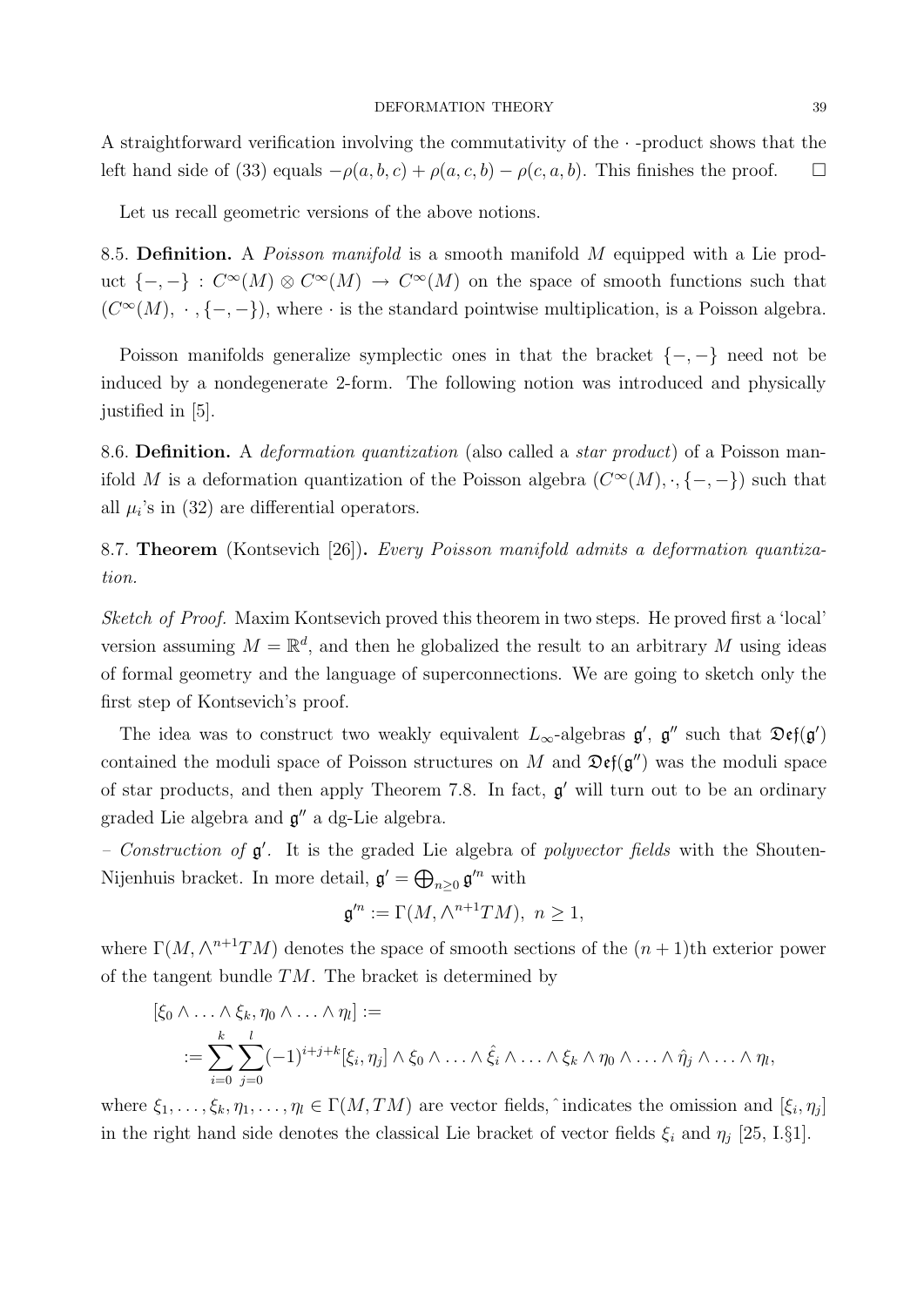Recall that Poisson structures on M are in one-to-one correspondence with smooth sections  $\alpha \in \Gamma(M, \wedge^2 TM)$  satisfying  $[\alpha, \alpha] = 0$ . The corresponding bracket of smooth functions  $f, g \in C^{\infty}(M)$  is given by  $\{f, g\} = \alpha(f \otimes g)$ . Since  $\mathfrak{g}'$  is just a graded Lie algebra,

$$
MC(\mathbf{g}') = \{s = s_1t + s_2t^2 + \ldots \in \mathbf{g}'^1 \otimes (t) \mid [s, s] = 0\}
$$

therefore clearly  $s := \alpha t \in \text{MC}(\mathfrak{g}')$  for each  $\alpha \in \Gamma(M, \wedge^2 TM)$  defining a Poisson structure. We see that  $\mathfrak{Def}(\mathfrak{g}')$  contains the moduli space of Poisson structures on M.

– Construction of  $\mathfrak{g}''$ . It is the dg Lie algebra of polydiffenential operators,

$$
\mathfrak{g}'' = \bigoplus_{n \geq 0} D_{\text{poly}}^n(M),
$$

where

$$
D_{\text{poly}}^n(M) \subset C_{\text{Hoch}}^{n+1}(C^{\infty}(M), C^{\infty}(M))
$$

consists of Hochschild cochains (Definition 2.1) of the algebra  $C^{\infty}(M)$  given by polydifferential operators. It is clear that  $D^*_{\text{poly}}(M)$  is closed under the Hochschild differential and the Gerstenhaber bracket, so the dg-Lie structure of Proposition 5.7 restricts to a dg-Lie structure on  $\mathfrak{g}''$ . The analysis of Example 5.16 shows that  $\mathfrak{Def}(\mathfrak{g}'')$  represents equivalence classes of star products.

- The weak equivalence. Consider the map  $f_1 : \mathfrak{g}' \to \mathfrak{g}''$  defined by

$$
f_1(\xi_0,\ldots,\xi_k)(g_0,\ldots,g_k):=\frac{1}{(k+1)!}\sum_{\sigma\in\mathfrak{S}_{k+1}}\mathrm{sgn}(\sigma)\prod_{i=0}^k\xi_{\sigma(i)}(g_i),
$$

for  $\xi_0, \ldots, \xi_k \in \Gamma(M, TM)$  and  $g_0, \ldots, g_k \in C^{\infty}(M)$ . It is easy to show that  $f_1 : (\mathfrak{g}', d = 0) \to$  $(\mathfrak{g}'', \delta_{\mathrm{Hoch}})$  is a chain map. Moreover, a version of the Kostant-Hochschild-Rosenberg theorem for smooth manifolds proved in [26] states that  $f_1$  is a cohomology isomorphism. Unfortunately,  $f_1$  does not commute with brackets. The following central statement of Kontsevich's approach to deformation quantization says that  $f_1$  is, however, the linear part of an  $L_{\infty}$ -map:

Formality. The map  $f_1$  extends to an  $L_{\infty}$ -homomorphism  $f = (f_1, f_2, f_3, \ldots) : \mathfrak{g}' \to \mathfrak{g}''$ .

The formality theorem implies that  $\mathfrak{g}'$  and  $\mathfrak{g}''$  are weakly equivalent in the category of  $L_{\infty}$ -algebras. In other words, the dg-Lie algebra of polydifferential operators is weakly equivalent to its cohomology. The 'formality' in the name of the theorem is justified by rational homotopy theory where formal algebras are algebras having the homotopy type of their cohomology.

Kontsevich's construction of higher  $f_i$ 's involves coefficients given as integrals over compactifications of certain configuration spaces. An independent approach of Tamarkin [46] based entirely on homological algebra uses a solution of the Deligne conjecture, see also an overview [21] containing references to original sources.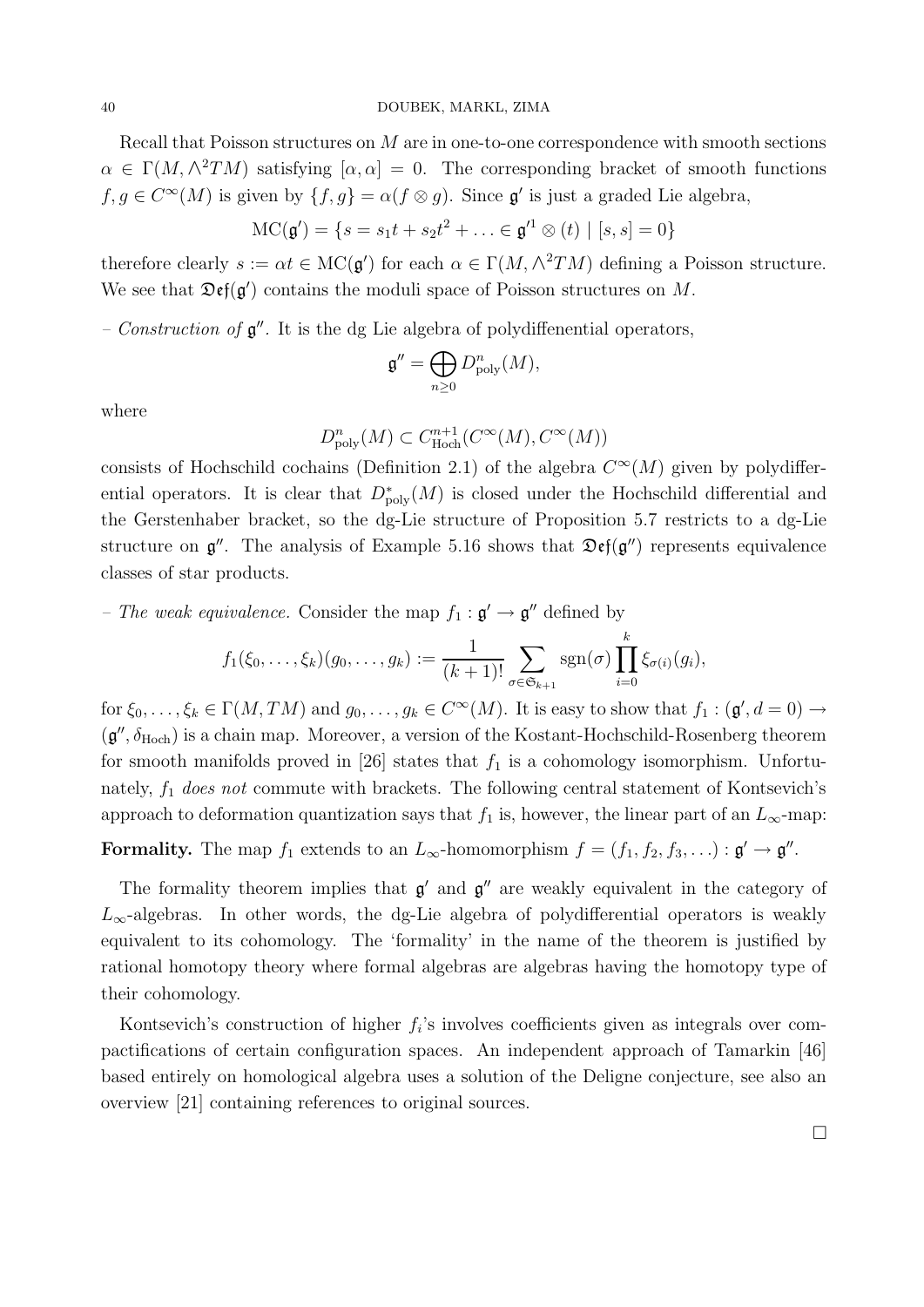#### DEFORMATION THEORY 41

#### **REFERENCES**

- [1] M. André. Method simpliciale en algèbre homologique et algébre commutative, volume 32 of Lecture Notes in Mathematics. Springer, Berlin, 1967.
- [2] M.F. Atiyah and I.G. MacDonald. Introduction to Commutative Algebra. Addison-Wesley, 1969. Fifth printing.
- [3] D. Balavoine. Deformation of algebras over a quadratic operad. In J.D. Stasheff J.-L. Loday and A.A. Voronov, editors, Operads: Proceedings of Renaissance Conferences, volume 202 of Contemporary Mathematics, pages 167–205, 1997.
- [4] D. Balavoine. Homology and cohomology with coefficients, of an algebra over a quadratic operad. J. Pure Appl. Algebra, 132:221–258, 1998.
- [5] F. Bayen, M. Flato, C. Fronsdal, A. Lichnerowiscz, and D. Sternheimer. Deformation and quantization I,II. Ann. Physics, 111:61–151, 1978.
- [6] I. Ciocan-Fontanine and M.M. Kapranov. Derived Quot schemes. Ann. Sci. Ecole Norm. Sup., 34(3):403–440, May-June 2001.
- [7] R. D'Auria and P. Fré. Geometric supergravity in D=11 and its hidden supergroup. Nuclear Physics B, 201:101–140, 1982.
- [8] I. Ciocan-Fontanine and M.M. Kapranov. Derived Hilbert schemes. J. Amer. Math. Soc., 15(4):787–815, June 2002.
- [9] Y. Félix. Dénombrement des types de k-homotopie. Théorie de la déformation. Bulletin. Soc. Math. France, 108(3), 1980.
- [10] T.F. Fox. The construction of cofree coalgebras. J. Pure Appl. Algebra, 84(2):191–198, 1993.
- [11] T.F. Fox. An introduction to algebraic deformation theory. Journal of Pure and Appl. Algebra, 84:17–41, 1993.
- [12] T.F. Fox and M. Markl. Distributive laws, bialgebras, and cohomology. In J.-L. Loday, J.D. Stasheff, and A.A. Voronov, editors, *Operads: Proceedings of Renaissance Conferences*, volume 202 of *Contemporary* Math., pages 167–205. Amer. Math. Soc., 1997.
- [13] M. Gerstenhaber. The cohomology structure of an associative ring. Ann. of Math., 78(2):267–288, 1963.
- [14] M. Gerstenhaber. On the deformation of rings and algebras. Ann. of Math., 79,1:59–104, 1964.
- [15] M. Gerstenhaber. On the deformation of rings and algebras; II. Ann. of Mathematics, 88:1–19, 1966.
- [16] M. Gerstenhaber and S.D. Schack. Relative Hochschild cohomology, rigid algebras, and the Bockstein. J. Pure Appl. Algebra, 43:53–74, 1986.
- [17] E. Getzler. Lie theory for nilpotent  $L_{\infty}$  algebras. Preprint math.AT/0404003, April 2004.
- [18] M. Goze and E. Remm. Valued deformations of algebras. J. Alg. Appl., 3(4):345–365, 2004.
- [19] R. Hartshorne. Algebraic Geometry, volume 52 of Graduate Texts in Mathematics. Springer-Verlag, 1977.
- [20] M. Hazewinkel. Cofree coalgebras and multivariable recursiveness. J. Pure Appl. Algebra, 183(1-3):61– 103, 2003.
- [21] V. Hinich. Tamarkin's proof of Kontsevich formality theorem. Forum Mathematicum, 15:591–614, 2003.
- [22] V. Hinich and V.V. Schechtman. Homotopy Lie algebras. Advances in Soviet Mathem., 16(2):1–28, 1993.
- [23] T.V. Kadeishvili. O kategorii differentialnych koalgebr i kategorii  $A(\infty)$ -algebr. Trudy Tbiliss. Mat. Inst. Razmadze Akad. Nauk Gruzin. SSR, 77:50–70, 1985. in Russian.
- [24] H. Kajiura and J. Stasheff. Homotopy algebras inspired by clasical open-closed field string theory. Comm. Math. Phys., 263(3):553–581, May 2006.
- [25] S. Kobayashi and K. Nomizu. Foundations of Differential Geometry, volume I. Interscience Publishers, 1963.
- [26] M. Kontsevich. Deformation quantization of Poisson manifolds. Lett. Math. Phys., 66(3):157–216, December 2003.
- [27] M. Kontsevich and Y. Soibelman. Deformations of algebras over operads and the Deligne conjecture. In Dito, G. et al., editor, Conférence Moshé Flato 1999: Quantization, deformation, and symmetries, number 21 in Math. Phys. Stud., pages 255–307. Kluwer Academic Publishers, 2000.
- [28] T. Lada and M. Markl. Strongly homotopy Lie algebras. Comm. Algebra, 23(6):2147–2161, 1995.
- [29] T. Lada and J.D. Stasheff. Introduction to sh Lie algebras for physicists. Internat. J. Theoret. Phys., 32(7):1087–1103, 1993.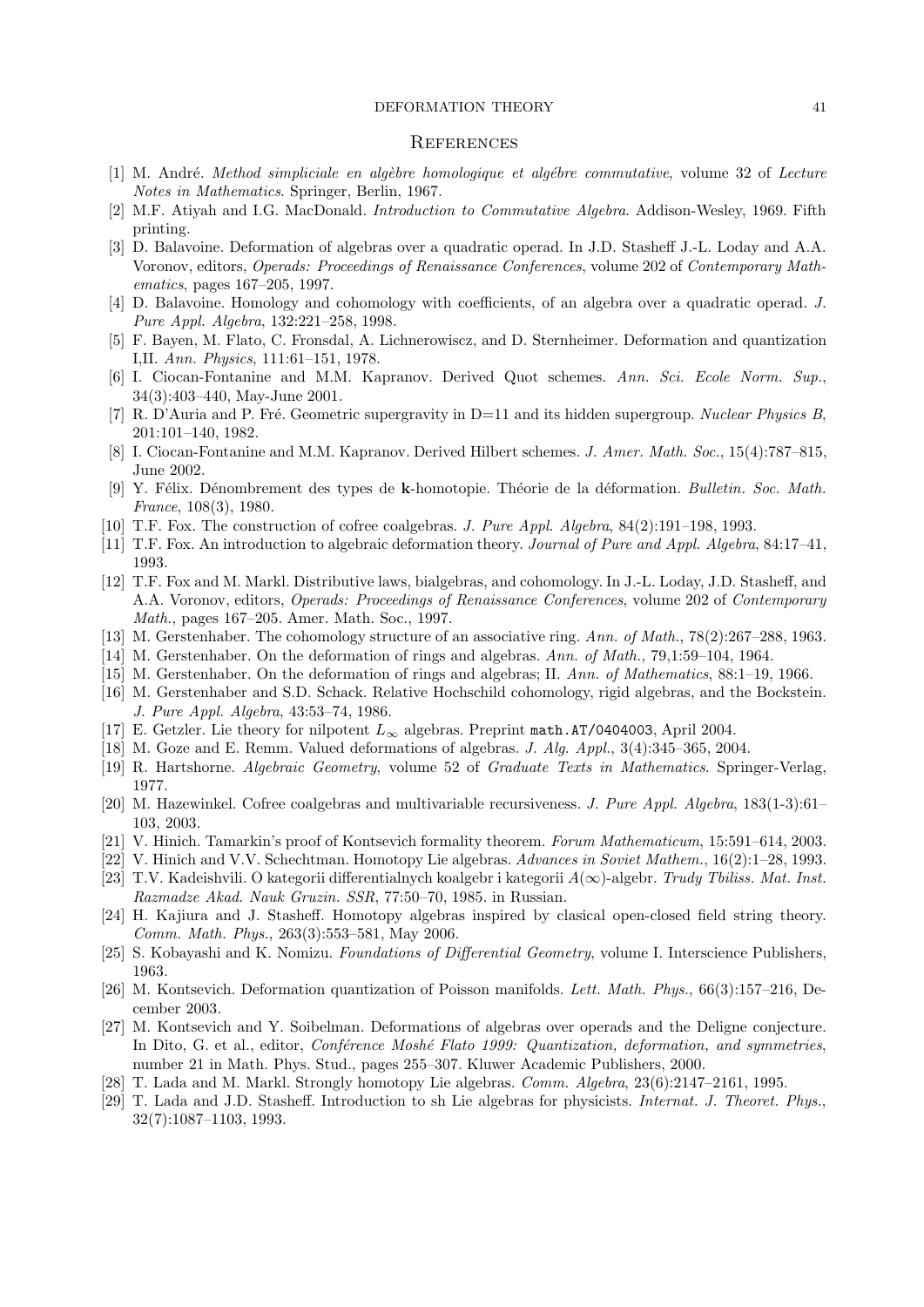#### 42 DOUBEK, MARKL, ZIMA

- [30] S. Mac Lane. *Homology*. Springer-Verlag, 1963.
- [31] S. Mac Lane. Natural associativity and commutativity. Rice Univ. Stud., 49(1):28–46, 1963.
- [32] S. Mac Lane. Categories for the Working Mathematician. Springer-Verlag, 1971.
- [33] M. Markl. A cohomology theory for  $A(m)$ -algebras and applications. J. Pure Appl. Algebra, 83:141–175, 1992.
- [34] M. Markl. Cotangent cohomology of a category and deformations. J. Pure Appl. Algebra, 113(2):195– 218, 1996.
- [35] M. Markl. Homotopy algebras are homotopy algebras. Forum Mathematicum, 16(1):129–160, January 2004.
- [36] M. Markl. Intrinsic brackets and the  $L_{\infty}$ -deformation theory of bialgebras. Preprint math.AT/0411456, November 2004.
- [37] M. Markl and E. Remm. Algebras with one operation including Poisson and other Lie-admissible algebras. J. Algebra, 299:171–189, 2006.
- [38] M. Markl, S. Shnider, and J. D. Stasheff. Operads in Algebra, Topology and Physics, volume 96 of Mathematical Surveys and Monographs. American Mathematical Society, Providence, Rhode Island, 2002.
- [39] A. Nijenhuis and J. Richardson. Cohomology and deformations in graded Lie algebras. Bull. Amer. Math. Soc., 72:1–29, 1966.
- [40] D. Quillen. Homotopical Algebra, volume 43 of Lecture Notes in Math. Springer-Verlag, 1967.
- [41] D. Quillen. On the (co-) homology of commutative rings. Proc. Symp. Pure Math., 17:65–87, 1970.
- [42] J.-P. Serre. Lie Algebras and Lie Groups. Benjamin, 1965. Lectures given at Harward University.
- [43] J.R. Smith. Cofree coalgebras over operads. Topology Appl., 133(2):105–138, September 2003.
- [44] J.D. Stasheff. Homotopy associativity of H-spaces I,II. Trans. Amer. Math. Soc., 108:275–312, 1963.
- [45] D. Sullivan. Infinitesimal computations in topology. Inst. Hautes Études Sci. Publ. Math., 47:269–331, 1977.
- [46] D.E. Tamarkin. Another proof of M. Kontsevich formality theorem. Preprint math.QA/9803025, March 1998.

Corresponding author: M. MARKL: MATH. INST. OF THE ACADEMY, ŽITNÁ 25, 115 67 PRAGUE 1, The Czech Republic

E-mail address: martindoubek@seznam.cz, markl@math.cas.cz